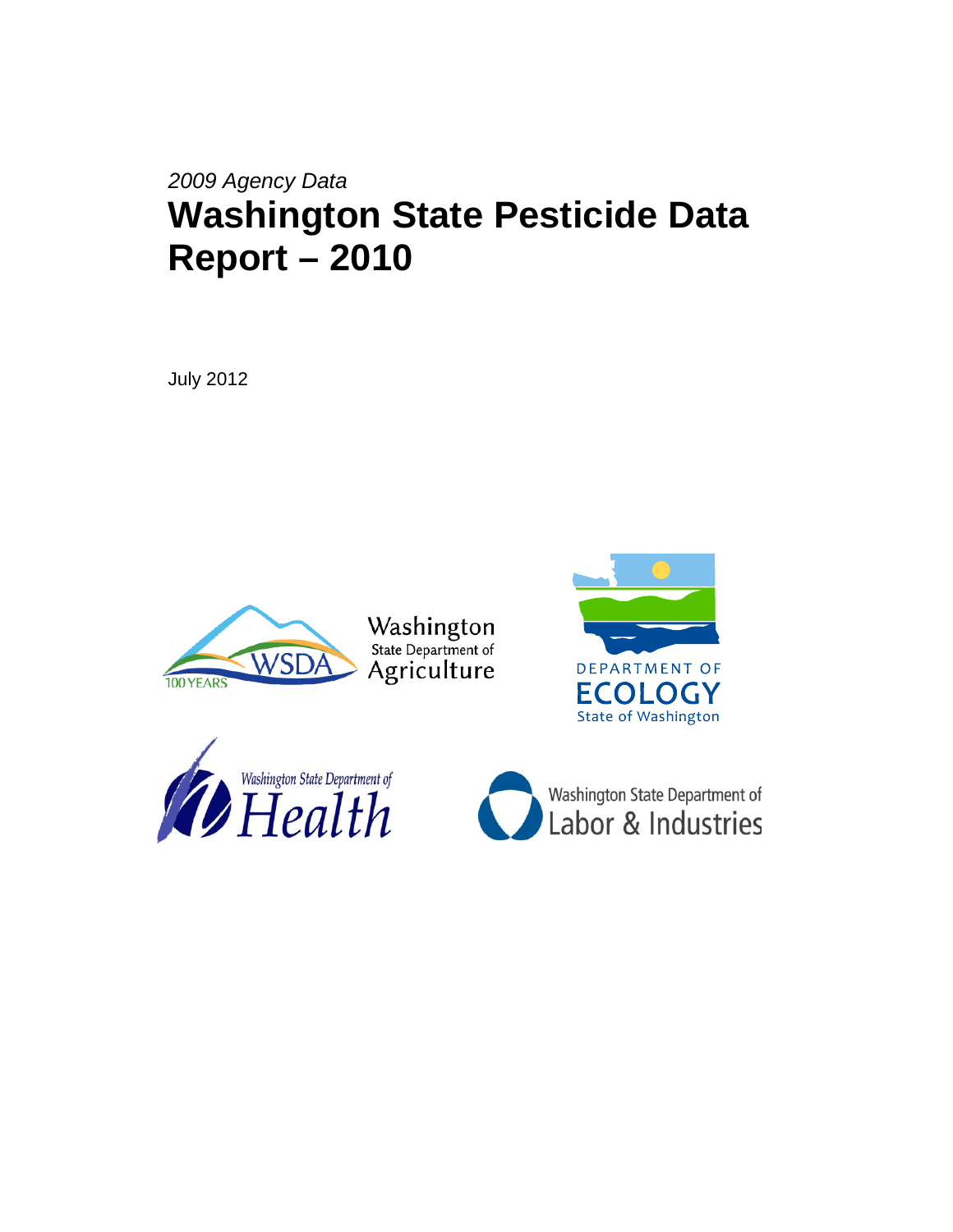# *2009 Agency Data* **Washington State Pesticide Data Report – 2010**

*A report to the governor, agency heads, the legislature, and the public as required by Chapter 380, Laws of 1989, and RCW 70.104.*

July 2012



DOH 334-301 July 2012

For more information contact:

Office of Environmental Health, Safety, and Toxicology Pesticide Illness Monitoring and Prevention Program 243 Israel Road Southeast Post Office Box 47825 Olympia, WA 98504-7825

1-877-485-7316 eha@doh.wa.gov

Mary Selecky Secretary of Health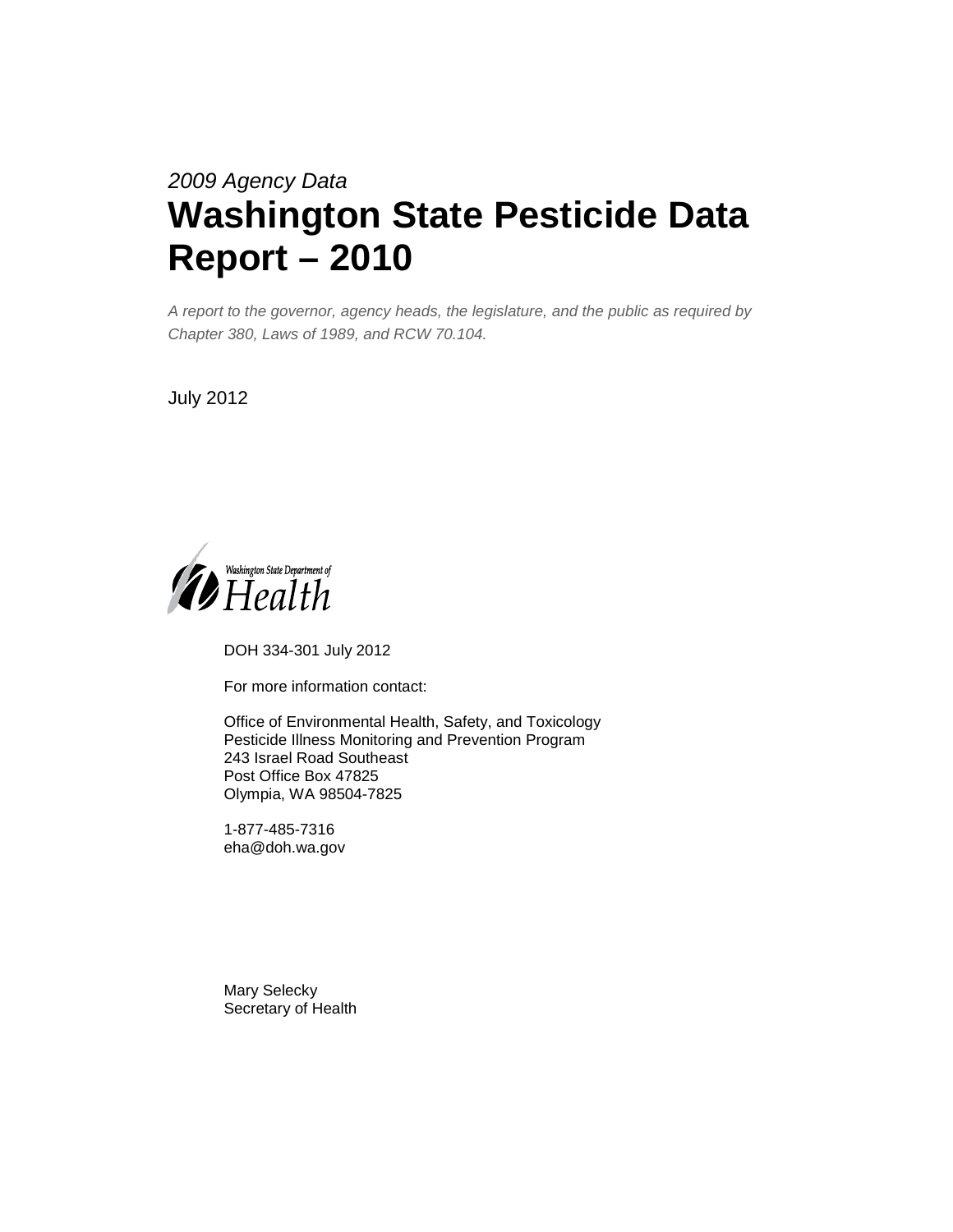# **Contents**

# **[Introduction](#page-5-0)**

|                                                                                     | $\overline{7}$ |
|-------------------------------------------------------------------------------------|----------------|
| <b>Agriculture</b>                                                                  |                |
|                                                                                     |                |
|                                                                                     |                |
|                                                                                     |                |
| <b>Ecology</b>                                                                      |                |
|                                                                                     | 21             |
| Spill Prevention, Preparedness, and Response (Spills) Program:                      |                |
| Toxics Cleanup Program: Contaminated Sites Containing Pesticides ______________22   |                |
| Water Quality Program: Aquatic Pesticide Permits ________________________________23 |                |
|                                                                                     | 26             |
| <b>Health</b>                                                                       |                |
|                                                                                     |                |
|                                                                                     |                |
|                                                                                     |                |
|                                                                                     |                |
|                                                                                     |                |
|                                                                                     |                |
|                                                                                     |                |
|                                                                                     |                |
| Highlights of 2009 Health's Pesticide Program Activities_________________________45 |                |
| <b>Labor and Industries</b>                                                         |                |
|                                                                                     | 47             |
|                                                                                     | 49             |
| Labor and Industries Claims Insurance Services Division,                            | 51             |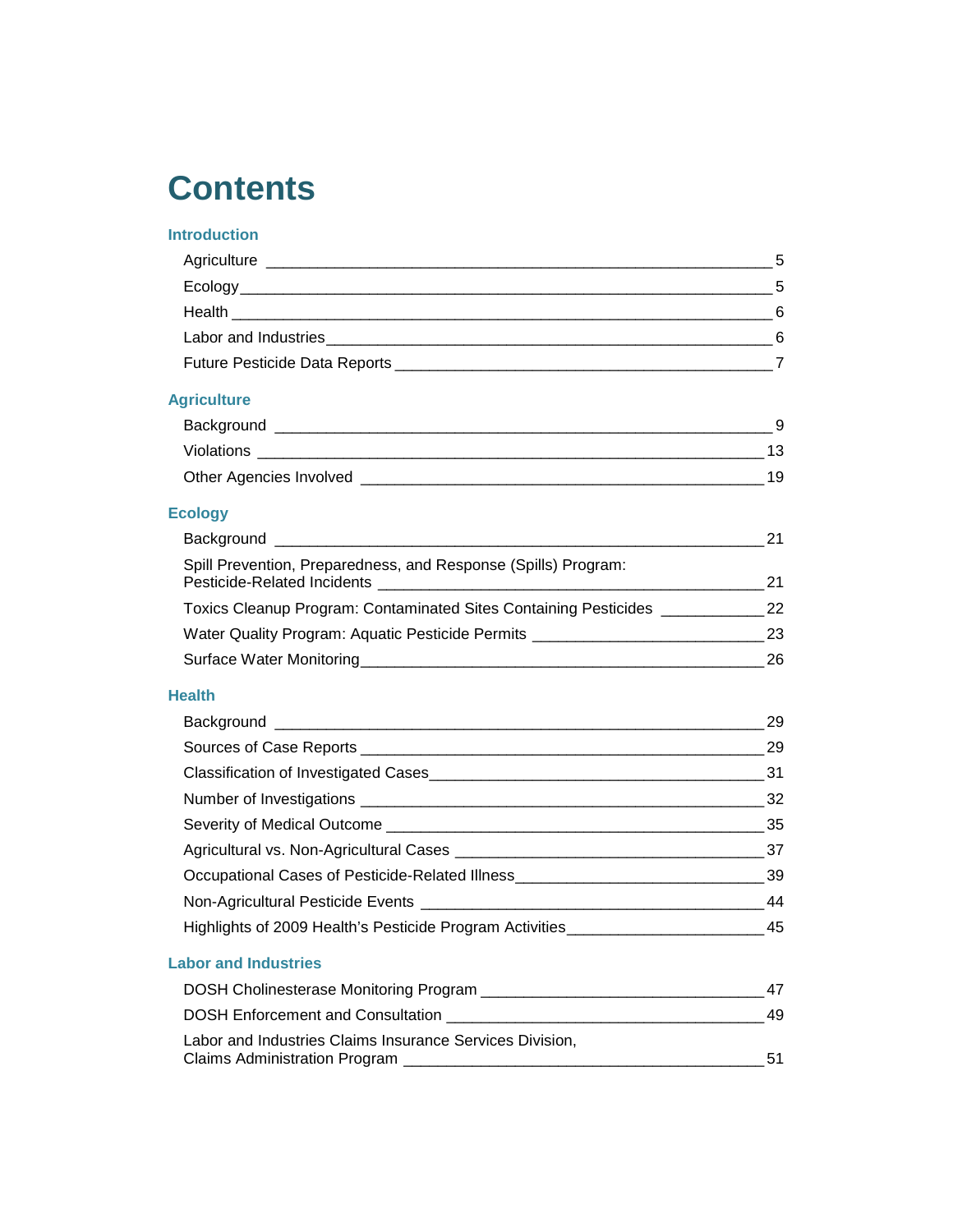# **List of Tables**

| Table 1.  | Agriculture Complaints and Violations, 2004-2009 ___________________                                     | 9  |
|-----------|----------------------------------------------------------------------------------------------------------|----|
| Table 2.  | Agriculture Counties with the Most Complaints, 2004-2009 _______________                                 | 10 |
| Table 3.  | Agriculture Violations by Type of Activity, 2004-2009* _________________________                         | 14 |
| Table 4.  | Severity Rating of Agriculture Complaint Cases, 2004-2009                                                | 16 |
| Table 5.  | Active Ingredients Most Commonly Involved                                                                | 17 |
| Table 6.  |                                                                                                          | 18 |
| Table 7.  | Ecology Pesticide-Related Complaints, 2001-2009_________________________________                         | 22 |
| Table 8.  | Status of Pesticide-Contaminated Sites Statewide, 2009 _________________________                         | 23 |
| Table 9.  | Aquatic Plant and Algae Management Permit, 2009                                                          | 23 |
| Table 10. | Oyster Growers Permit, Carbaryl Usage, 2005-2009 ________________                                        | 24 |
| Table 11. |                                                                                                          | 24 |
| Table 12. |                                                                                                          | 25 |
| Table 13. |                                                                                                          | 25 |
| Table 14. |                                                                                                          | 26 |
| Table 15. | Classification Criteria of Definite, Probable, and Possible Cases __________32                           |    |
| Table 16. |                                                                                                          | 34 |
| Table 17. |                                                                                                          |    |
| Table 18. | Annual Agricultural and Non-Agricultural DPP Cases, 2000-2009 __________37                               |    |
| Table 19. |                                                                                                          | 38 |
| Table 20. | Occupational and Non-Occupational DPP Cases by Age and Sex, 2009___                                      | 39 |
| Table 21. | Exposure Source of Pesticide Illness Cases, 2006-2009 __________________________                         | 40 |
|           | Table 22. DPP Cases of Agricultural Drift to Workers and Others, 2005-2009                               | 41 |
|           | Table 23. Agricultural Occupational and Non-Occupational<br>DPP Cases by Source, 2009                    | 42 |
|           | Table 24. DPP Agricultural Cases by Pesticide Ingredient, 2009 _____________                             | 43 |
|           | Table 25. Exposure Site for Non-Agricultural, Occupational,<br>and Non-Occupational DPP Cases, 2009 _    | 44 |
| Table 26. | Comparison of Employer and Handler Cholinesterase Testing<br>and Cholinesterase Depressions, 2004-2009 _ | 48 |
| Table 27. | Status of Labor and Industries Claims Initially Related<br>to Pesticides, 2004-2009_                     | 52 |
| Table 28. | Comparison of Labor and Industries Claims<br>and Health Classification Status, 2009                      | 53 |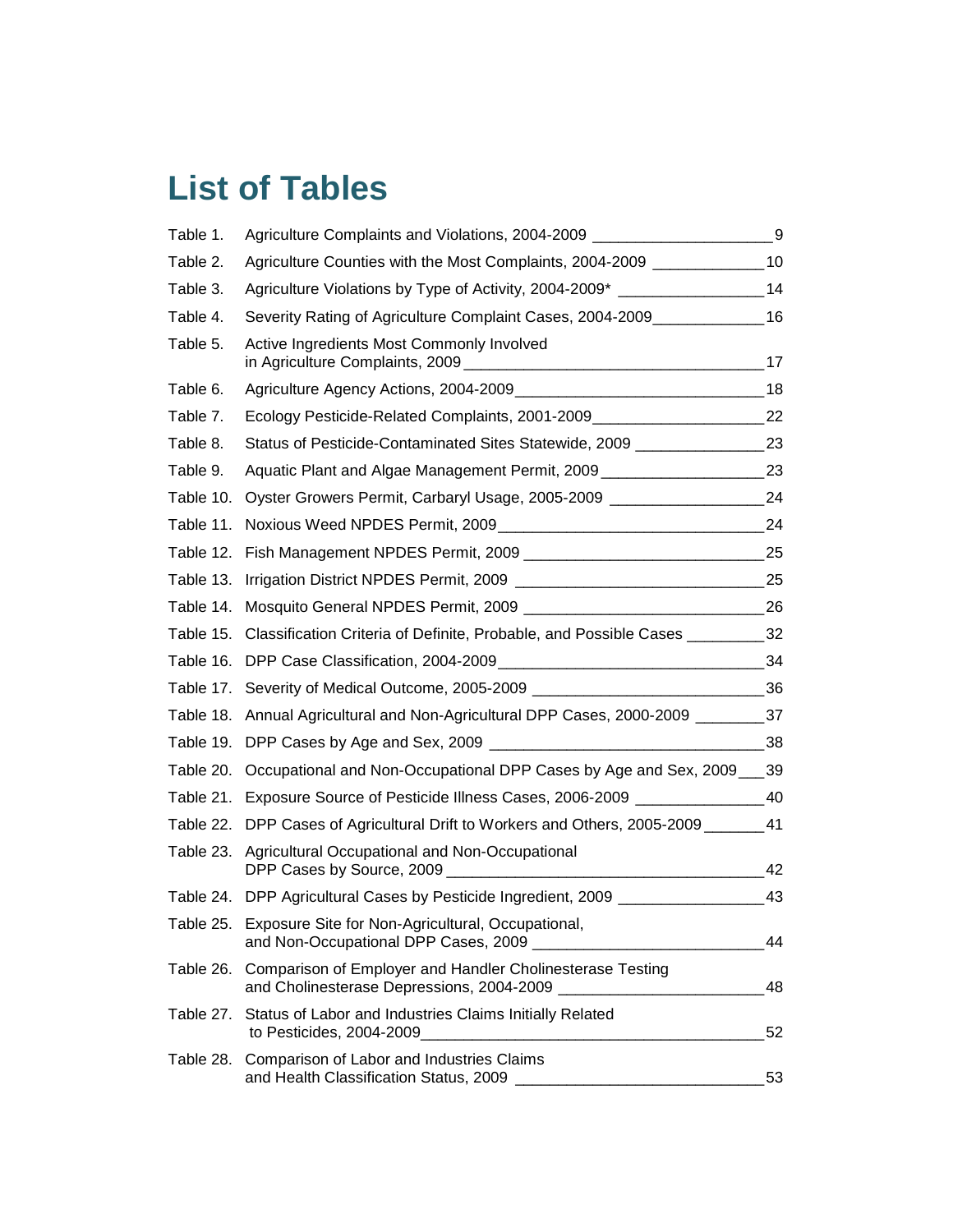# **List of Figures**

| Figure 1. Initial Complaints by Category _____________________                   | 11 |
|----------------------------------------------------------------------------------|----|
| Figure 2. Agriculture Violations by Type of Activity, 2009 _____________________ | 14 |
| Figure 3. Agriculture Type of Licensee Involved in Cases with                    | 15 |
|                                                                                  | 30 |
| Figure 5. Classification of Investigated Cases by Number                         | 32 |
| Figure 6. Health Events and Cases Investigated, 2004-2009                        | 33 |
| Figure 7. Type of Medical Care Sought, 2009 DPP Cases                            | 36 |
| Figure 8. Agricultural and Non-Agricultural Occupational                         | 40 |
| Figure 9. DOSH Workplace Safety and Health Inspections, 2004-2009                | 49 |
| Figure 10. DOSH Inspections by Type of Workplace, 2009 _________________________ | 50 |
|                                                                                  |    |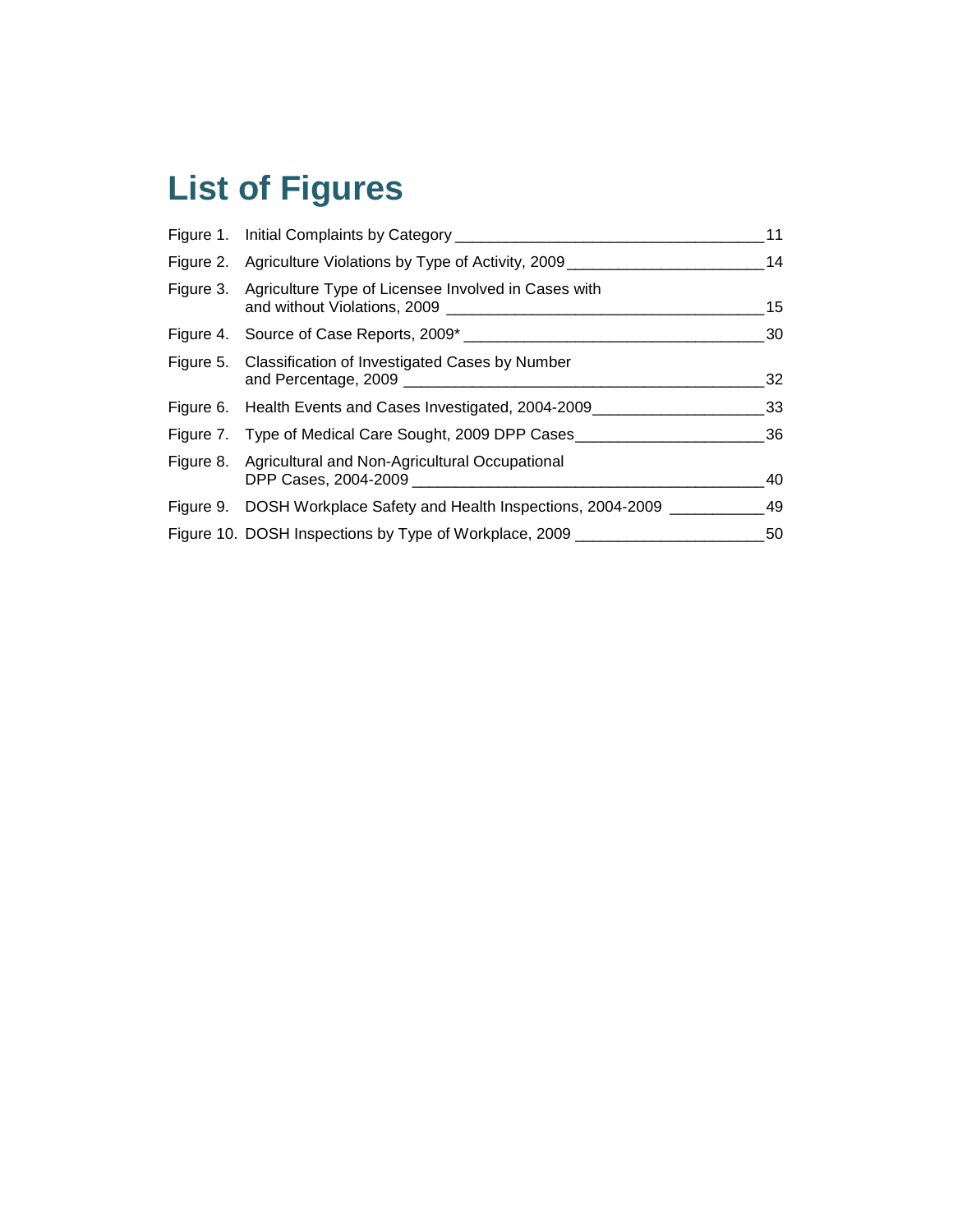# <span id="page-5-0"></span>**Introduction**

*The Washington State Department of Health (Health) compiled this report on behalf of the Washington State Departments of Agriculture, Ecology, Health, and Labor and Industries. This report, which provides pesticide-related data from 2009, is slightly different than reports by the former Pesticide Incident Reporting and Tracking Panel (PIRT). The Legislature suspended the PIRT Panel in 2010. This report continues to summarize the pesticide-related data and program activity from the four contributing state agencies.* 

## <span id="page-5-1"></span>**Agriculture**

In 2009, the Washington State Department of Agriculture (Agriculture) investigated 148 complaints that resulted in 85 violations. This continues a trend in the last few years of Agriculture receiving fewer pesticide-related complaints.

Complaints about applications in 2009 continue to show a greater variety of pesticides than in the former PIRT Panel reports.

Pesticide drift, misuse, and use of pesticides by neighbors continue to be the most common complaints involving pesticide applications. Pesticide misuse includes applying the wrong product to control pests.

The greatest number of application complaints were due to herbicide drift. Ingredients in two herbicides – 2,4-D and glyphosate – were again the most frequent in reported complaints. This is consistent with previous years, and probably reflects the use by unlicensed and untrained applicators. It's also easy to visually notice the results of misusing these products.

## <span id="page-5-2"></span>**Ecology**

Multiple programs within the Washington State Department of Ecology (Ecology) are involved in pesticide-related activities including Spill Prevention, Preparedness and Response Program (Spills Program), Toxics Cleanup Program, Water Quality Program, and Environmental Assessment Program. In the Spills Program, pesticide-related complaints from 2007 through 2009 continued to be low compared to previous years.

Since 2003 Agriculture and Ecology have carried out a monitoring study of pesticide concentrations in selected salmon-bearing streams during typical periods of pesticide use. Monitoring is conducted in six basins: two urban and four agricultural. An intensive review of pesticide results for 2009-2011 will be conducted after the 2011 monitoring season.

<span id="page-5-3"></span>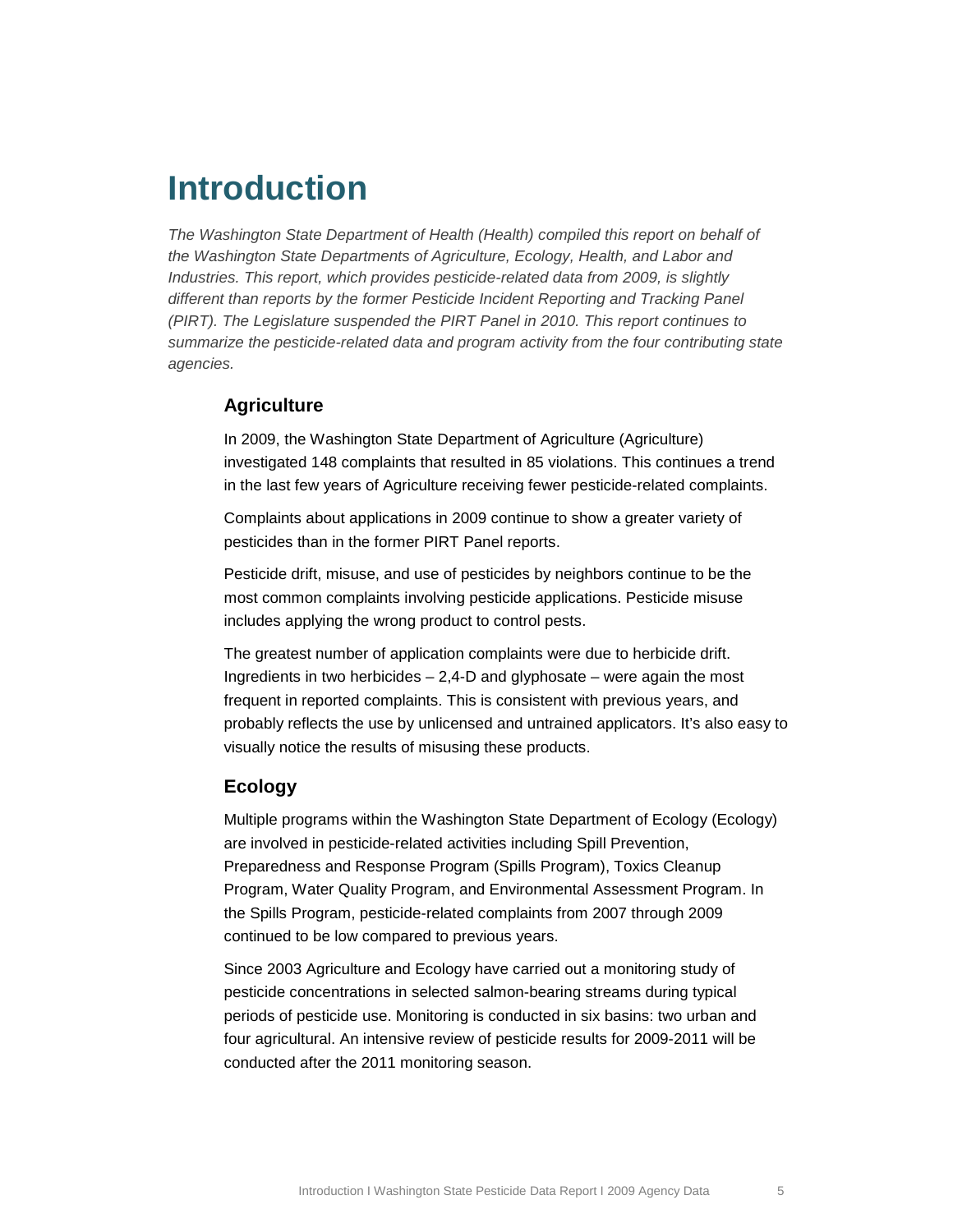## **Health**

In 2009, about two-thirds of the cases investigated by Health were nonagricultural. The majority of agricultural cases were due to pesticide drift. From 2006 through 2009, drift was implicated in 51 percent of illnesses from agricultural applications.

The drift exposures occurred when pesticides were applied to agricultural commodities like fruit and field crops, nursery, livestock, and forest operations. In these incidents, the pesticides moved from the intended target to other locations where people were present. Of the 47 work-related cases associated with agricultural pesticide application, pesticide drift contributed to 16 work-related cases – one more than the number of cases from direct contact with pesticides during application. Drift events continue to be a troublesome source of pesticide exposure for farm workers and bystanders.

Because drift events often affect a large number of people, small reductions in the number of drift events can result in larger reductions in illnesses caused by pesticides in Washington.

## <span id="page-6-0"></span>**Labor and Industries**

The Washington State Department of Labor and Industries (Labor and Industries) reported that in 2009 about 217 agricultural operations participated in cholinesterase testing, and 2,060 pesticide handlers submitted baseline testing results for cholinesterase. The number of baseline tests increased slightly from 2008. We believe this is because increasingly clinics encourage baseline testing and employers incorporate baseline testing into hiring practices.

Cholinesterase is an enzyme that is essential to the normal function of the nervous system. Exposure to organophosphate or N-methyl-carbamate pesticides may lower the level of available cholinesterase. Monitoring cholinesterase levels in the blood through simple laboratory tests can detect cholinesterase depression prior to the onset of illness.

Among 2,060 pesticide handlers, 22 had depressed levels of cholinesterase relative to their baseline levels. This is the same number as in 2008. The number has steadily declined since monitoring began in 2004 with 119 handlers identified with cholinesterase level depressions.

The Division of Occupational Safety and Health (DOSH) program carried out 91 workplace safety and health inspections in 2009. This is more than double the number of inspections recorded in the previous five years. There were 43 inspections in 2004.

Labor and Industries workers claims initially related to pesticides dropped to 77 in 2009 from 138 the year before.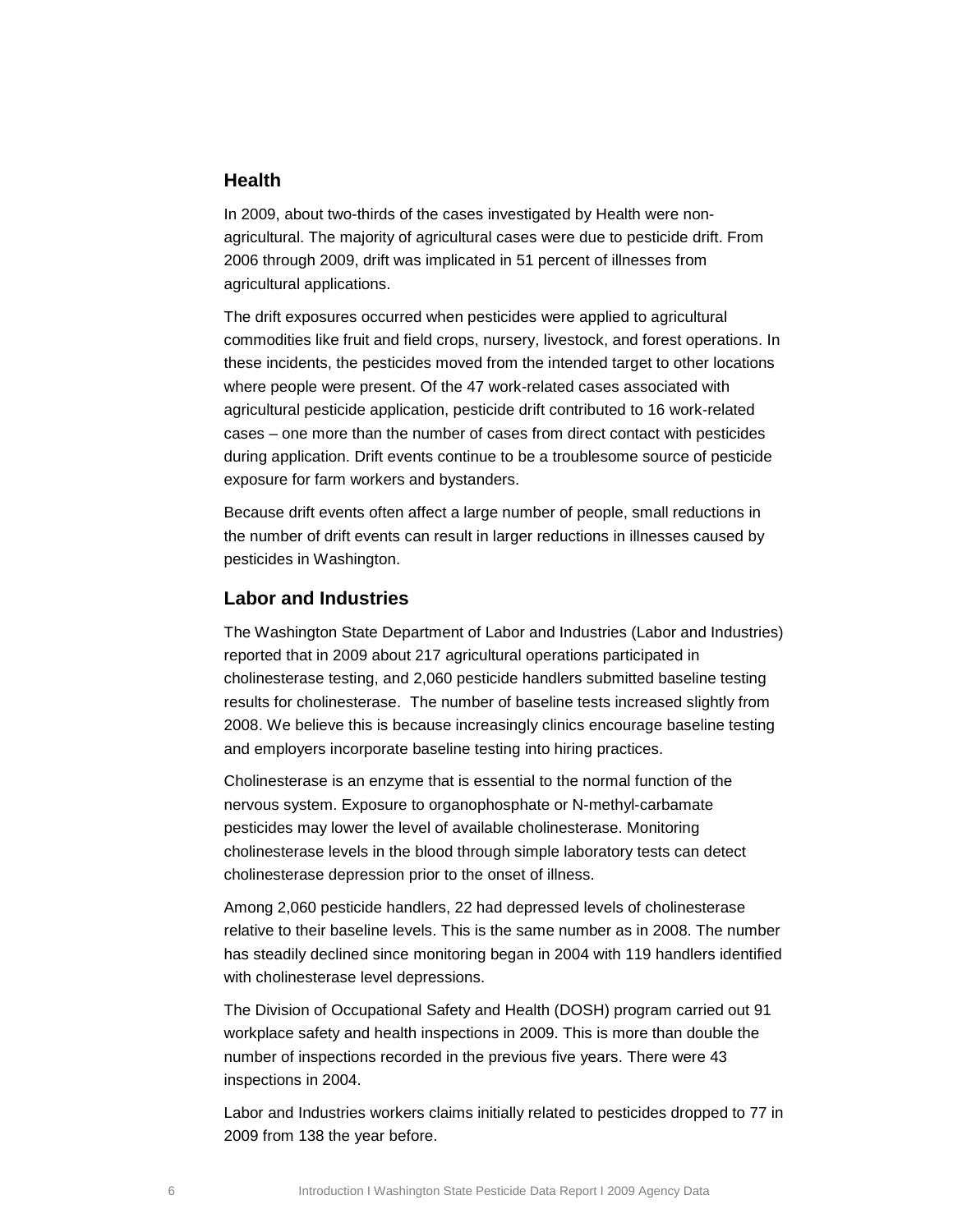## <span id="page-7-0"></span>**Future Pesticide Data Reports**

Health will continue to publish a multi-agency annual report. The four contributing agencies are working to streamline future reports and are considering additional ways to provide access to data and trend analysis. Agencies will meet in 2013 to identify specific data sets as indicators of the status of pesticide use issues in Washington. Such data will be available on Health's Website.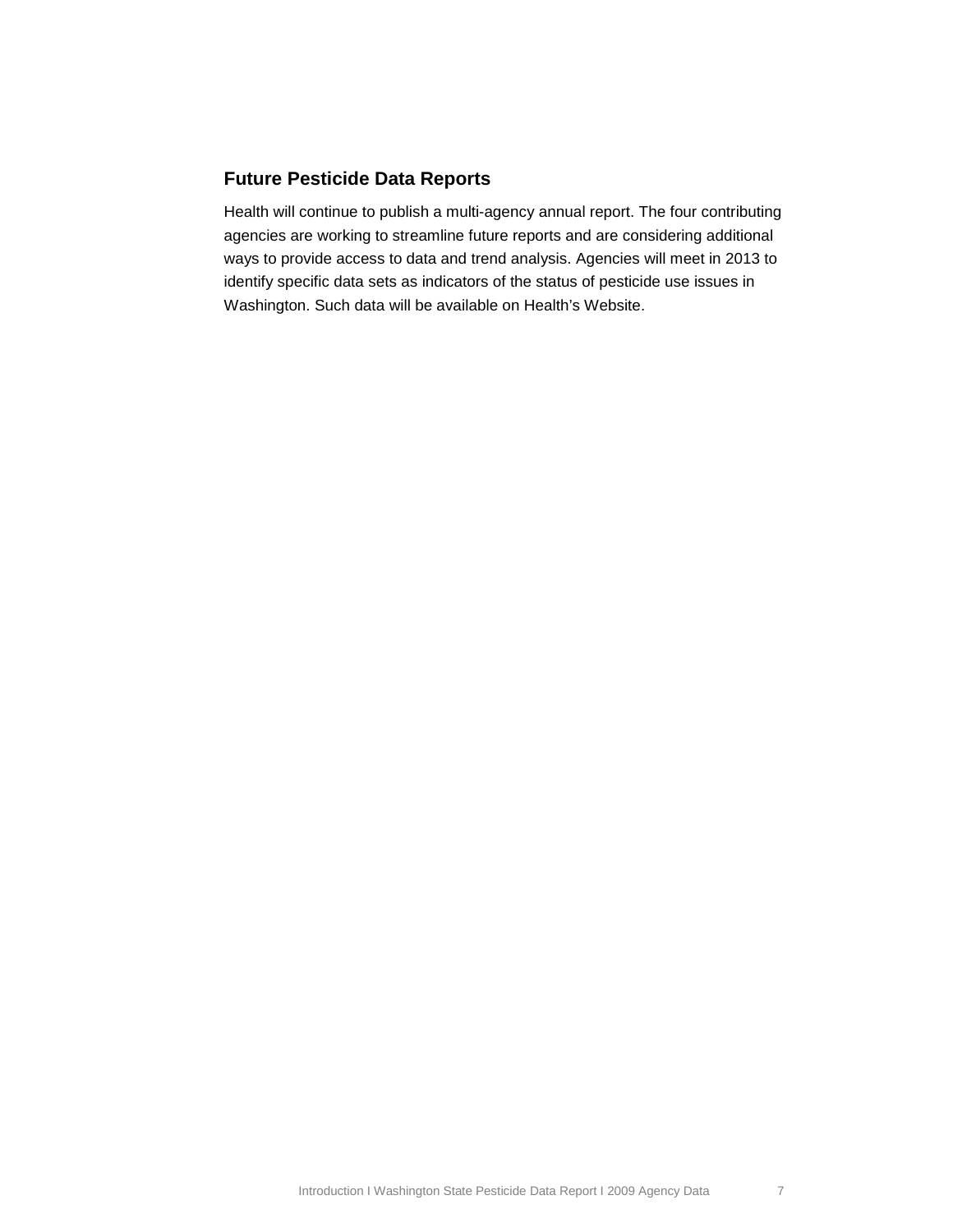# <span id="page-8-0"></span>**Agriculture**

<span id="page-8-1"></span>*Summary of pesticide-related complaint investigations in 2009 by the Washington State Department of Agriculture.*

## **Background**

Agriculture's Pesticide Management Division protects human health and the environment by ensuring the safe and legal distribution, use, and disposal of pesticides in Washington.

Agriculture investigates all complaints it receives concerning possible pesticide misuse, storage, sales, distribution, applicator licensing, and building structure inspections for wood destroying organisms (WDO) such as termites.

The agency also inspects marketplaces, importers, manufacturers, and pesticide application sites for compliance with state and federal requirements.

#### **Complaints**

During 2009, Agriculture investigated 148 complaints [\(Table 1\)](#page-8-2). After investigation, Agriculture determined that nearly 70 percent of complaints (102) involved pesticide applications and the remaining 46 complaints were unrelated to actual applications. Examples include structural pest inspections or licensing complaints.

Agriculture found 85 violations among the 148 complaints. This continues the trend of fewer complaints about pesticides in the last few years. The highest number of complaints received in one year since 1990 was 558 in 1992.

| Year | <b>Total Complaints</b> | <b>Violations</b> |
|------|-------------------------|-------------------|
| 2004 | 200                     | 122 (61%)         |
| 2005 | 193                     | 113 (59%)         |
| 2006 | 206                     | 137 (66%)         |
| 2007 | 177                     | 104 (59%)         |
| 2008 | 172                     | 108 (63%)         |
| 2009 | 148                     | 85 (57%)          |

<span id="page-8-2"></span>**Table 1. Agriculture Complaints and Violations, 2004-2009**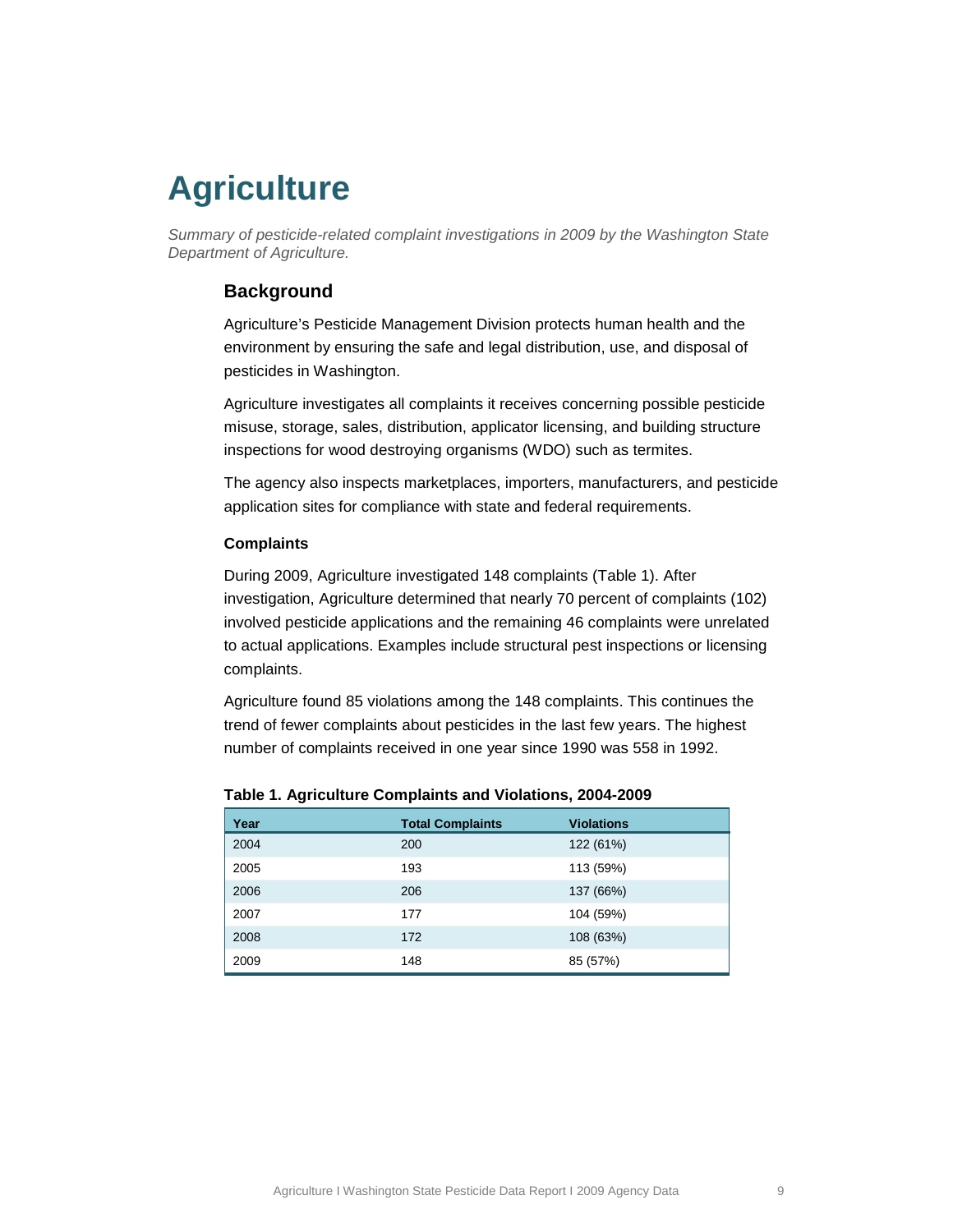#### **Location and Frequency of Complaints**

There were significant differences in population, types of pest problems, and the nature of complaints between eastern and western portions of the state. Most complaints from western Washington were about structural pest inspections, pesticide drift complaints from homeowners, intentional misuse, and unlicensed applicators. Most complaints from eastern Washington were about agricultural applications, licenses, and drift. Drift continues to be the most frequent type of complaint involving pesticide applications. However, complaints about potential misuse – the wrong product used to control pests or complaints about a neighbor's use – remain frequent. Licensing, records, notification, and pest inspections were the most frequent complaints other than pesticide application.

In 2009, 55 percent of 148 complaint investigations occurred in eastern Washington and 45 percent in western Washington.

[Table 2](#page-9-0) lists the counties with the most complaint investigations from 2004 through 2009.

| 2004           | 2005 |                          |    | 2006<br>2007 |    |               | 2008 |                | 2009 |                          |    |
|----------------|------|--------------------------|----|--------------|----|---------------|------|----------------|------|--------------------------|----|
| King           | 28   | Spokane                  | 22 | Spokane      | 20 | Pierce        | 14   | King           | 17   | Yakima                   | 19 |
| Grant          | 20   | King                     | 20 | Grant        | 19 | Grant         | 13   | Grant          | 17   | Whatcom                  | 15 |
| Spokane        | 17   | Chelan                   | 18 | Pierce       | 18 | Spokane       | 13   | <b>Benton</b>  | 16   | King                     | 13 |
| Benton         | 15   | Grant                    | 16 | Yakima       | 15 | Snohomish     | 12   | Yakima         | 13   | Spokane                  | 11 |
| Yakima         | 15   | Yakima                   | 12 | King         | 13 | King          | 10   | Spokane        | 12   | Thurston                 | 9  |
| Walla<br>Walla | 11   | Douglas                  | 11 | Douglas      | 11 | <b>Benton</b> | 10   | Skagit         | 10   | Chelan                   | 8  |
| Pierce         | 11   | Pierce                   | 10 | Okanogan     | 10 | Yakima        | 10   | Walla<br>Walla | 8    | <b>Benton</b>            | 7  |
| Snohomish      | 10   | <b>Benton</b>            | 8  | Franklin     | 9  | Chelan        | 8    | Pierce         | 7    | ۰                        | ۰  |
| Chelan         | 8    | $\overline{\phantom{a}}$ | -  | Whatcom      | 8  | Whatcom       | 8    | Franklin       | 7    | $\overline{\phantom{a}}$ | ٠  |
|                |      |                          | ٠  |              | ۰  | Whitman       | 8    | ٠              | ٠    |                          | -  |

<span id="page-9-0"></span>**Table 2. Agriculture Counties with the Most Complaints, 2004-2009**

#### **Response Time**

In 2009, Agriculture responded within one working day for 97 percent of complaints. Complaints about possible human exposure to pesticides are high priority with response within 24 hours.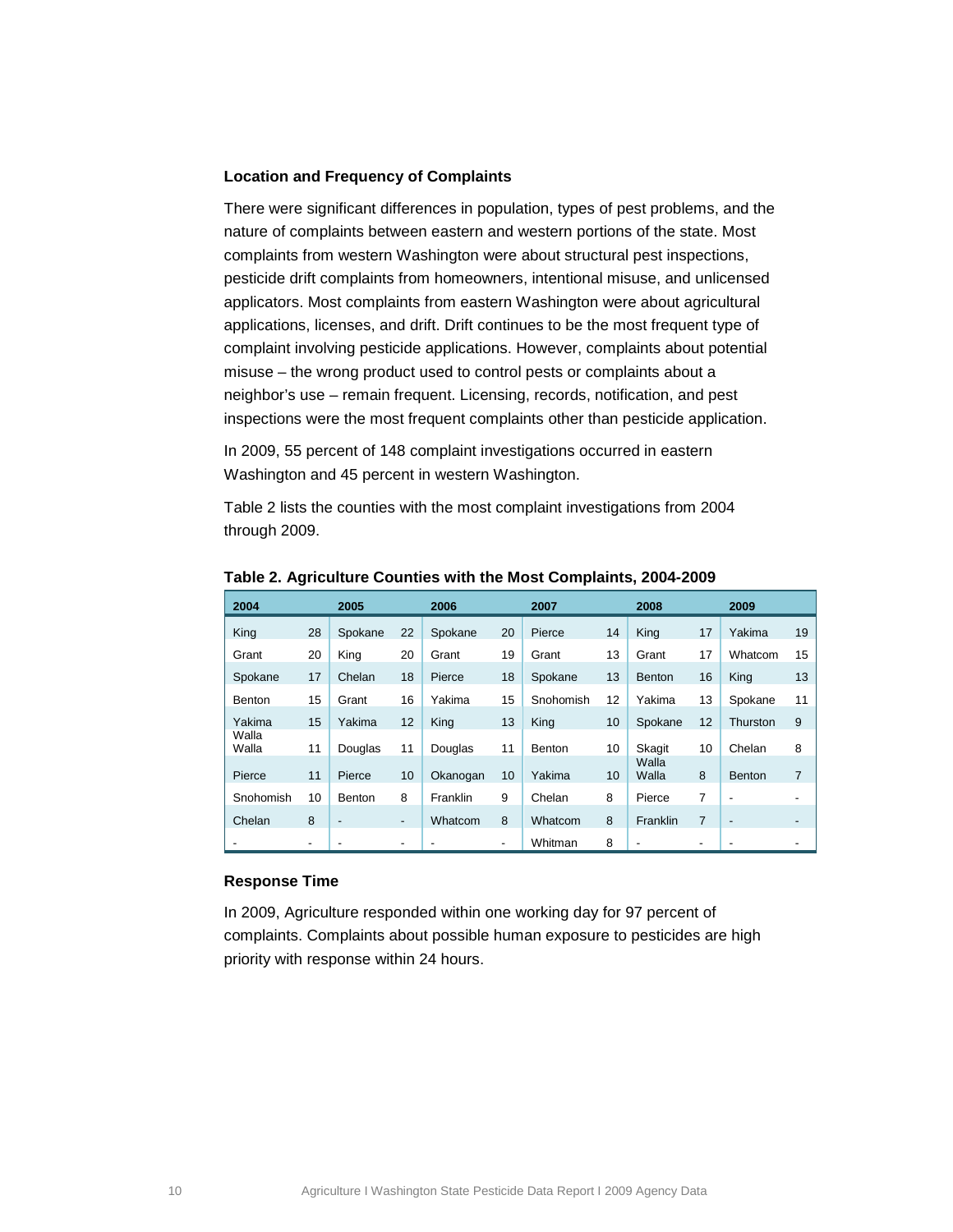#### **Nature of Complaints**

Complaints for 2009 are categorized by the nature of the initial complaint – shown in [Figure](#page-10-0) 1. An investigation may reveal that the complaint is not valid, substantiate the initial complaint, or find more violations. For example, Agriculture may investigate an initial complaint about drift, and find that drift did not occur. The investigator may also find that the applicator applied at the wrong rate or did not keep proper records. Although the applicator would not be cited for drift, he or she could be cited for being "faulty, careless, and negligent" or for record-keeping violations.

When complaints involve numerous possible violations, the most serious complaint is used to categorize the case. For example, a complaint involving human exposure caused by drift from application by an unlicensed applicator would be categorized as *human exposure* even if the only final outcome of the case was a *notice of correction* for record keeping. Usually the initial complaint is a fairly reliable indicator of the final outcome of the case, and reflects the concerns of the complainant.



<span id="page-10-0"></span>

#### **Drift and Direct Human Exposure**

In 2009, Agriculture received 26 general complaints about drift plus 20 complaints specifically about possible human exposure due to drift. Of the 20 human exposure drift complaints, some evidence of exposure was found in nine cases, although one appeared to be odor only. Action was taken on 13 cases, but not necessarily for the drift complaint.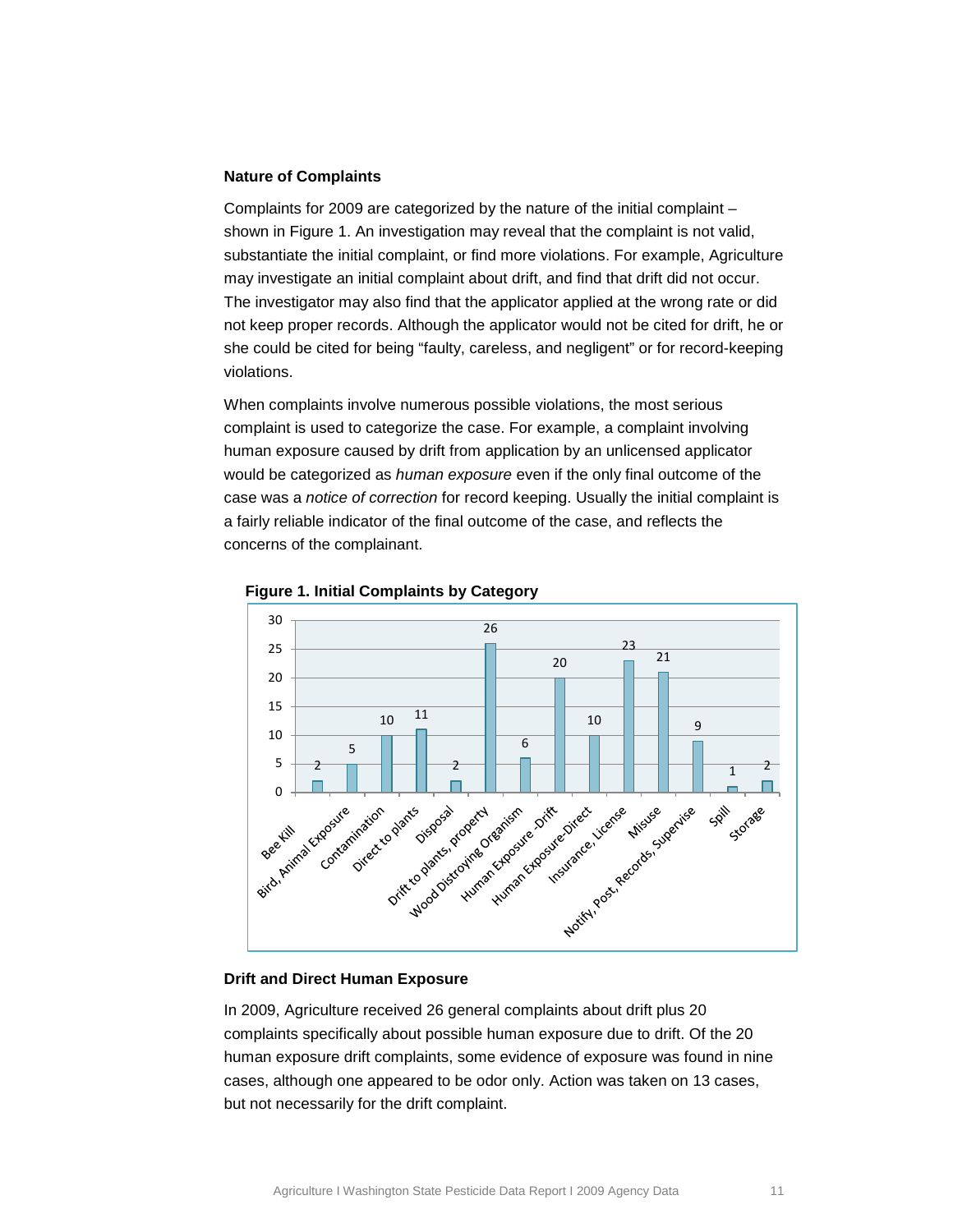Ten human exposure cases were complaints about possible direct exposure. Three had evidence of exposure and action was taken on all. A warning letter was sent to one applicator, although evidence of exposure was inconclusive.

Sixteen of the human exposure cases were from agricultural applications – 10 were commercial applications and four were residential. Action was taken on all 16 cases; one was referred to Yakama Nation, where the incident occurred.

#### **Licenses, Misuse, and Actions Taken**

Agriculture received numerous complaints in 2009 about unlicensed individuals and misuse: 22 complaints about improper or no licensing and 21 about direct misapplications or other types of misuse. The number of complaints specific to faulty Structural Pest Inspections (SPI) continues to drop, with six complaints investigated (in addition to complaints about improper SPI licenses or records).

There were two reported bee kill complaints in 2009. In one case, a commercial company treating a wall for a bee nest, killed bees in a neighbor's hives. There was no violation because notification isn't required for non-crop uses. Better communication was established between the neighbors. In a second case, bees died when they visited a field where an insecticide was used on a crop the week before. Application of this pesticide is restricted when crops or weeds are in bloom so as to not attract bees. There was no violation in this case as the crop was not blooming when the insecticide was applied.

To classify complaints for this report, actions taken by Agriculture may not be sufficient to determine the scope of actual pesticide incidents. Agriculture needs evidence of residue, symptoms, or actual observation to decide if drift had occurred or not. Even if drift was verified, Agriculture may not be able to take action if the source of the drift could not be proven. The number of verified drift cases may give a better idea of problem areas.

When investigation of the initial complaint yields a violation related to the complaint, the complaint is determined to be valid. However, action may not have been taken on the case even though the complaint was valid. For instance, if the violator could not be identified for a drift case, no action could be taken. In 2009, 59 percent of complaints were found to be valid.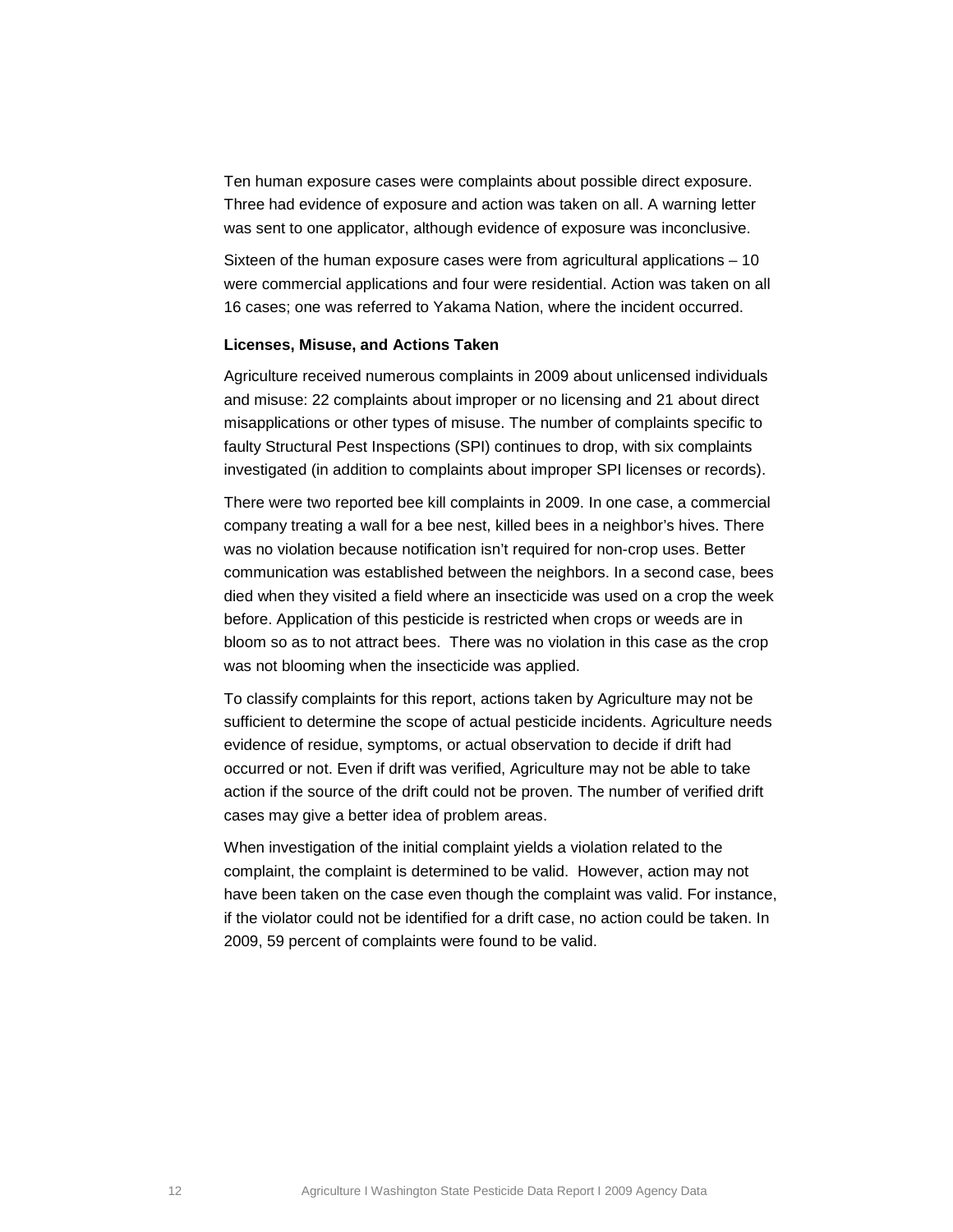Action was taken on 57 percent of cases with two referred to the Yakama Nation, and one to Ecology. The percentage of cases where action was taken on the original complaint appears to be leveling off to about 60 percent each year. There are fewer complaints about pesticide damage that are later found to be due to drought or insects than in the initial years of this report. It is possible that people are recognizing pesticide damage better or that damage overall is less frequent. It may also mean people have a better understanding of agency roles. The result is that Agriculture can investigate valid complaints instead of responding to complaints about non-pesticide issues.

#### **Application Methods**

Agriculture received nine complaints about aerial applications, 88 complaints about ground applications, 47 complaints about other issues such as Structural Pest Inspections, and four complaints where the application method was undetermined or unknown.

## <span id="page-12-0"></span>**Violations**

Complaint investigations may result in determining that state or federal laws or rules were violated. More than half of Agriculture's complaint investigations resulted in some type of violation [\(Figure 2\)](#page-13-1). Most violations were not severe in nature [\(Table 4\)](#page-15-0) and most violators were issued a warning or Notice of Correction rather than fines or license suspensions.

#### **Type of Activity in Complaints with Violations**

Complaints are classified by Agriculture according to the following activities:

- Agricultural incidents that occur in farming, forestry, greenhouses, or Christmas tree farming.
- Commercial/Industrial incidents by licensed operators in offices, restaurants, homes, or landscapes.
- Applications or inspections for wood destroying organisms.
- Residential pesticide applications by a homeowner, resident, or neighbor.
- Right of Way applications made on public lands, roadways, electric lines, or irrigation canal banks.
- Other: includes licensing, storage, registration, records, and similar activities.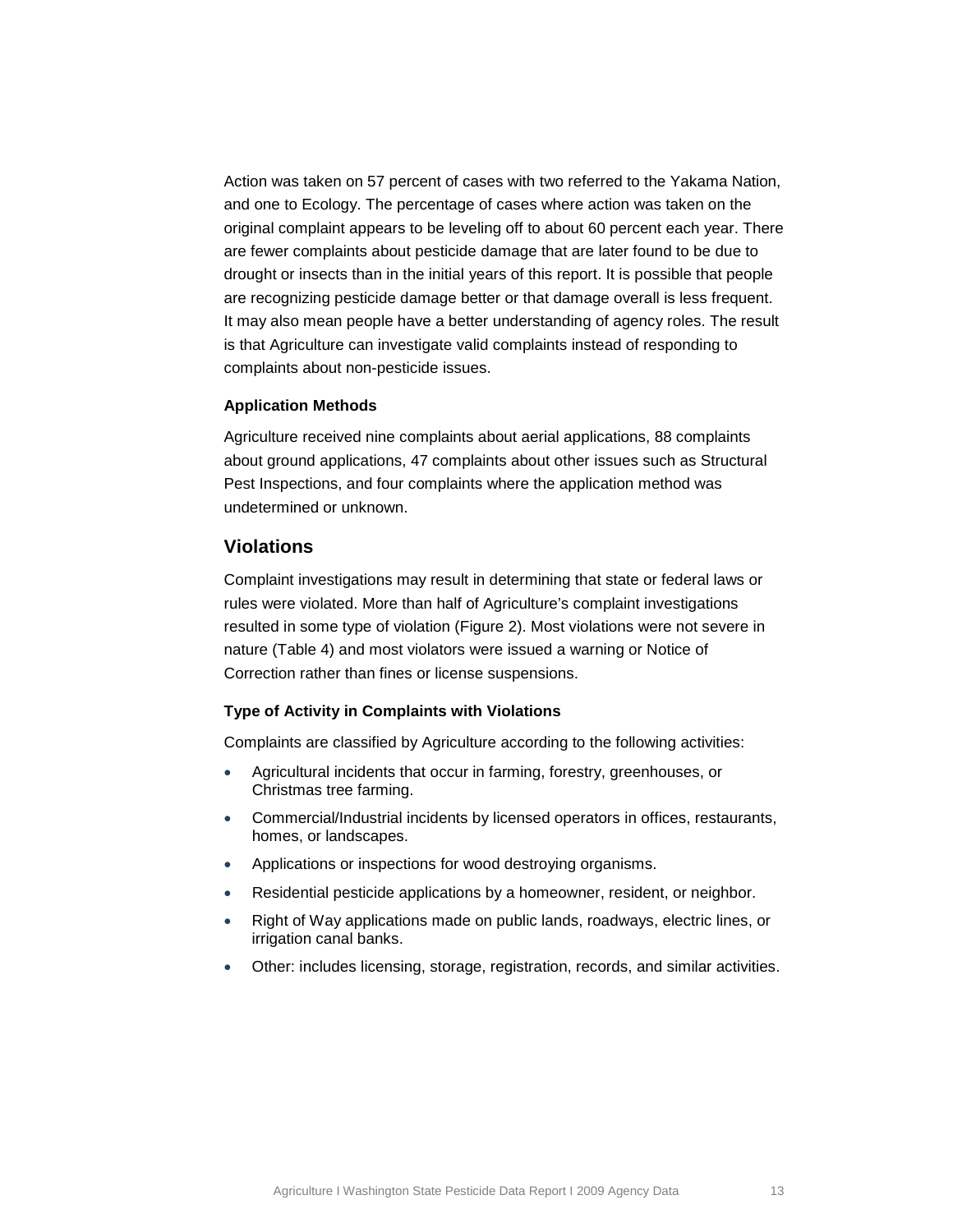[Table 3](#page-13-0) shows complaints with violations by type of activity for 2004-2009.

| <b>Activity</b>              | 2004 | 2005 | 2006           | 2007 | 2008 | 2009           |
|------------------------------|------|------|----------------|------|------|----------------|
| Agricultural                 | 42   | 39   | 42             | 33   | 33   | 24             |
| Commercial/Industrial        | 17   | 36   | 25             | 33   | 30   | 29             |
| Structural/Wood Destroying   | 22   | 8    | 28             | 10   | 19   | 17             |
| Residential (non commercial) | 5    | 4    | 12             | 5    | 12   | 10             |
| <b>Right of Way</b>          | 5    | 5    | $\overline{4}$ | 5    | 3    | 3              |
| School                       | ۰    |      |                |      | 7    |                |
| Forestry                     | ٠    | ۰    |                | -    | 2    | $\blacksquare$ |
| Other                        | 31   | 21   | 26             | 18   | 2    | 2              |
| <b>Total Violations</b>      | 122  | 113  | 137            | 104  | 108  | 85             |

<span id="page-13-0"></span>**Table 3. Agriculture Violations by Type of Activity, 2004-2009\***

For 2008, licenses and records were included in the industry in which the complaint occurred and other is for those items not in a particular industry. Also, incidents in forestry and schools were separated out.



## <span id="page-13-1"></span>**Figure 2. Agriculture Violations by Type of Activity, 2009**

#### **Type of License in Complaints with Violations**

Agriculture licensed about 5,470 commercial applicators and operators and 11,570 private applicators. Agriculture also issued about 8,360 other license types for a total of about 25,400 licenses. Although Agriculture licenses fewer commercial applicators than private applicators, commercial applicators have more applications per licensee and more applications on land not owned by the applicator. This increases the probability of complaints for commercial applicators.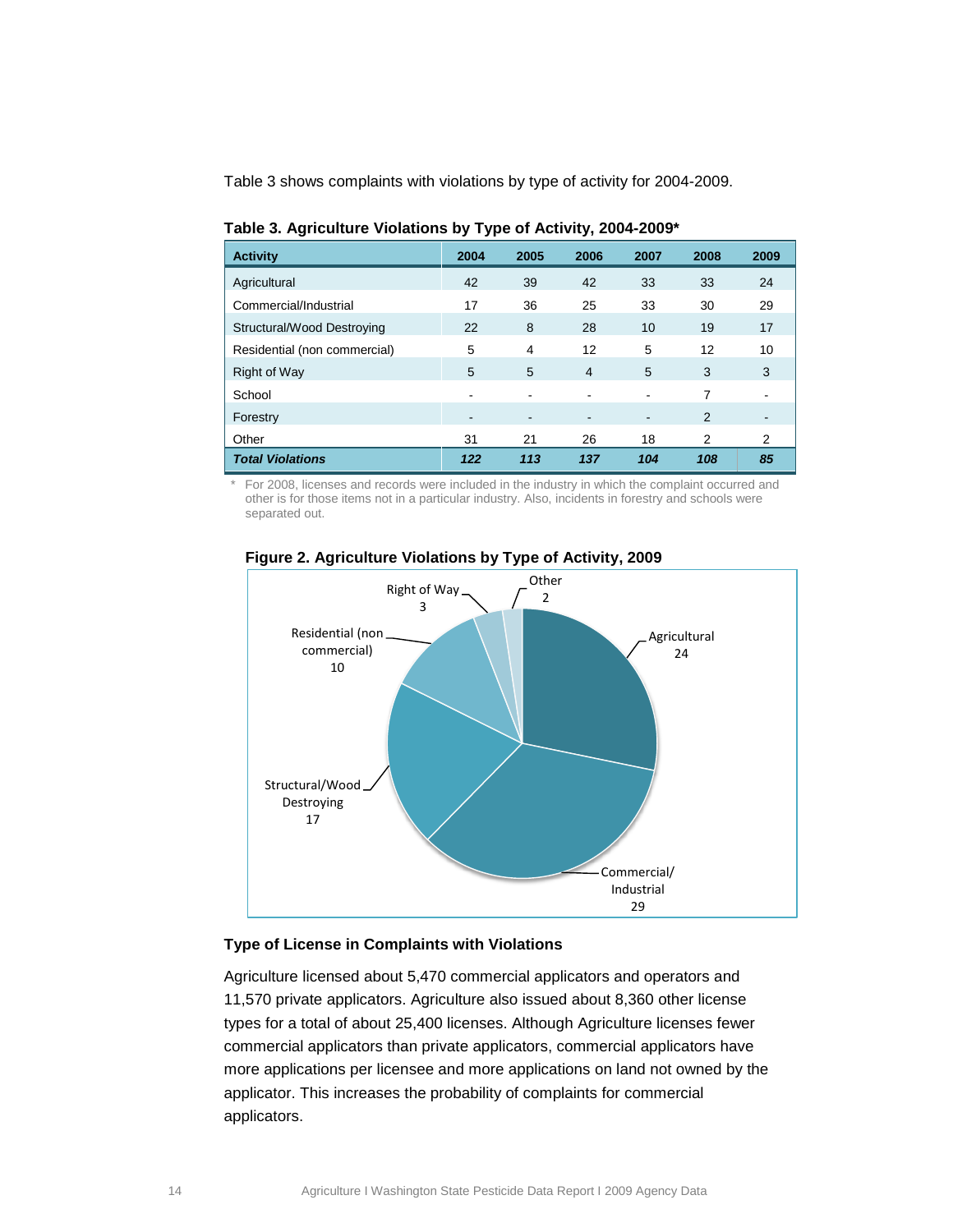Commercial applicators had 35 complaints with 19 violations [\(Figure 3\)](#page-14-0). Private applicators had 18 complaints with 14 violations. Unlicensed applicators had 47 complaints with 39 violations.



<span id="page-14-0"></span>**Figure 3. Agriculture Type of Licensee Involved in Cases with and without Violations, 2009**

## **Severity of Reported Complaints**

Agriculture rates the severity of a case after complaint investigation is complete.

[Table 4](#page-15-0) gives a detailed description of each rating. As in previous years, most complaints (79 percent) received a severity rating of 2 or less.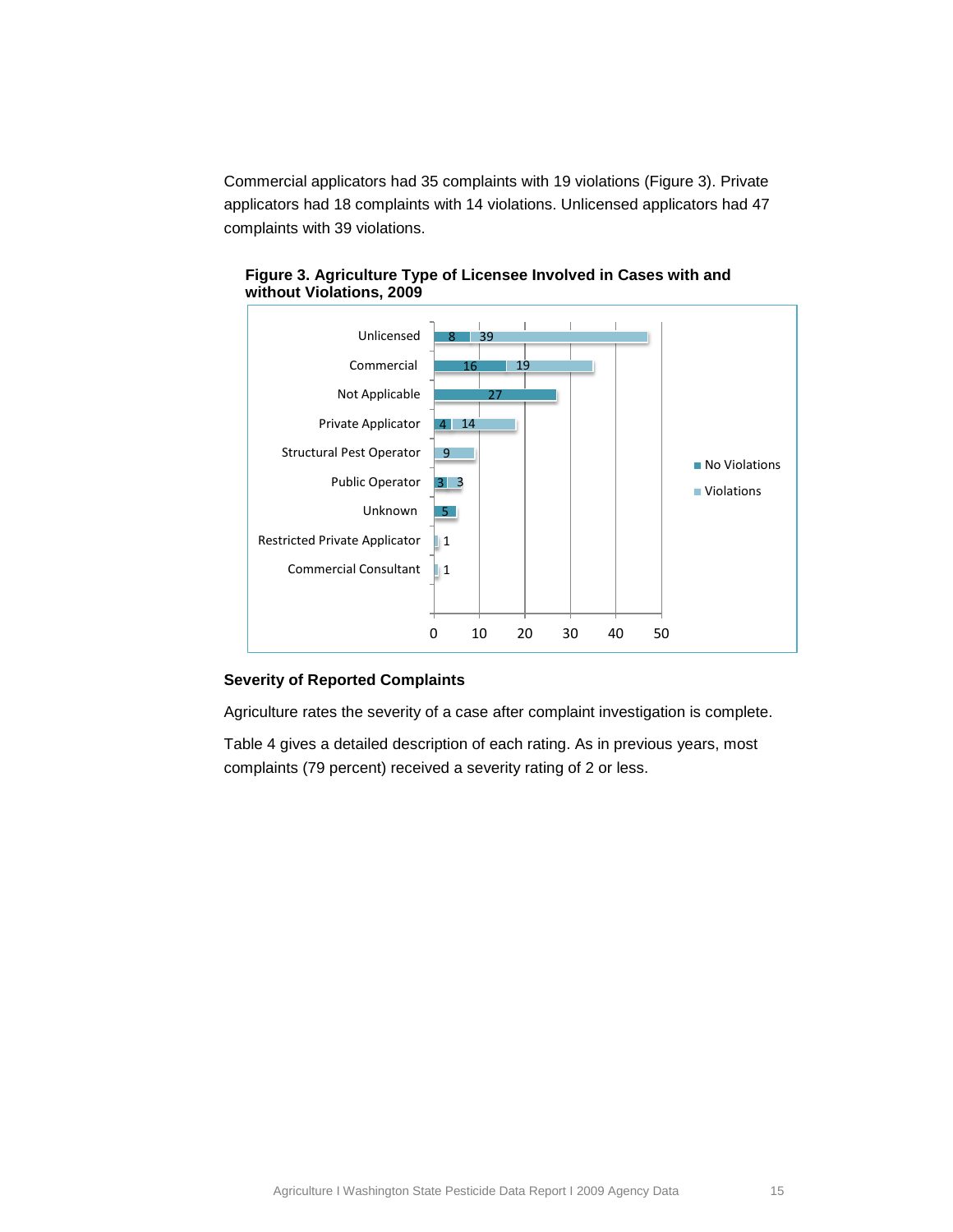| Rating         | 2004        | 2005      | 2006      | 2007                 | 2008      | 2009                 | <b>Criteria</b>                                                                                                                                                                                                                                                                                                                                         |
|----------------|-------------|-----------|-----------|----------------------|-----------|----------------------|---------------------------------------------------------------------------------------------------------------------------------------------------------------------------------------------------------------------------------------------------------------------------------------------------------------------------------------------------------|
| $\mathbf 0$    | 26<br>14.5% | 29<br>15% | 21<br>10% | 29<br>16%            | 18<br>11% | 25<br>17%            | Problem not due to pesticides and/or no<br>cause determined; Structural Pest<br>Inspection with no violations.                                                                                                                                                                                                                                          |
| 1              | 65<br>32.5% | 77<br>40% | 63<br>30% | 54<br>31%            | 67<br>39% | 28<br>19%            | Pesticides involved, no residue, no<br>symptoms occurred; possible pesticide<br>problem, not substantiated; issues<br>involving records, registration, posting,<br>notification (multiple chemical sensitivity)<br>or licensing; Health classified "unlikely"<br>or "insufficient information".                                                         |
| $\overline{2}$ | 83<br>41.5% | 54<br>28% | 92<br>45% | 57<br>32%            | 52<br>30% | 66<br>45%            | Residue found, no health symptoms<br>(human, animal); health symptoms not<br>verified; multiple minor violations; off<br>label use; worker protection violations;<br>PPE violations with no health symptoms;<br>plants with temporary or superficial<br>damage only; Structural Pest Inspection<br>faulty inspections; Health classified<br>"possible". |
| 3              | 18<br>9%    | 16<br>8%  | 12<br>6%  | 25<br>14%            | 21<br>12% | 15<br>10%            | Minor short-term health symptoms (rash,<br>eye irritation, shortness of breath, dizzy,<br>nausea, vomiting); bee kills of less than<br>25 hives; minor fish kills; economic plant<br>damage under \$1000; evidence of<br>deliberate economic fraud; Health<br>classified "probable".                                                                    |
| 4              | 8<br>4%     | 17<br>9%  | 14<br>7%  | 10<br>5%             | 12<br>7%  | 11<br>8%             | Short-term veterinary or hospital care;<br>bee kills of greater than 25 hives;<br>significant fish kills; significant economic<br>plant damage (over \$1000);<br>environmental damage; illness involving<br>children; Health classified "probable".                                                                                                     |
| 5              |             |           | 4<br>2%   | $\overline{2}$<br>1% | 1<br>1%   | $\overline{2}$<br>1% | Veterinary or hospital care overnight or<br>longer; physician diagnosed children's<br>illness as caused by pesticides; animal<br>death due to pesticides; significant<br>environmental damage; Health classified<br>"definite".                                                                                                                         |
| 6              |             |           |           |                      |           |                      | Human death due to pesticides.                                                                                                                                                                                                                                                                                                                          |
| <b>Total</b>   | 200         | 193       | 206       | 177                  | 171       | $147*$               | *(plus one case referred)                                                                                                                                                                                                                                                                                                                               |

<span id="page-15-0"></span>**Table 4. Severity Rating of Agriculture Complaint Cases, 2004-2009**

Of the 11 cases in 2009 with a severity rating 4, four were issued a Notice of Intent. One was improper pesticide disposal; two were drift to a crop, and one drift from an application to apples. In two cases, a Notice of Correction was issued for drift. No action was taken on four cases because the applicator could not be determined, the problem was caused by the complainant, or it was a neighbor-neighbor dispute with no proven violation. One case was referred to the Yakama Nation.

One case with a severity rating of 5 resulted in the death of seven turtle doves; a second case resulted in the death of a dog. In both cases a rodenticide was improperly applied to grain.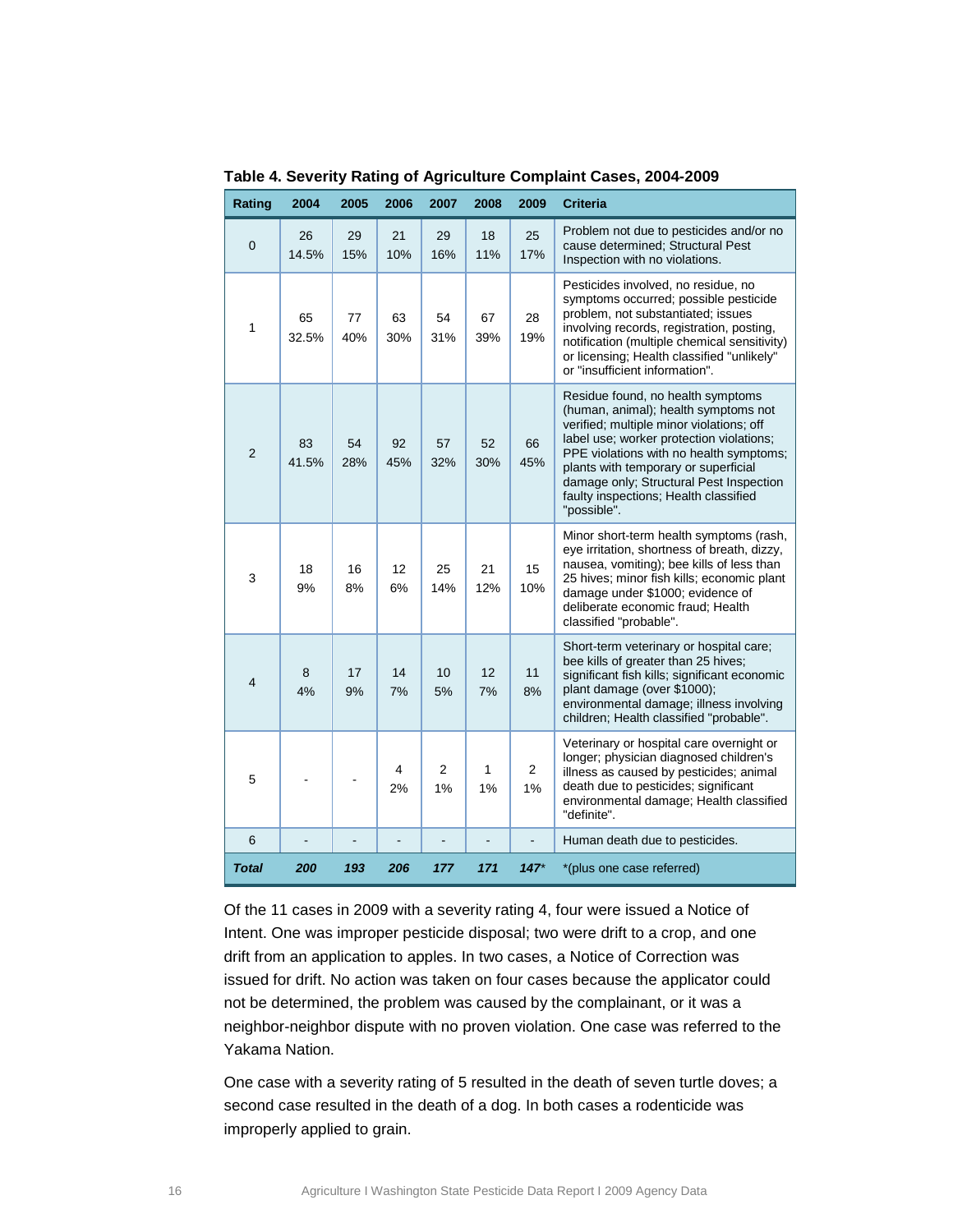#### **Type of Pesticide Involved**

Herbicides were responsible for 48 complaints, and insecticides in 31 complaints. There were fewer complaints about other pesticides such as fungicides (six) growth regulators (three), and rodenticides (four). Herbicides and insecticides are used more frequently, and there are more obvious detrimental effects from herbicide and insecticide misuse. Herbicides and insecticides are also generally applied at a higher frequency with power equipment over larger areas.

Overall, complaints about applications in 2009 continue to show a greater variety of pesticides than seen in former PIRT Panel reports. There were no complaints about azinphos-methyl drift. There were six complaints about endosulfan drift. Complaints on azinphos-methyl and endosulfan continue to be minimal and are anticipated to become even fewer as use of these products decreases. The use of azinphos-methyl will be discontinued in 2012.

Applicators appear to use more pest-specific products with a greater diversity of active ingredients and place less reliance on broad-spectrum pest control products. With this change there are more products involved in complaints and fewer complaints about only one product – except for 2,4-D and glyphosate. These products probably have a high frequency of use.

Herbicide drift constitutes the greatest number of complaints. Two herbicides, 2,4-D (11 complaints) and glyphosate (17 complaints), were again the most frequently reported active ingredients for complaint investigations [\(Table 5\)](#page-16-0). This is consistent with previous years and probably reflects frequency of use by unlicensed and untrained applicators, and the high visibility of product misuse. Many complaints involved tank mixes of several products or complaints about drift from an unspecified or unknown pesticide.

### <span id="page-16-0"></span>**Table 5. Active Ingredients Most Commonly Involved in Agriculture Complaints, 2009**

| <b>Active Ingredient</b> | <b>Number</b> |
|--------------------------|---------------|
| Glyphosate               | 17            |
| $2,4 - D$                | 11            |
| Triclopyr                | 6             |
| Dicamba                  | 6             |
| Endosulfan               | 6             |
| Chlorpyrifos             | 3             |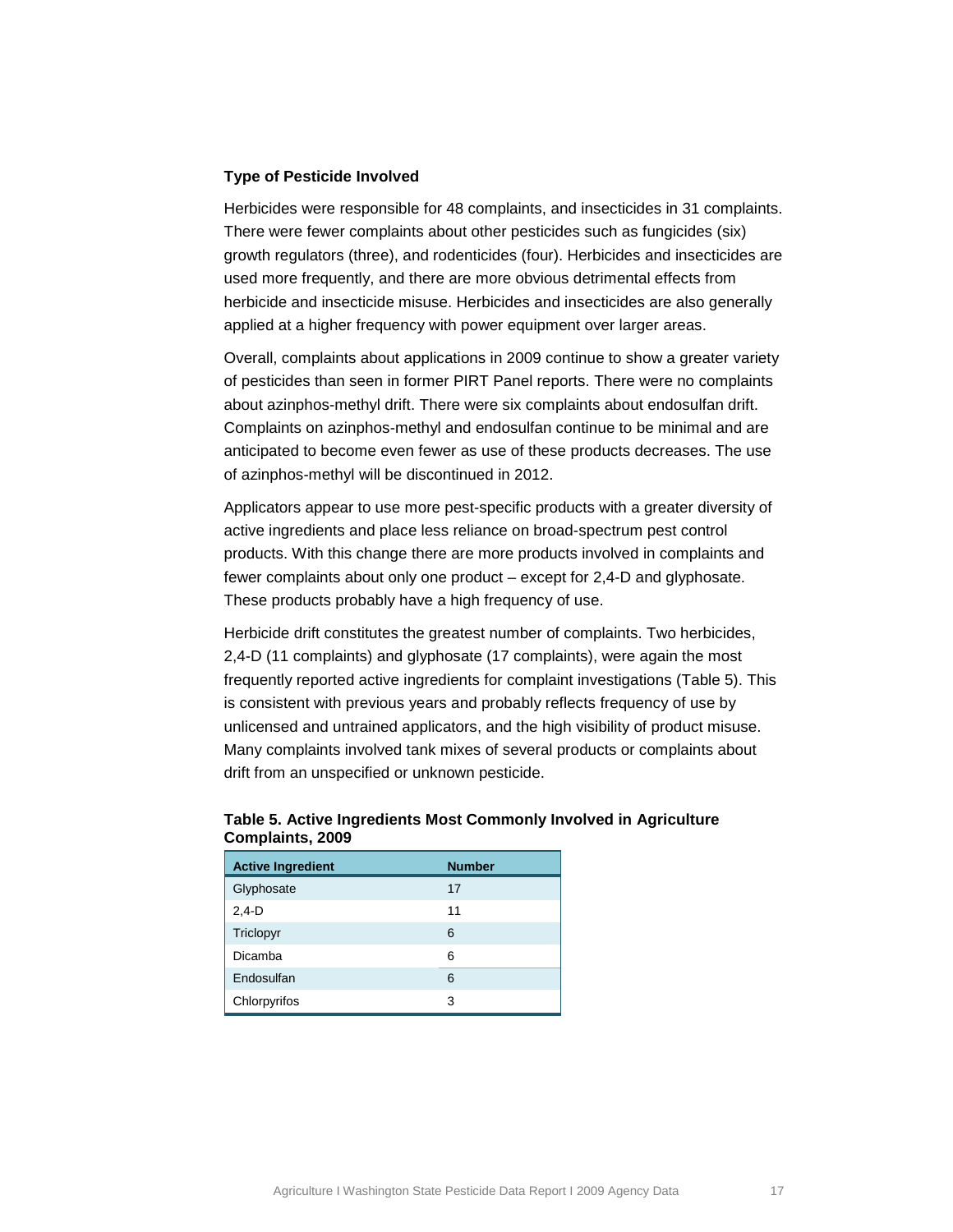Complaints reported to Agriculture should be regarded as indicators of potential problem areas rather than a definitive summary of all misapplications. For example, drift involving products such as sulfur and kaolin (clay) may occur more often than reported. Such products are better known and people may be less worried about effects. These products have fewer health effects and minimal damage to non-target plants and property.

#### **Enforcement Actions**

Complaint investigations may result in finding that state or federal laws or rules were violated. Generally, first offenders or minor infractions are given a Notice of Correction and a deadline to reach compliance. For more serious infractions, Agriculture follows the penalty matrix specified in WAC 16-228-1130 for any legal action. Violations of the Worker Protection Standards were classified as more serious offenses and violators issued Notices of Intent.

Cases that may be taken to court are listed as *Notice of Intent* in Table 6. The violator may pay the penalty as stated, or the violator has the right to appeal and take the case to court. The court may impose the fine and/or license suspension given by Agriculture or it might dismiss the case. As cases appealed may take several years to settle, all cases are listed as *Notice of Intent* for this report. Final settlement of these cases can be determined by contacting Agriculture.

Sometimes more than one corrective action is taken on a case. In this report, only one corrective action per category is identified. For example, if more than one *Notice of Correction* was issued, the action would be listed as one *Notice of Correction*. However, if more than one type of corrective action was taken, such as a *Notice of Correction* and a *Notice of Intent* (which could happen if several applicators were involved in the same investigation), both types are listed.

The corrective actions taken in 2009 are listed in [Table 6.](#page-17-0)

| <b>Action Type</b>    | 2004           | 2005 | 2006 | 2007           | 2008 | 2009 |
|-----------------------|----------------|------|------|----------------|------|------|
| No Action Indicated   | 76             | 77   | 69   | 73             | 63   | 60   |
| Verbal Warning        | 1              | 6    | 5    | 11             | 5    | 3    |
| <b>Warning Letter</b> | $\overline{4}$ | 9    | 12   | 5              | 13   | 2    |
| Notice of Correction  | 98             | 76   | 93   | 60             | 72   | 60   |
| Notice of Intent      | 20             | 23   | 22   | 26             | 18   | 20   |
| Referred              | $\overline{2}$ | 2    | 0    | $\overline{2}$ | 1    | 3    |
| <b>Total Actions</b>  | 201            | 193  | 206  | 177            | 172  | 148  |

#### <span id="page-17-0"></span>**Table 6. Agriculture Agency Actions, 2004-2009**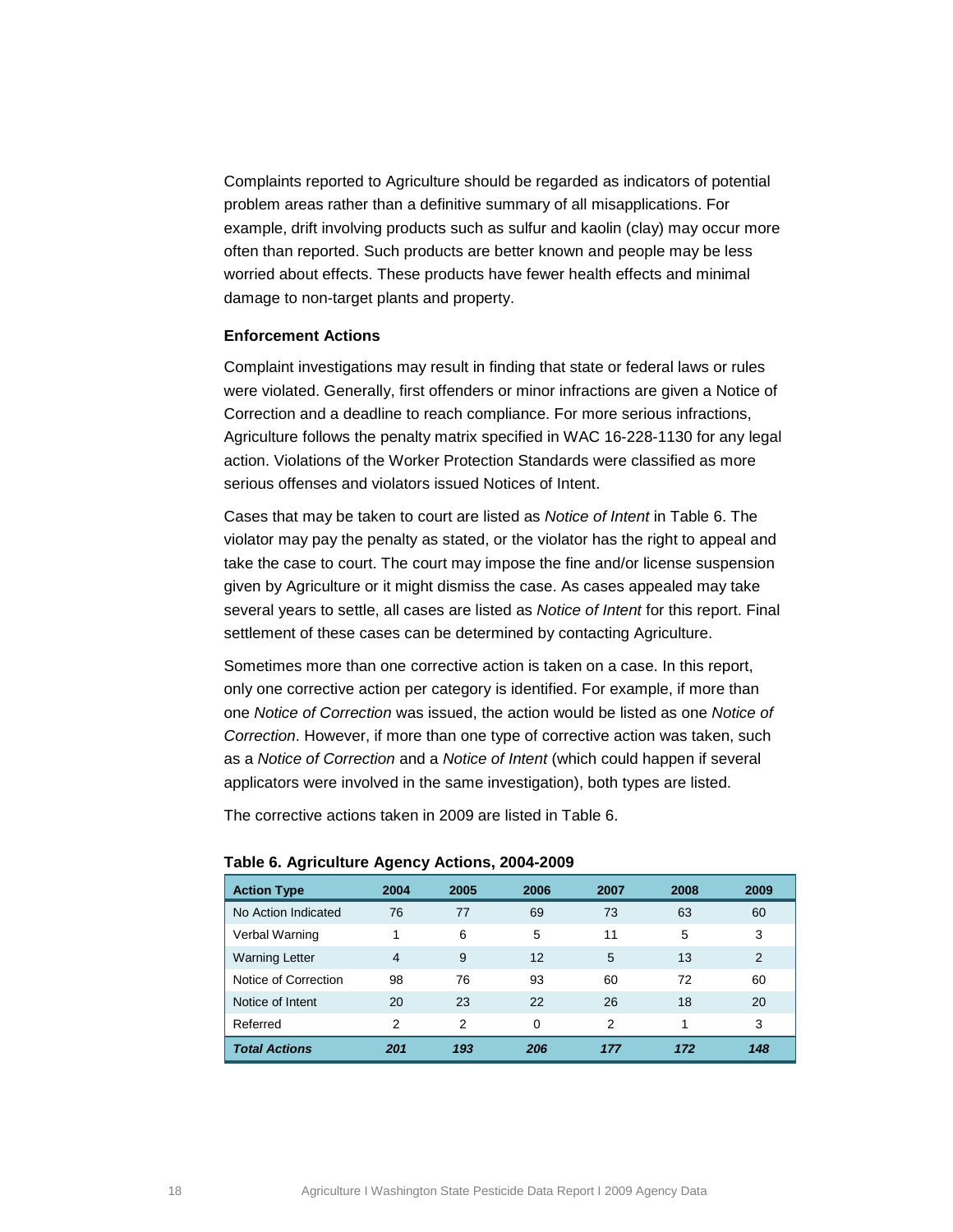## <span id="page-18-0"></span>**Other Agencies Involved**

Agriculture cooperates with other state and local agencies to collect evidence and testimony. Cooperating agencies may independently investigate and report their involvement in these cases.

Agriculture consulted with other state, federal and local agencies in 39 investigations. The agencies most frequently consulted were: Health (26); Ecology (13); Yakama Nation (four); Agriculture Food Safety (two); and the United States Environmental Protection Agency (two). Three cases were referred to another enforcement agency (Yakama Nation and Ecology).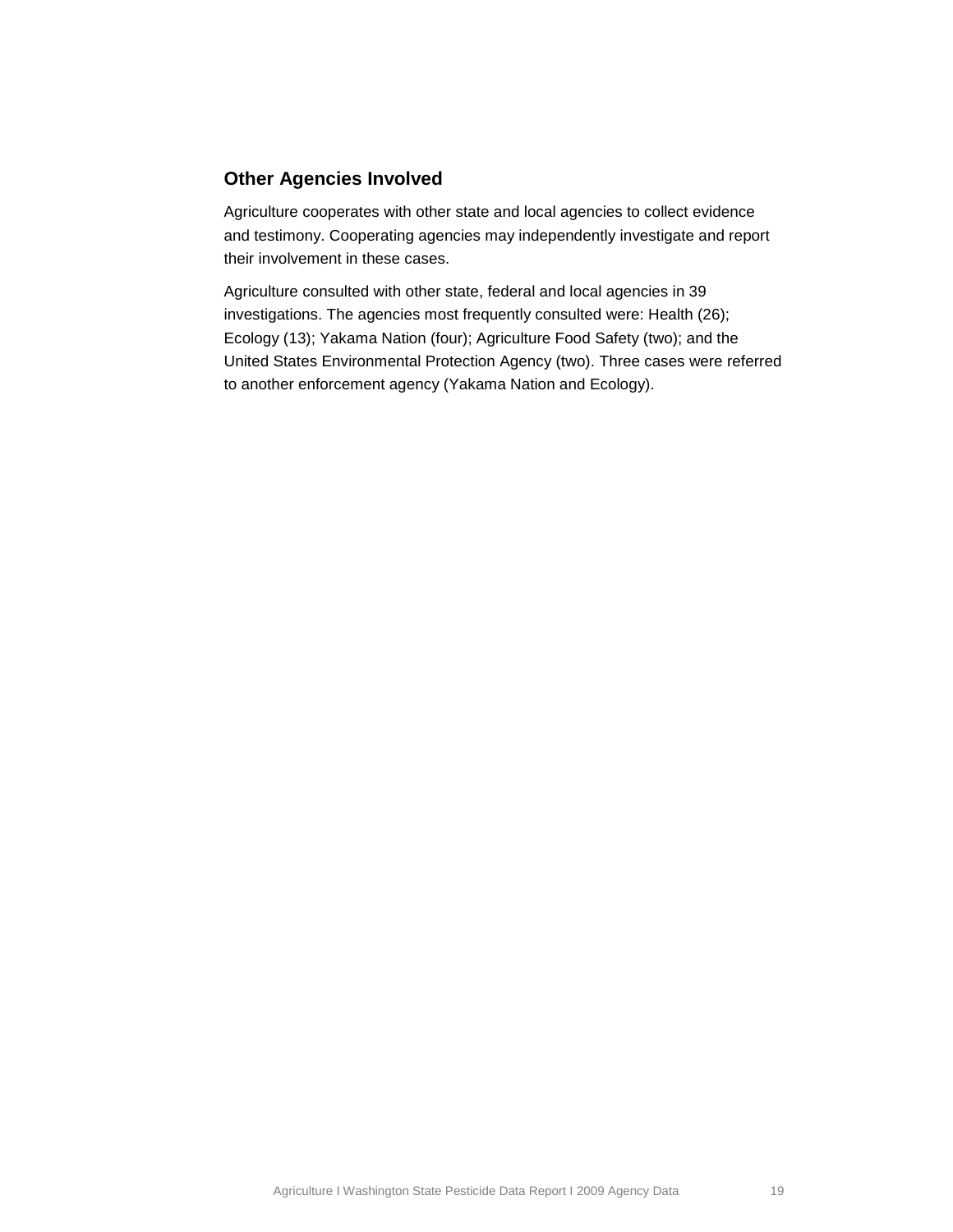# <span id="page-19-0"></span>**Ecology**

*Washington State Department of Ecology's summary of pesticide-related Spills Program complaints, Toxic Cleanup Program and Aquatic Pesticide Permits, and monitoring activities during 2009.*

## <span id="page-19-1"></span>**Background**

Multiple programs within Ecology are involved in pesticide-related activities. Ecology works with National Marine Fisheries Service, and other federal and state agencies, to protect salmon from pesticides under the Federal Endangered Species Act. Ecology participates in the Urban Pesticide Education Strategy Team, the Washington State Healthy Schools Initiative, and other projects. Ecology oversees cleanup and monitoring of contaminated areas, including areas contaminated with pesticides. One of Ecology's goals is preventing overuse and misuse of pesticides.

This report presents data for four programs: Spill Prevention, Preparedness, and Response Program (Spills Program), Toxics Cleanup Program, Water Quality Program, and the Environmental Assessment Program. These programs track data on pesticide spills, cleanup of pesticide contamination, and the use of pesticides to protect water quality. The programs also monitor the impacts of pesticides to water quality.

## <span id="page-19-2"></span>**Spill Prevention, Preparedness, and Response Program: Pesticide-Related Incidents**

The Spills Program responds to pesticide complaints and is responsible for containing damage from a spill, and cleaning it up quickly. Ecology uses data from pesticide spills and complaints to identify where more education would help reduce the affects of pesticides on human health and the environment.

In 2009 there were 11 pesticide complaints that threatened air, water, and soil. Spills Program response to complaints include follow-up by phone, referral to involved parties for voluntary cleanup, referral to another agency, or issuing a cleanup notice or requirement. Investigations require field work, research, coordination with other agencies, or technical assistance.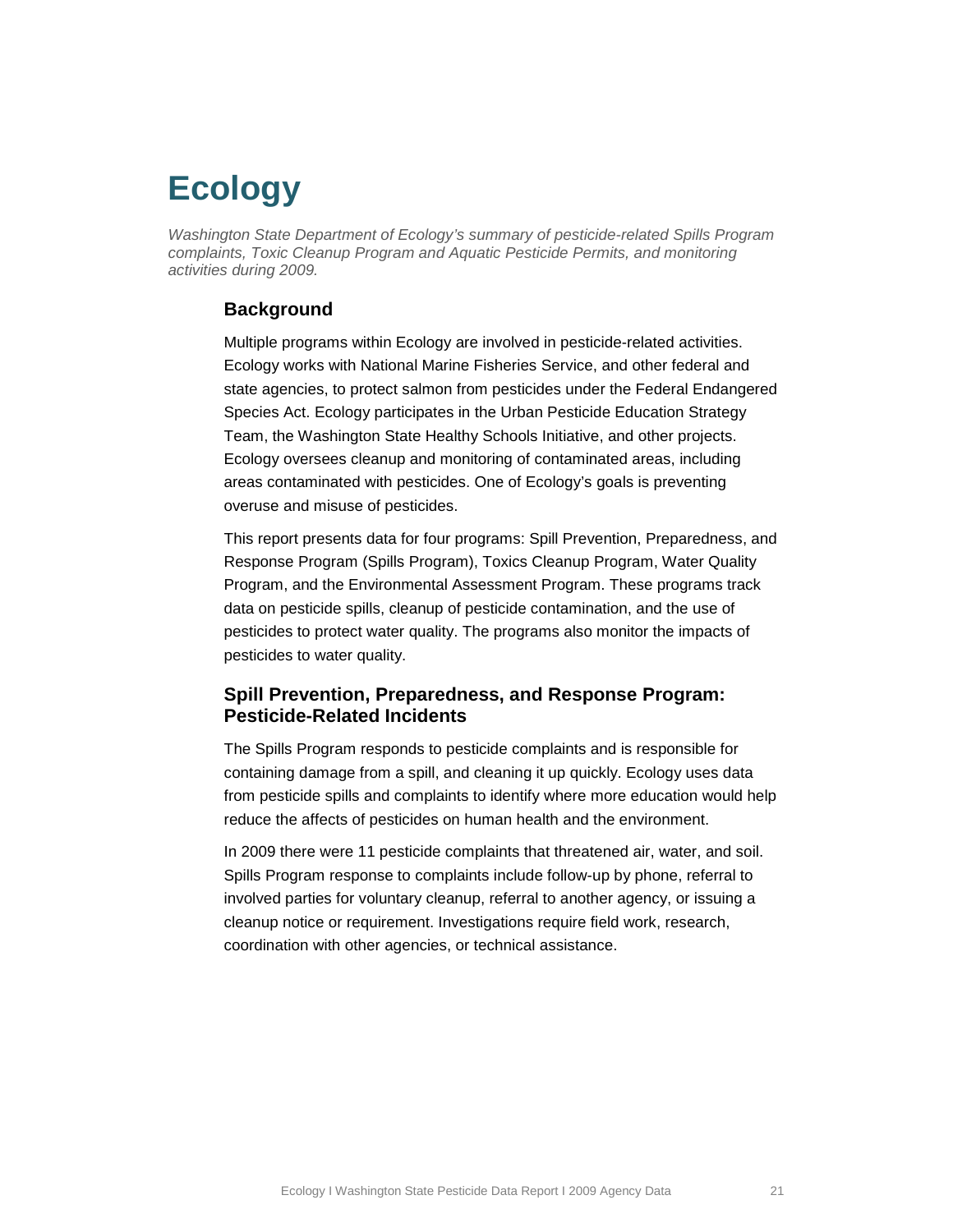Ecology responded within 24 hours in all 11 complaints in 2009:

- Six were in agriculture.
- Two involved commercial or industrial activities.
- Six were reported by private citizens.
- Two resulted in potential exposure to humans.
- Six required some form of cleanup or removal of materials.

[Table 7](#page-20-1) lists the types of pesticide-related complaints received from 2001 through 2009.

<span id="page-20-1"></span>

|  | Table 7. Ecology Pesticide-Related Complaints, 2001-2009 <sup>1</sup> |  |  |
|--|-----------------------------------------------------------------------|--|--|
|--|-----------------------------------------------------------------------|--|--|

| <b>Type of complaint</b>                          | 2001 | 2002 | 2003 | 2004 | 2007 | 2008 | 2009 |
|---------------------------------------------------|------|------|------|------|------|------|------|
| Pesticides threatening ground or surface<br>water | 11   | 23   | 13   | 10   | 8    |      | 3    |
| Pesticide disposal or waste concern               | 14   | 12   | 12   | 6    | 6    | 4    | 4    |
| Spills and fires                                  |      | 12   | 5    | 10   | 9    | 3    | 4    |
| Unsafe pesticide storage or handling              | 6    | 11   | 10   | 3    | 3    | 3    | 8    |

After Spills Program staff responds to and stabilizes the initial emergency, the case is closed if it is determined that there are no long-term effects. If there are long-term effects, the case is referred to another program within Ecology. When indicated, Ecology refers complaints to other state or local agencies. In 2009, the Spills Program referred two pesticide complaints to tribes, Washington State Department of Transportation, U. S. Environmental Protection Agency, city and county public works departments, Washington State Department of Fish and Wildlife, and Agriculture. Ecology immediately notified Health of two incidents where humans were potentially exposed to pesticides.

## <span id="page-20-0"></span>**Toxics Cleanup Program: Contaminated Sites Containing Pesticides**

Ecology oversees cleanup and monitoring contaminated areas. Contamination may be from leaking underground petroleum tanks, historic or current pesticide use, spills, or industrial processes. When a contaminated site is added to Ecology's cleanup list, it remains on the list until it is cleaned up or requires no further action. A site may be on the list for more than a year. Ecology added two pesticide-contaminated sites to the cleanup list in 2009, in Kittitas and Skagit counties. Both sites are designated as awaiting cleanup.

<span id="page-20-2"></span> $1$  Complaints may involve more than one category.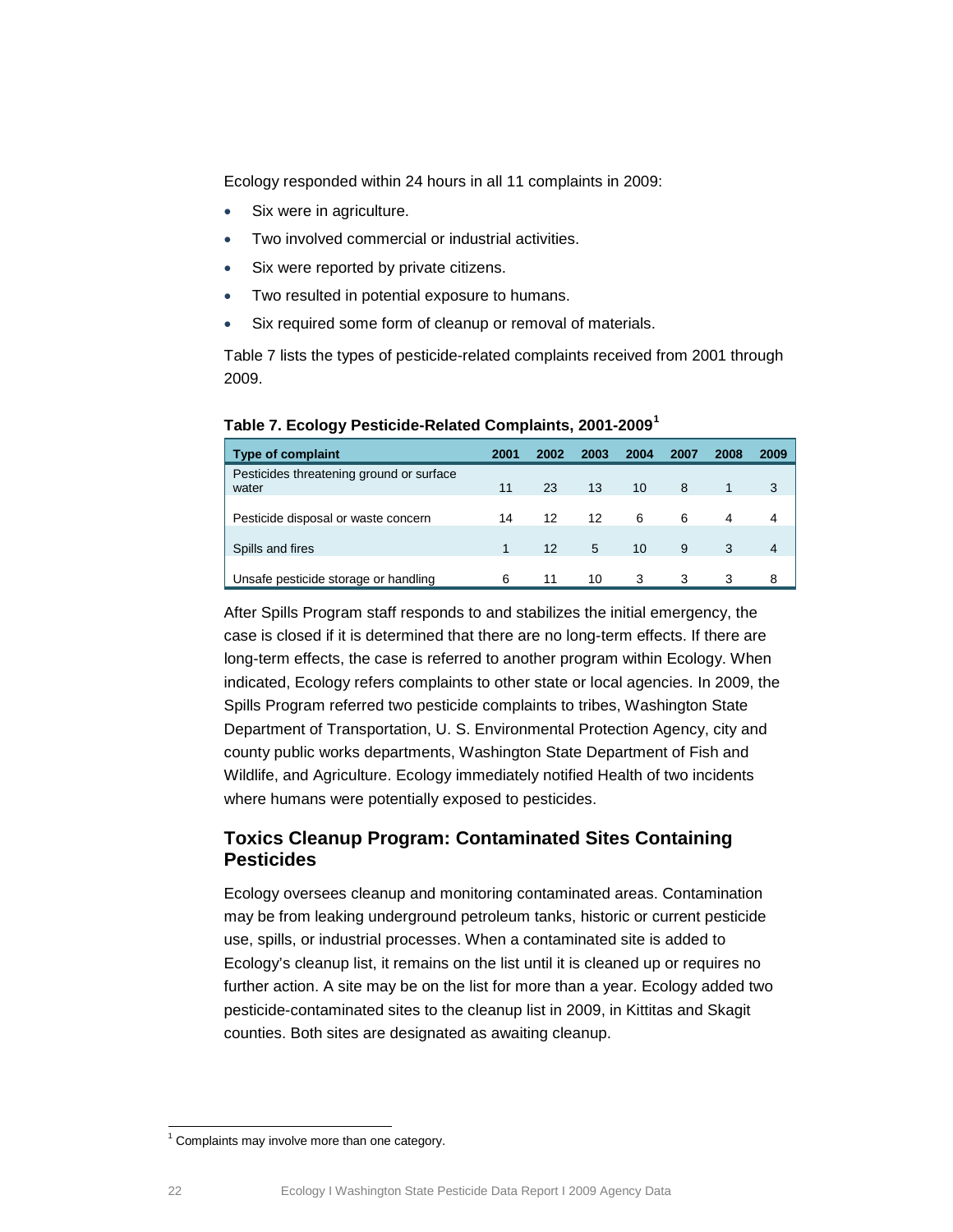There were 246 pesticide-contaminated sites in 2009. Of those, 83 sites were awaiting clean-up as of December 31, 2009. The status for all sites for 2009 is summarized in [Table 8.](#page-21-1)

<span id="page-21-1"></span>**Table 8. Status of Pesticide-Contaminated Sites Statewide, 2009**

| <b>Pesticide-contaminated sites</b>             | 2009 |
|-------------------------------------------------|------|
| Sites undergoing cleanup at year's end          | 83   |
| Sites with no further action needed             | 88   |
| Sites awaiting further investigation            | 75   |
| Total pesticide-contaminated sites for the year | 246  |

## <span id="page-21-0"></span>**Water Quality Program: Aquatic Pesticide Permits**

EPA delegates authority to Ecology to oversee all federal water pollution control laws and regulations through the state's laws. These include issuing permits to use aquatic pesticides in ways that protect water quality. The permits require that chemicals are applied sparingly and properly to reduce exposure to natural resources and people.

[Table 9](#page-21-2) contains the pesticide use data for pesticides applied in lakes and ponds under Ecology's aquatic plant permit in 2009.

| <b>Product (active ingredient)</b>         | Pounds of active ingredient used |
|--------------------------------------------|----------------------------------|
| 2, 4-D (amine and ester)                   | 5,512                            |
| Diquat Dibromide                           | 3,939                            |
| Endothall (dipotassium salt and mono salt) | 2,776                            |
| Fluridone                                  | 125                              |
| Glyphosate                                 | 179                              |
| Imazapyr                                   |                                  |
| Sodium Carbonate Peroxyhydrate             | 275                              |
| Triclopyr TEA                              | 5,241                            |
| Total pounds of active ingredient applied  | 18.048                           |

### <span id="page-21-2"></span>**Table 9. Aquatic Plant and Algae Management Permit, 2009**

### **Oyster Grower's NPDES Permit**

The Oyster Grower's NPDES Permit is an individual permit issued directly to the Willapa Bay/Grays Harbor Oyster Growers Association. It allows the use of carbaryl, an insecticide in the carbamate family, to control burrowing shrimp in oyster beds. The data for 2005 through 2009 are shown in [Table 10.](#page-22-0)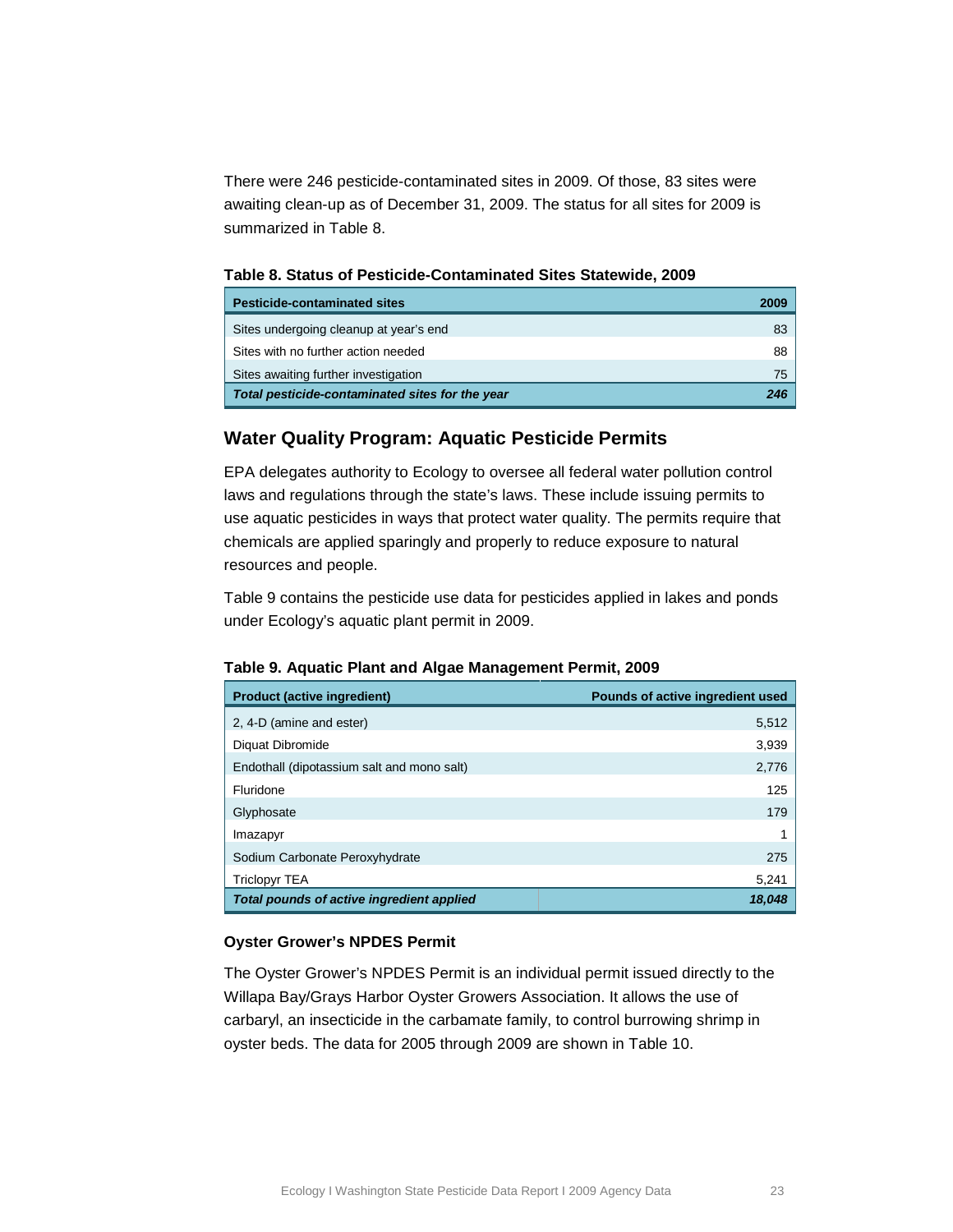<span id="page-22-0"></span>**Table 10. Oyster Growers Permit, Carbaryl Usage, 2005-2009**

| Year | <b>Acres treated</b> | Pounds of active ingredient used |
|------|----------------------|----------------------------------|
| 2005 | 576                  | 3,629                            |
| 2006 | 593                  | 4,741                            |
| 2007 | 555                  | 4,438                            |
| 2008 | 458                  | 3,660                            |
| 2009 | 559                  | 4.472                            |

From 2007 to 2009 Agriculture issued an experimental use permit for use of Imidacloprid. Imidacloprid is a neonicotinoid, which is a class of neuro-active insecticides modeled after nicotine. In 2009, oyster growers applied five pounds of Imidacloprid experimentally to 10 acres in Willapa Bay.

### **Noxious Weed NPDES Permit**

Ecology issues the Noxious Weed NPDES Permit to government agencies, homeowners, lake-advocacy groups, and marinas to treat fresh and saltwater bodies for noxious, non-native plants. The treated areas are located throughout the state. Product totals are listed in [Table](#page-22-1) 11.

### <span id="page-22-1"></span>**Table 11. Noxious Weed NPDES Permit, 2009**

| <b>Product</b>                            | Pounds of active ingredient used |
|-------------------------------------------|----------------------------------|
| $2, 4-D$ (amine)                          | 337                              |
| Diquat                                    | 159                              |
| Endothall (dipotassium salt)              | 85                               |
| Glyphosate                                | 7,865                            |
| Imazapyr                                  | 1,255                            |
| Triclopyr                                 | 70                               |
| Total pounds of active ingredient applied | 9,871                            |

### **Fish Management NPDES Permit**

Ecology issues the Fish Management NPDES Permit to Fish and Wildlife, which applies rotenone in lakes for fish management. In 2009, four lake systems throughout the state were treated under this permit [\(Table 12\)](#page-23-0).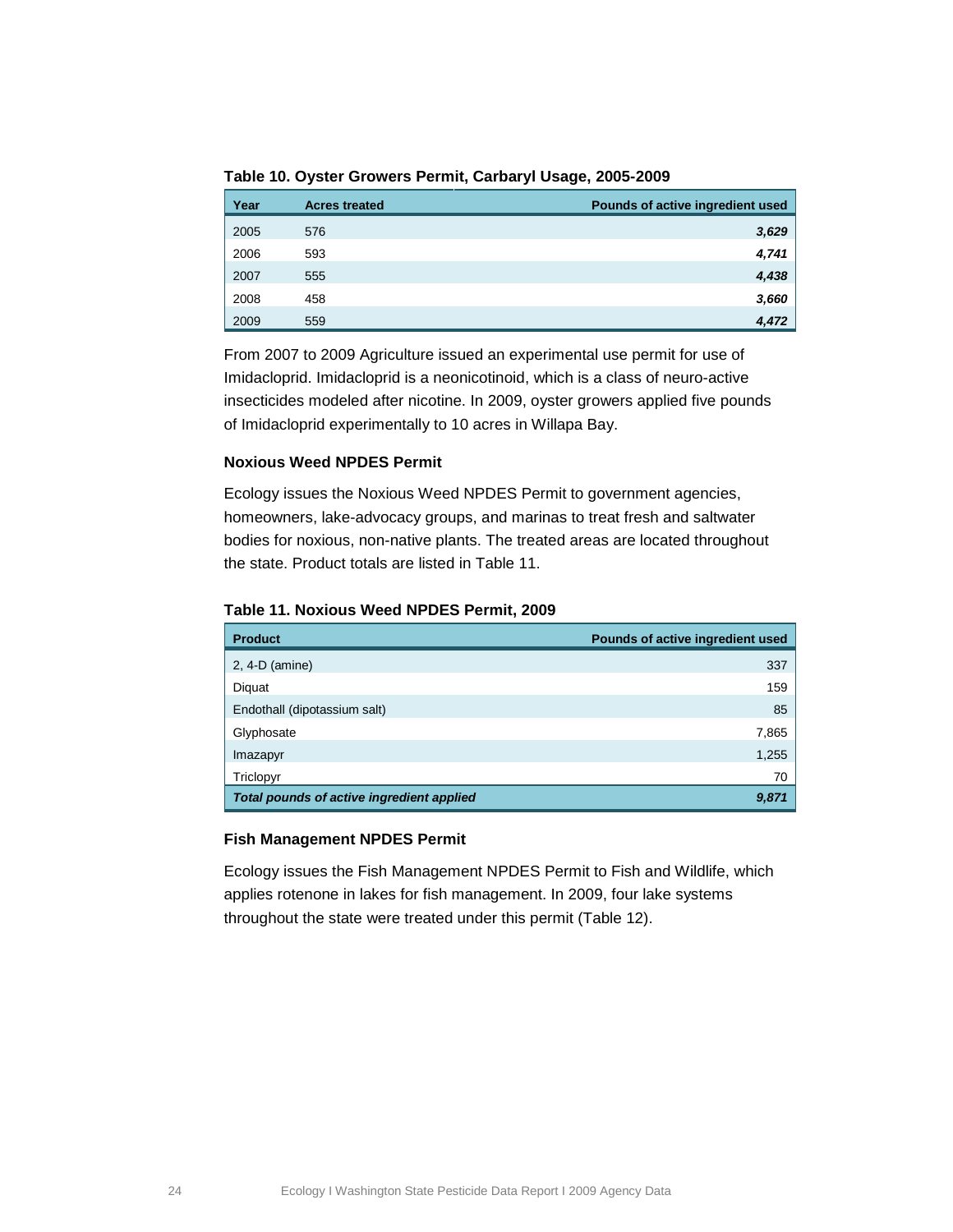<span id="page-23-0"></span>**Table 12. Fish Management NPDES Permit, 2009**

| <b>Water Body</b>                         | Pounds of active ingredient used |
|-------------------------------------------|----------------------------------|
| <b>Buck Lake</b>                          | 44                               |
| Hog Canyon Lake                           | 96                               |
| <b>Fishtrap Lake</b>                      | 1,540                            |
| Fourth of July Lake                       | 1,049                            |
| <b>West Medical Lake</b>                  | 1,362                            |
| Cee Cee Ah Lake                           | 36                               |
| Total pounds of active ingredient applied | 4,127                            |

### **Irrigation District NPDES Permit**

The Irrigation District NPDES Permit addresses products to control weeds and algae in irrigation systems. Ecology issued the permit to 16 of the 97 irrigation districts statewide during the 2009 application season. These 16 districts account for 81 percent of all irrigated land in Washington. Amounts of active ingredients applied in irrigation systems are listed in [Table](#page-23-1) 13.

#### <span id="page-23-1"></span>**Table 13. Irrigation District NPDES Permit, 2009**

| <b>Product</b>                            | Pounds of active ingredient used |
|-------------------------------------------|----------------------------------|
| Acrolein                                  | 182,424                          |
| Copper products                           | 84,204                           |
| Fluoridone                                | 33                               |
| Green Clean (sodium carbonate)            | 173                              |
| Xylene                                    | 50,434                           |
| Total pounds of active ingredient applied | 317,268                          |

#### **Mosquito General NPDES Permit**

The number of groups treating for mosquitoes in the state rapidly increased to protect people and animals from West Nile virus. Ecology allows mosquito control districts and government agencies to apply for limited agent status, under permit coverage issued to Health. [Table 14](#page-24-1) summarizes pesticide totals statewide.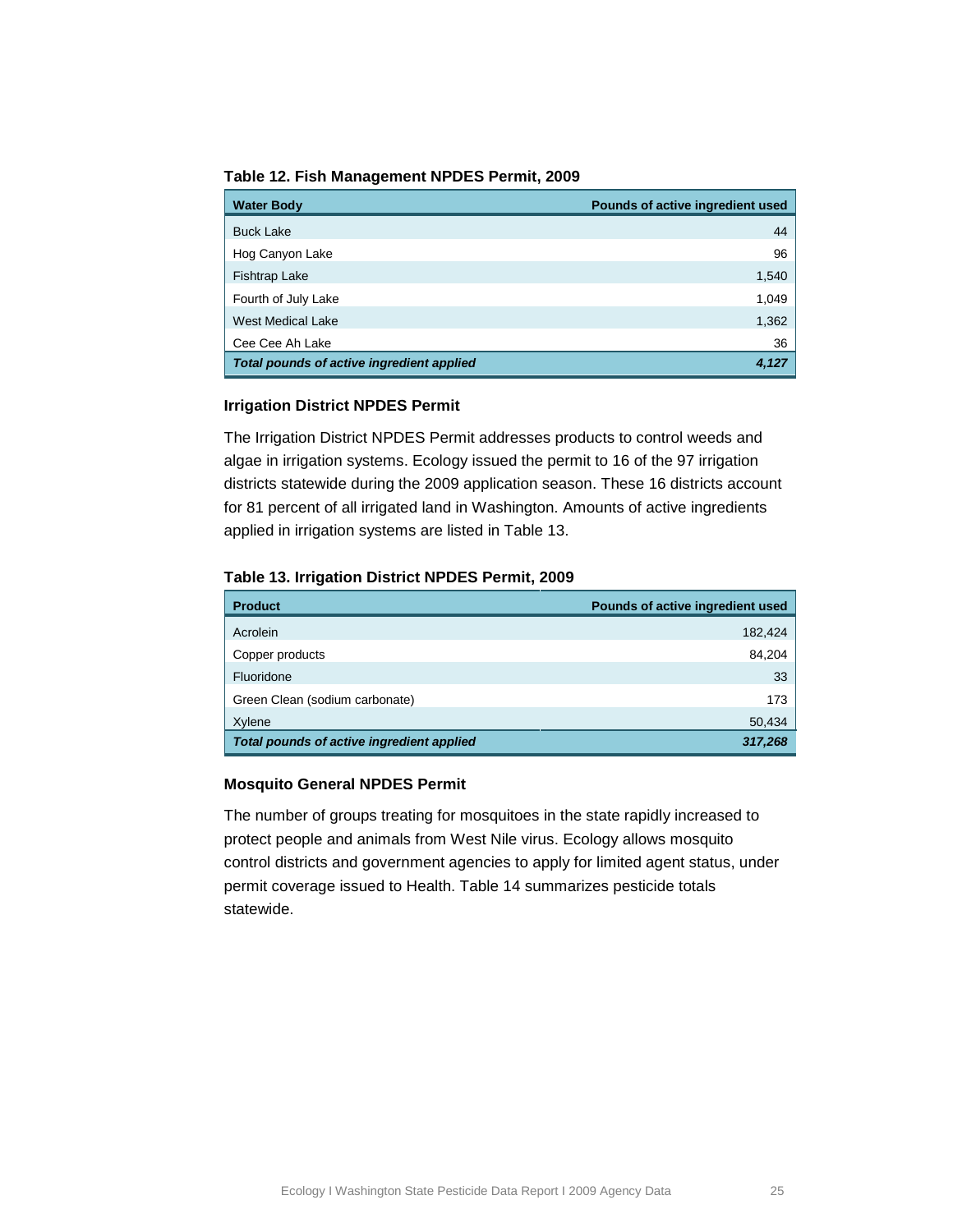<span id="page-24-1"></span>**Table 14. Mosquito General NPDES Permit, 2009**

| <b>Product type</b>                       | Pounds of active ingredient used |
|-------------------------------------------|----------------------------------|
| Bacillus spaericus (H-5a5b)               | 6,640                            |
| Bacillus thuringiensis israelensis (Bti)  | 69,282                           |
| Methoprene (all formulations)             | 211                              |
| Monomolecular surface film                | 539                              |
| Paraffinic white mineral oil              | 37,179                           |
| Total pounds of active ingredient applied | 113,851                          |

## <span id="page-24-0"></span>**Surface Water Monitoring**

#### **Surface Water Monitoring Program for Pesticides in Salmon-Bearing Streams**

Since 2003 Agriculture and Ecology have conducted a multi-year monitoring study to characterize pesticide concentrations in selected salmon-bearing streams during a typical pesticide-use period. Monitoring is conducted in six basins: two urban basins and four agricultural basins.

An intensive review of pesticide results for 2009-2011 will be conducted after the 2011 monitoring season.

#### **Other Pesticide Related Water Quality Studies Published in 2009**

The results of freshwater fish tissue sampling in 2007 as part of the Washington State Toxics Monitoring Program were published in a report. Sixteen sites across the state, representing 12 resident freshwater species of fish, were sampled. Contaminants assessed include persistent, bioaccumulative, and toxic chemicals (PBTs) such as mercury, PCBs, dioxins and furans, chlorinated pesticides, and PBDE flame retardants. For pesticides, DDT and chlordane groups were detected in 63 percent and 6 percent of the 35 samples, respectively. The "Freshwater Fish Tissue Component, 2007" report can be found at: [www.ecy.wa.gov/biblio/0903003.html.](http://www.ecy.wa.gov/biblio/0903003.html)

A report describing 2007-2008 monitoring of polychlorinated biphenyls (PCBs) and dieldrin at three wastewater treatment plants and two abandoned landfills in the South Fork Palouse River watershed was published. The findings indicate PCB reductions at all three treatment plants, and dieldrin reductions at the Pullman treatment plant, are needed. Soil/sediment and surface water samples from the two landfills contained the contaminants at relatively low levels. The "Palouse River Watershed PCB and Dieldrin Monitoring, 2007-2008: Wastewater Treatment Plants and Abandoned Landfills" report can be found at: [www.ecy.wa.gov/biblio/0903004.html.](http://www.ecy.wa.gov/biblio/0903004.html)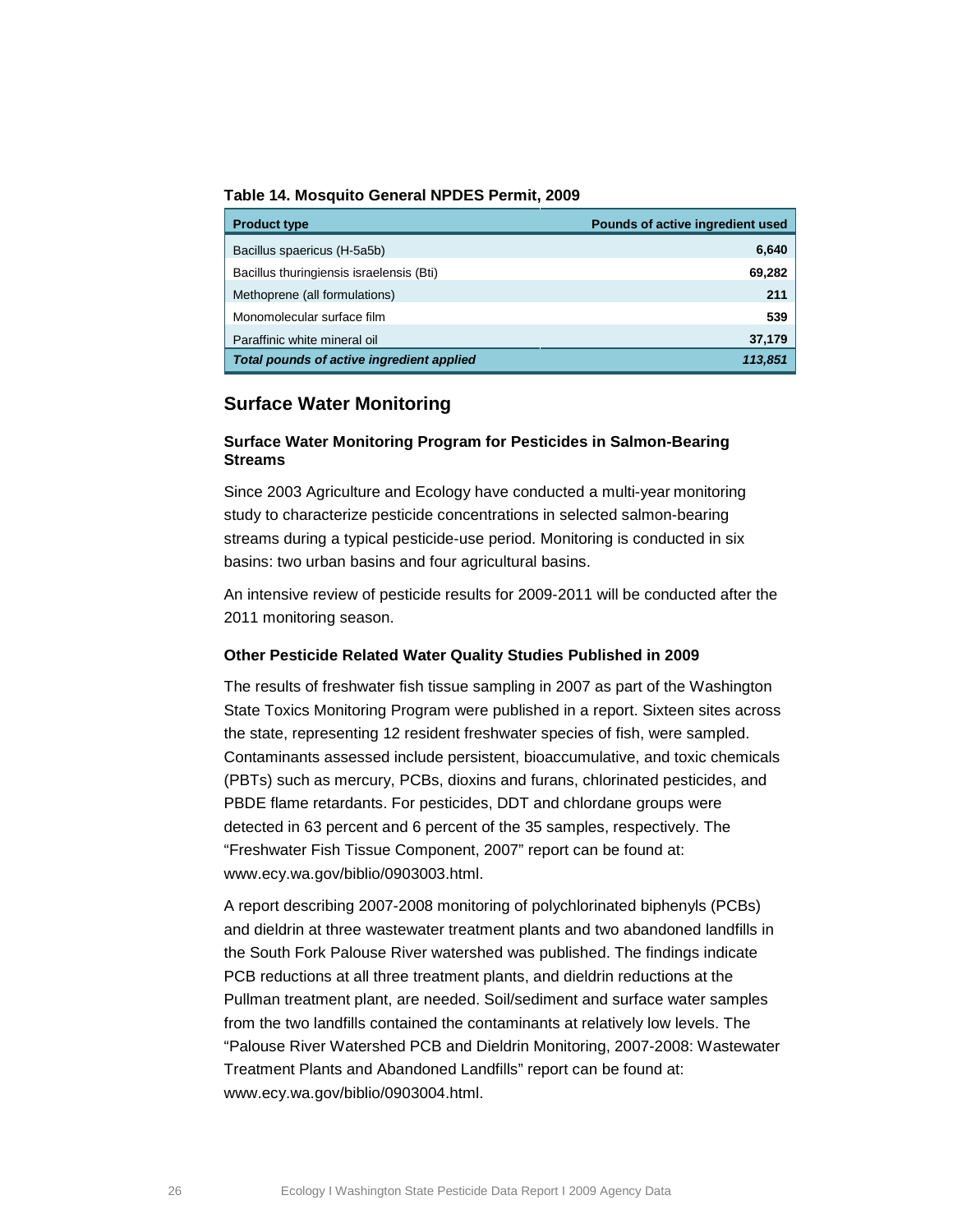A report was published that evaluated the effectiveness of copper herbicide discharge limits set for irrigation canals through the National Pollutant Discharge Elimination System (NPDES) permit. Surface water and sediment samples for copper were collected in two irrigation projects that discharge to the mid-Columbia and Wenatchee Rivers. None of the water samples exceeded state water quality standards for copper. None of the sediment samples exceeded sediment quality guidelines for copper. The "Irrigation Canal Effects on Copper Levels in Water and Sediment of the Mid-Columbia and Wenatchee Rivers" report can be found at: [www.ecy.wa.gov/biblio/0903005.html.](http://www.ecy.wa.gov/biblio/0903005.html)

A report was published that described 2007 monitoring results for 12 freshwater sites sampled for persistent, bioaccumulative, toxic (PBT) chemicals. Semipermeable membrane devices (passive samplers) were deployed for a onemonth period during both the spring and fall. Contaminants frequently detected were PCBs, PBDEs, DDT and endosulfan compounds, dieldrin, and pentachloroanisole. Contaminant levels for toxaphene, dieldrin, and PCBs did not meet state or EPA water quality criteria at five sites. "The Washington State Toxics Monitoring Program: Trend Monitoring for Chlorinated Pesticides, PCBs, and PBDEs in Washington Rivers and Lakes, 2007" report can be found at: [www.ecy.wa.gov/biblio/0903013.html.](http://www.ecy.wa.gov/biblio/0903013.html)

"Effect of Fluridone on Macrophytes and Fish in a Coastal Washington Lake" is an article published in *The Journal of Aquatic Plant Management*. This article describes results of Loomis Lake (Pacific County) fish population and aquatic plant monitoring before and after herbicide application of fluridone to control invasive non-native aquatic plants. The herbicide treatment resulted in significant reduction of invasive plants for three years. The native submersed plant community was also significantly reduced. After herbicide treatment, the growth of largemouth bass and pumpkinseed sunfish increased, small yellow perch abundance decreased, and larger pumpkinseed sunfish increased. The article is available at: [www.ecy.wa.gov/biblio/0903033.html.](http://www.ecy.wa.gov/biblio/0903033.html)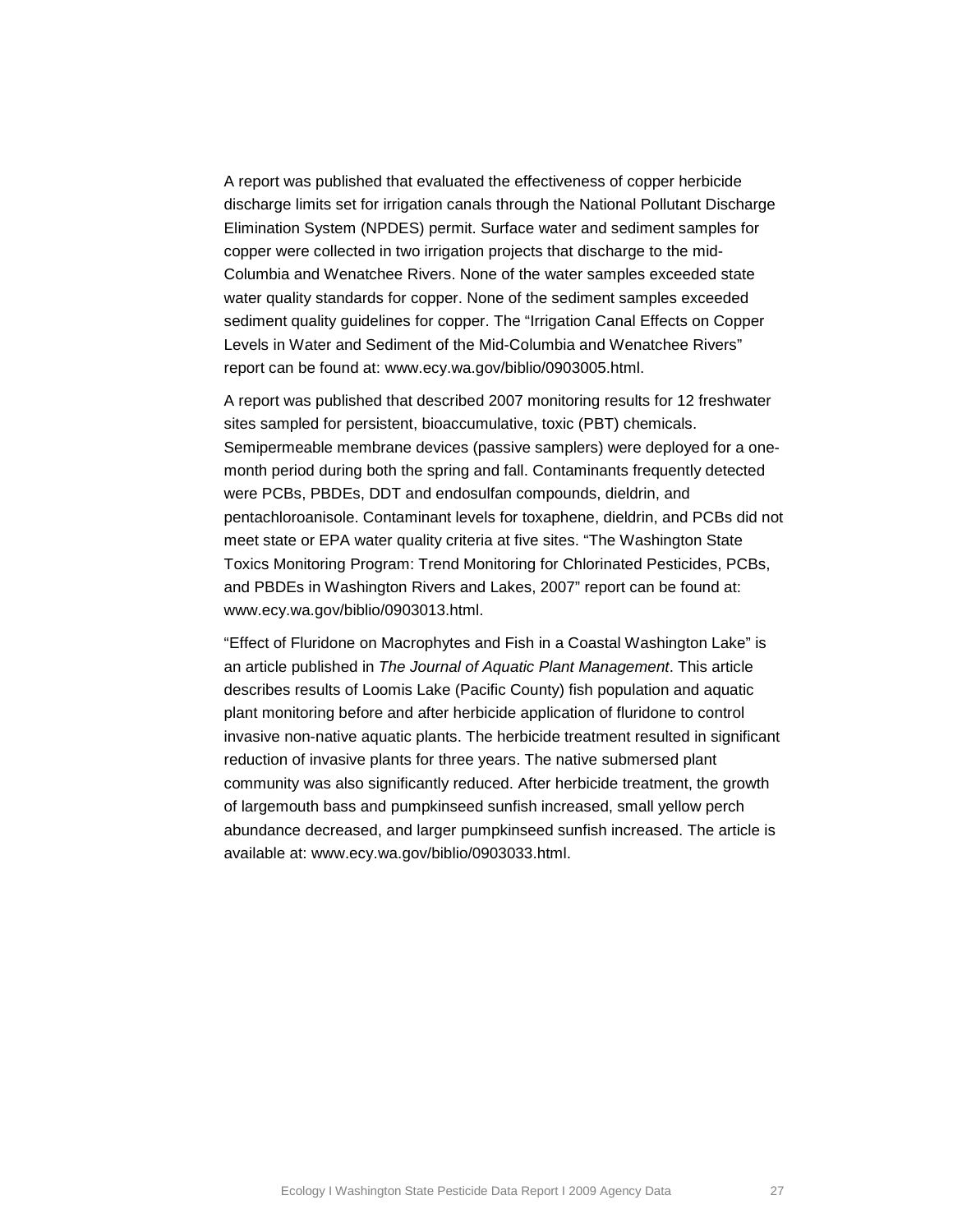# <span id="page-26-0"></span>**Health**

<span id="page-26-1"></span>*Washington State Department of Health's summary of pesticide-related investigations during 2009.*

## **Background**

Health's Pesticide Illness Monitoring and Prevention Program investigate reports of pesticide illnesses. From these investigations, Health identifies public health problems and develops strategies to prevent exposure to pesticides. Federal and state agencies, local government, advocacy groups, and legislators also use collected data.

This Health report describes sources of case reports, classification and severity of cases, and the number of pesticide illness investigations conducted. The report presents data and analysis for occupational, agricultural, and nonagricultural cases. It concludes with a summary of two program activities from 2009, which highlight the program's efforts to prevent pesticide illness.

## <span id="page-26-2"></span>**Sources of Case Reports**

Pesticide-related illness is a notifiable condition in Washington under Chapter 246-101 WAC. Under this rule, health care providers must report cases of illness from pesticides to Health immediately when it leads to hospitalization, fatality, or a cluster of illnesses. Reporting within three business days is required for all other cases. Health receives reports from numerous sources including Washington Poison Center, Labor and Industries Claims Administration Program, Agriculture, health care providers, and others. More than one agency may report the same illness event. An event may involve exposure to one or more people. Each person affected by a pesticide event is represented in the data as a separate case.

[Figure 4](#page-27-0) shows the number of investigated cases, and the source of the first report received on each case.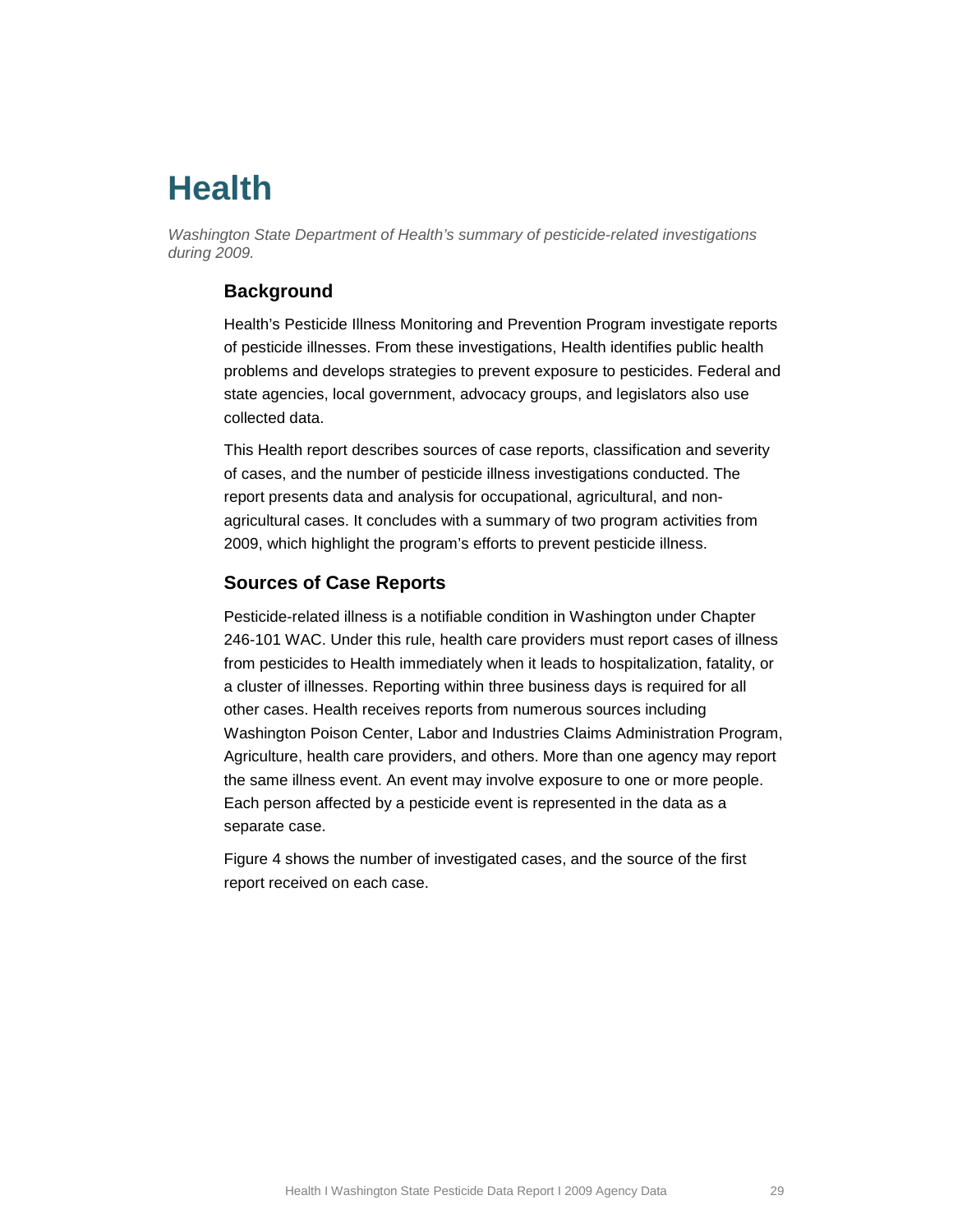<span id="page-27-0"></span>

#### **Figure 4. Source of Case Reports, 2009\***

Although some cases were reported by more than one agency or organization, Health defines source by the first entity submitting the report to Health.

More than half of reports came from Washington Poison Center. Washington Poison Center reports include the bulk of health care provider reporting. The second highest report source is Labor and Industries, reporting 28 percent of the cases

#### **Case Investigation Criteria**

Any single event may involve multiple people who experience pesticide illness. Health reviews all referred reports, and investigates those that meet the following criteria:

- A pesticide exposure is reported.
- Symptoms are reported.
- At least one individual involved saw a health care provider.
- The pesticide exposure occurred during the last three months.
- The pesticide exposure occurred in Washington.
- The pesticide exposure was neither a suicide nor homicide attempt.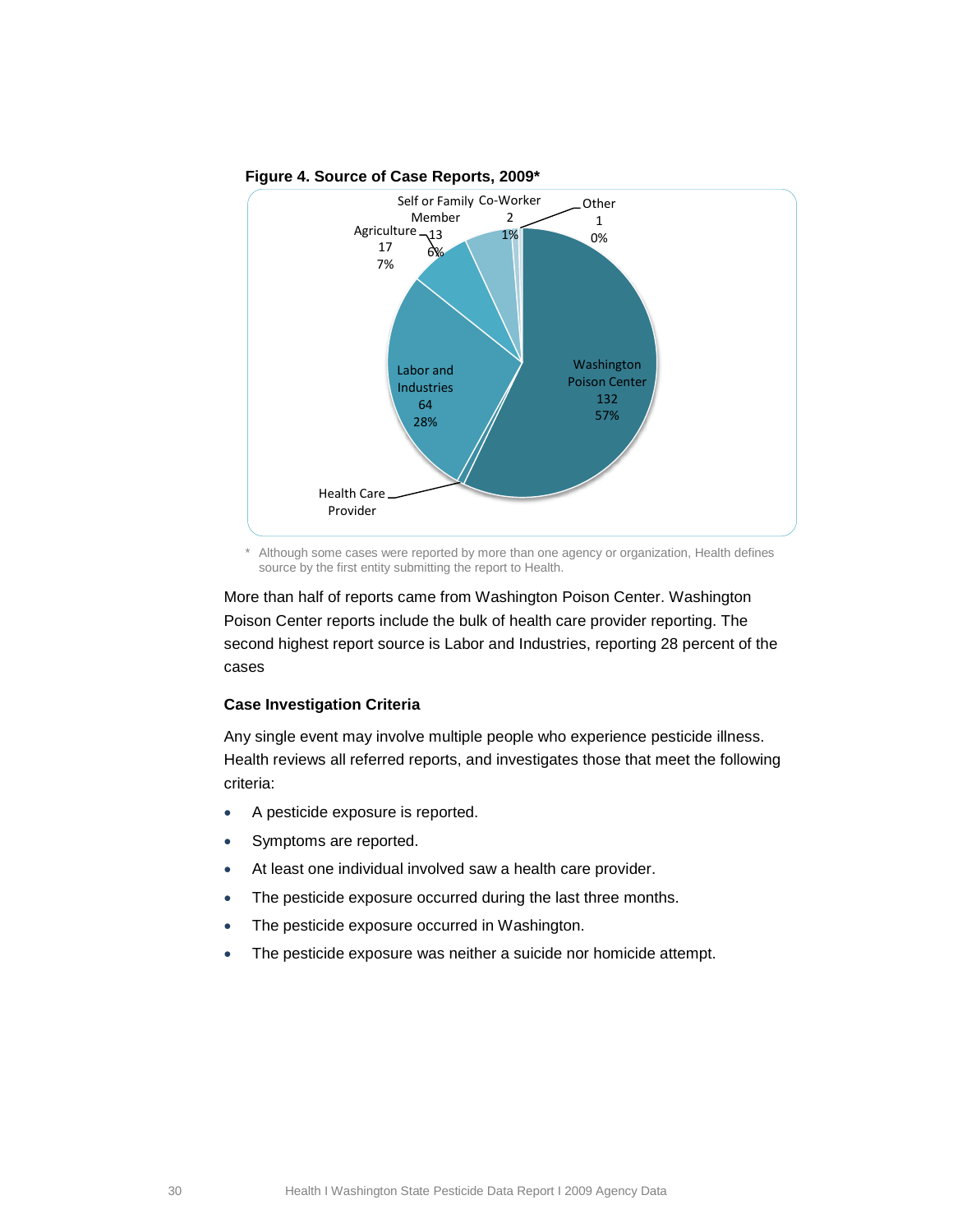Health occasionally investigates special circumstance even if all criteria are not met. Examples are unusual exposures to children, incidents with multiple ill people, moderate to severe illness or injuries among people who didn't seek health care, and cases referred by another state agency. Although federal law regulates many disinfectants as pesticides, Health doesn't investigate disinfectant illnesses unless the product was specifically used as a fungicide (for example, sprayed on mold). In 2009, Health applied for a federal grant from the National Institutes for Occupational Safety and Health (NIOSH) to investigate cases of disinfectant-related illnesses.

### <span id="page-28-0"></span>**Classification of Investigated Cases**

Pesticide program investigators interview individuals who may have been exposed to pesticides, review pesticide application and medical records, and conduct field visits. Investigators use this information to determine if symptoms are related to a pesticide exposure. Investigators document exposure and health effects, and evaluate the causal relationship. Health uses the NIOSH case classification system to distinguish between *definite, probable*, *possible, suspicious, unlikely, unrelated, and insufficient information cases* [\(Figure 5\)](#page-29-2). Minimum criteria for *definite, probable*, *possible* (DPP) classifications include: reported symptoms are characteristic of known toxicological effects of the pesticide(s) involved, and the time between exposure and symptom onset is consistent. Further description of DPP cases is in [Table 15.](#page-29-1)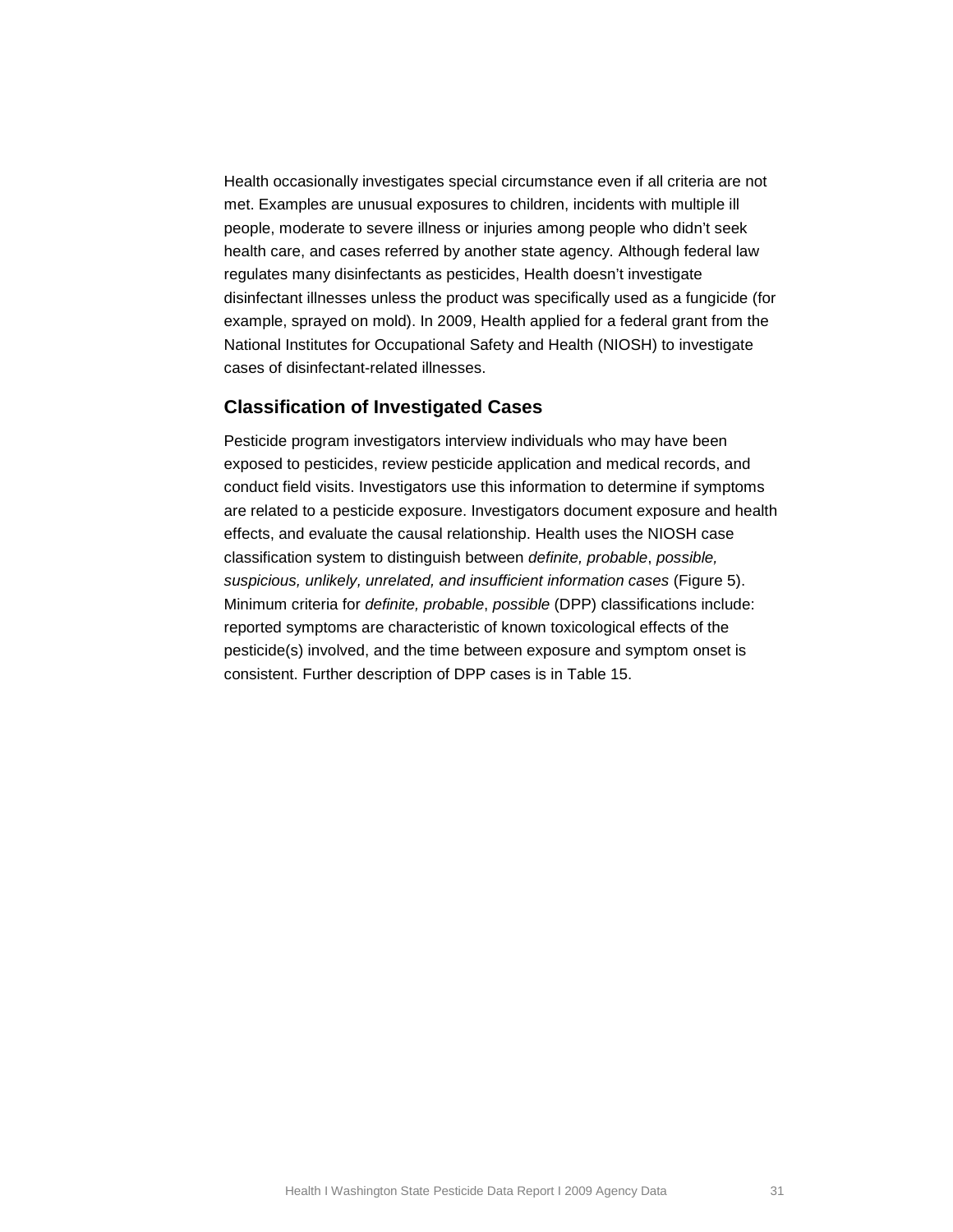|                                                                                              | <b>Evidence of Exposure</b>                                                                                                       | <b>Evidence of Health Effects</b>                                                                                             |  |  |
|----------------------------------------------------------------------------------------------|-----------------------------------------------------------------------------------------------------------------------------------|-------------------------------------------------------------------------------------------------------------------------------|--|--|
| Laboratory, clinical, or environmental<br><b>Definite</b><br>evidence corroborates exposure. |                                                                                                                                   | Two or more post-exposure health effects<br>(one a sign*) or lab findings are reported<br>by a licensed health care provider. |  |  |
| Probable                                                                                     | Laboratory, clinical, or environmental<br>evidence corroborates exposure.                                                         | Two or more post-exposure symptoms**<br>are reported by the individual or a health<br>care provider.                          |  |  |
|                                                                                              | Evidence of exposure is based on report<br>from case, witness, application records,<br>observation of residue, or contamination.  | Two or more post-exposure health effects<br>(one a sign) or lab findings are reported<br>by a licensed health care provider.  |  |  |
| <b>Possible</b>                                                                              | Evidence of exposure is based on reports<br>from case, witness, application records,<br>observation of residue, or contamination. | Two or more post-exposure symptoms**<br>are reported by the individual or a health<br>care provider.                          |  |  |

<span id="page-29-1"></span>**Table 15. Classification Criteria of Definite, Probable, and Possible Cases**

Signs are considered objective evidence of illness and are observable on examination by a health care provider. (For example, low heart rate, cough, rash, or depressed cholinesterase activity).

\*\* Symptoms are considered subjective evidence of illness and may not be observable on examination by a health care provider. (For example, headache, nausea, or dizziness).

<span id="page-29-2"></span>In 2009, investigators classified 69 percent of the 232 reported cases as DPP related to pesticide exposure. [Figure 5](#page-29-2) shows the classification of cases for 2009.



**Figure 5. Classification of Investigated Cases by Number and Percentage, 2009**

## <span id="page-29-0"></span>**Number of Investigations**

Health investigated 201 reported events involving 232 people in 2009. While the number of investigated events was slightly lower than the previous five years, the number of cases remained fairly consistent, with the exception of 2007 and 2008.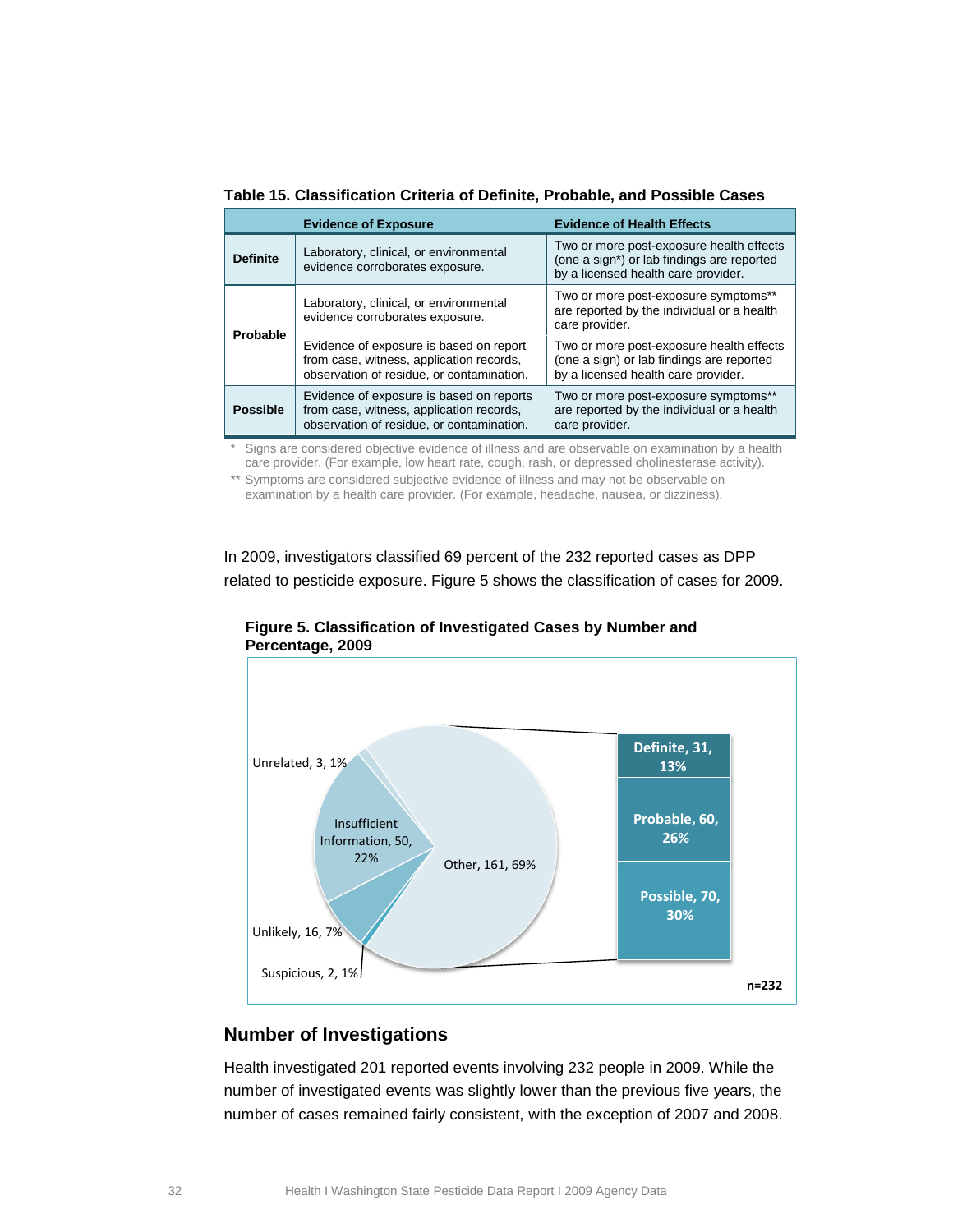<span id="page-30-0"></span>



**Figure 6. Health Events and Cases Investigated, 2004-2009**

## **Number of DPP Cases**

After staff completes an investigation, each case is classified by the likelihood that pesticide exposure contributed to the individual's reported symptoms. In 2009, there were 138 events that involved 161 DPP cases. Of the 138 DPP events, most (122) involved one case, nine involved two cases, four involved three cases, two involved four, and one involved six cases. There were no events in 2009 that involved more than six people.

Numbers of DPP cases for the years 2004 through 2009 are in [Table 16.](#page-31-0)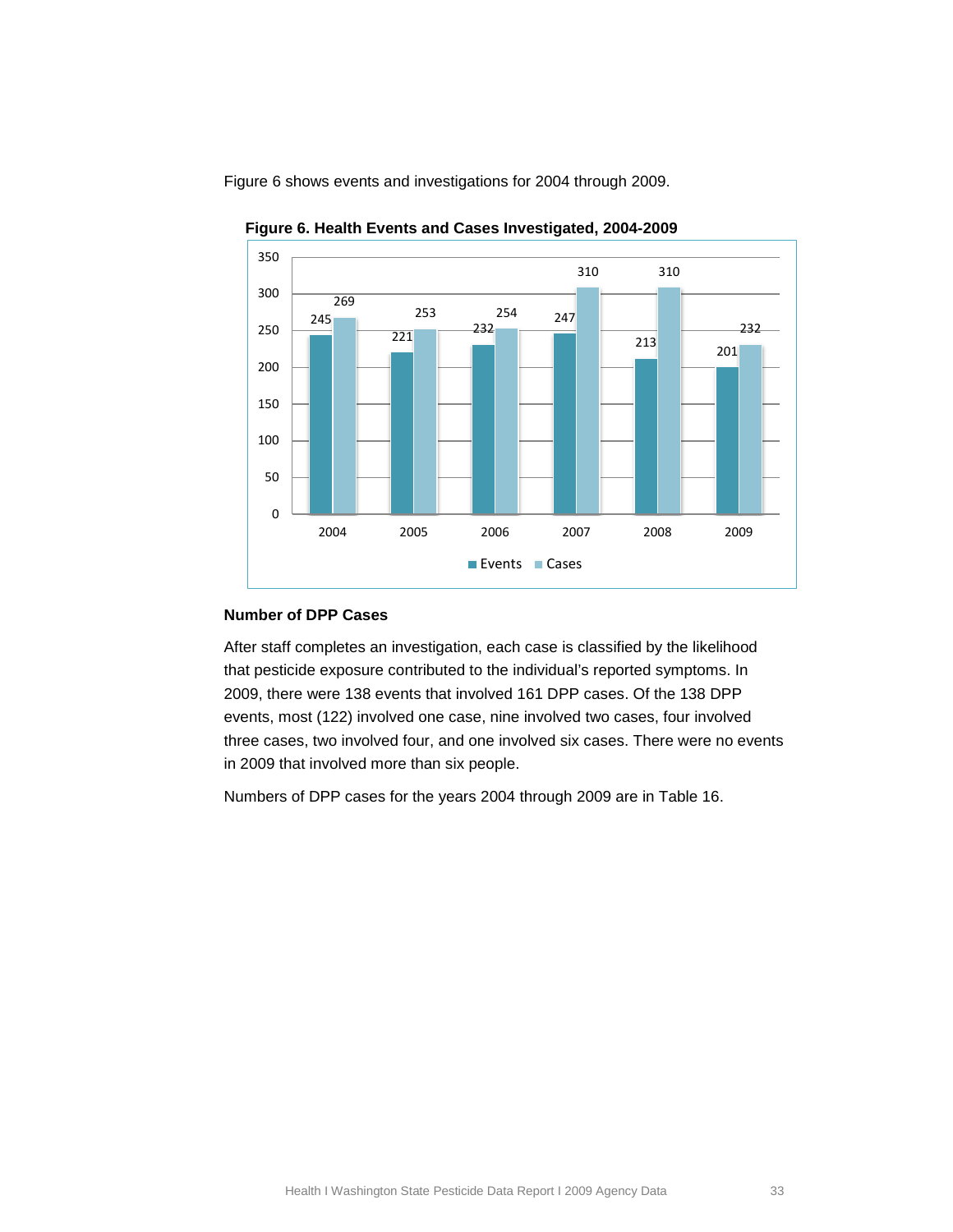<span id="page-31-1"></span><span id="page-31-0"></span>

|  |  | Table 16. DPP* Case Classification, 2004-2009 |  |
|--|--|-----------------------------------------------|--|
|--|--|-----------------------------------------------|--|

| <b>Classification</b>           | 2004 | 2005 | 2006 | 2007 | 2008 | 2009 |
|---------------------------------|------|------|------|------|------|------|
| Definite                        | 63   | 49   | 21   | 36   | 48   | 31   |
| Probable                        | 55   | 48   | 39   | 63   | 90   | 60   |
| Possible                        | 86   | 91   | 89   | 108  | 114  | 70   |
| <b>Total DPP Cases</b>          | 204  | 188  | 149  | 207  | 252  | 161  |
| <b>Total Cases Investigated</b> | 269  | 252  | 254  | 310  | 310  | 232  |
| Percent DPP                     | 76%  | 75%  | 58%  | 67%  | 81%  | 69%  |

\* DPP are cases of illness or injury considered definitely, probably, or possibly related to pesticide exposure.

### **Under-reporting**

The actual number of pesticide-related illnesses that occur is under-reported in Washington. Health receives reports about people who seek medical care when the health care provider either calls Washington Poison Center or files a Labor and Industries insurance claim.

Many people with mild symptoms do not seek health care Most of the pesticiderelated calls that the Washington Poison Center electronically reports to Health are from people that did not seek health care. Since the individual did not seek care, the event isn't investigated. Medical outcome of these calls were mostly coded by Washington Poison Center staff as "minor effect" or "not followed, minimal clinical effect possible."

Occupational cases in the data set also may be under-reported. Workplace exposures are generally reported through Labor and Industries, not Washington Poison Center. During 2001 focus groups with Yakima-area farm workers, workers explained that they were unlikely to take time off from work to be treated for mild to moderate symptoms. These workers were also unlikely to self-report to a government agency, voicing concerns about possible risks to their job security $^2$  $^2$ .

There is under-reporting from health care providers as well:

- Providers may not recognize symptoms as being pesticide-related.
- Providers may not know to report.
- Providers may decide that other clinical responsibilities take precedent.
- The patient's employer may be self-insured, so claims wouldn't be submitted to Labor and Industries.

 $2$  See "Improving Data Quality in Pesticide Illness Surveillance" June 17, 2004, at http://www.doh.wa.gov/Portals/1/Documents/Pubs/334-286.pdf.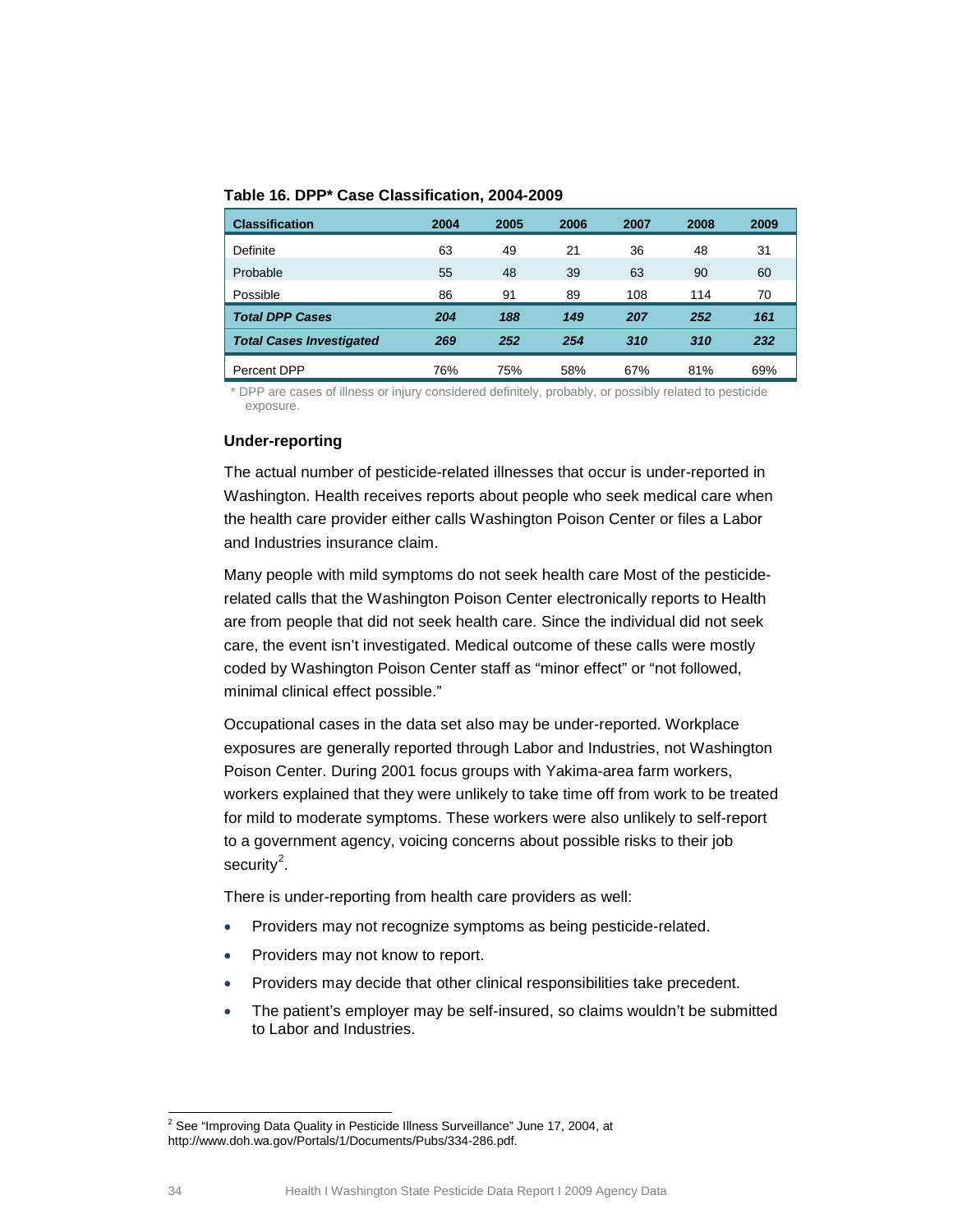The extent of under-reporting among health care providers is currently unknown. In a study<sup>[3](#page-32-1)</sup> completed in 2004, 60 percent of occupational illnesses that sought medical care in the Yakima area with a pesticide-specific diagnosis were reported to Health's pesticide illness surveillance program. Farming employers are primarily insured through Labor and Industries, so the percentage of health care visits for occupational pesticide injuries may be higher in this region. No studies that estimate the number of health care visits by the state's urban populations for pesticide illnesses that go unreported have been published.

Passive illness surveillance does not capture every case. The strength of this type of surveillance is to document enough cases to understand what problems are occurring and why. The focus of pesticide illness monitoring is collecting data for targeted prevention. Although it is possible that this surveillance is missing significant cases, the pesticide program is documenting sufficient problem areas to conduct prevention activities.

## <span id="page-32-0"></span>**Severity of Medical Outcome**

Health uses the National Institute's severity index to classify signs and symptoms associated with pesticide illness cases. The "mild" category includes symptoms such as nausea, vomiting, shortness of breath, headache, dizziness, and skin or eye irritation. With mild severity cases, duration is relatively short: three days or less of time lost from work or normal activities.

"Moderate" illness or injury includes signs and symptoms that are pronounced and/or prolonged and in most cases must be observed by a health care provider. These include second and third degree skin burns, ocular burns, systemic symptoms (altered heart rate), slurred speech, or asthma attack. For moderate cases, time lost from work or normal activities is usually three to five days.

Cases are classified as "severe" when the illness or injury is considered life threatening; these cases typically require treatment or hospitalization to prevent death. Signs and symptoms include coma, cardiac arrest, renal failure, and/or respiratory depression. The individual often has substantial time loss (more than five days) from regular work.

Fatalities are infrequently reported in Health data. Intentional exposure, such as suicide and homicide, are not part of Health's surveillance. No deaths were attributed to accidental pesticide exposure in 2009.

[Table 17](#page-33-0) lists severity of medical outcomes for DPP cases from 2005 through 2009. In 2009, most of the 161 DPP Health cases were classified as mild. Thirteen cases were classified as moderate. There were three severe cases.

<span id="page-32-1"></span> $3$  See previous footnote.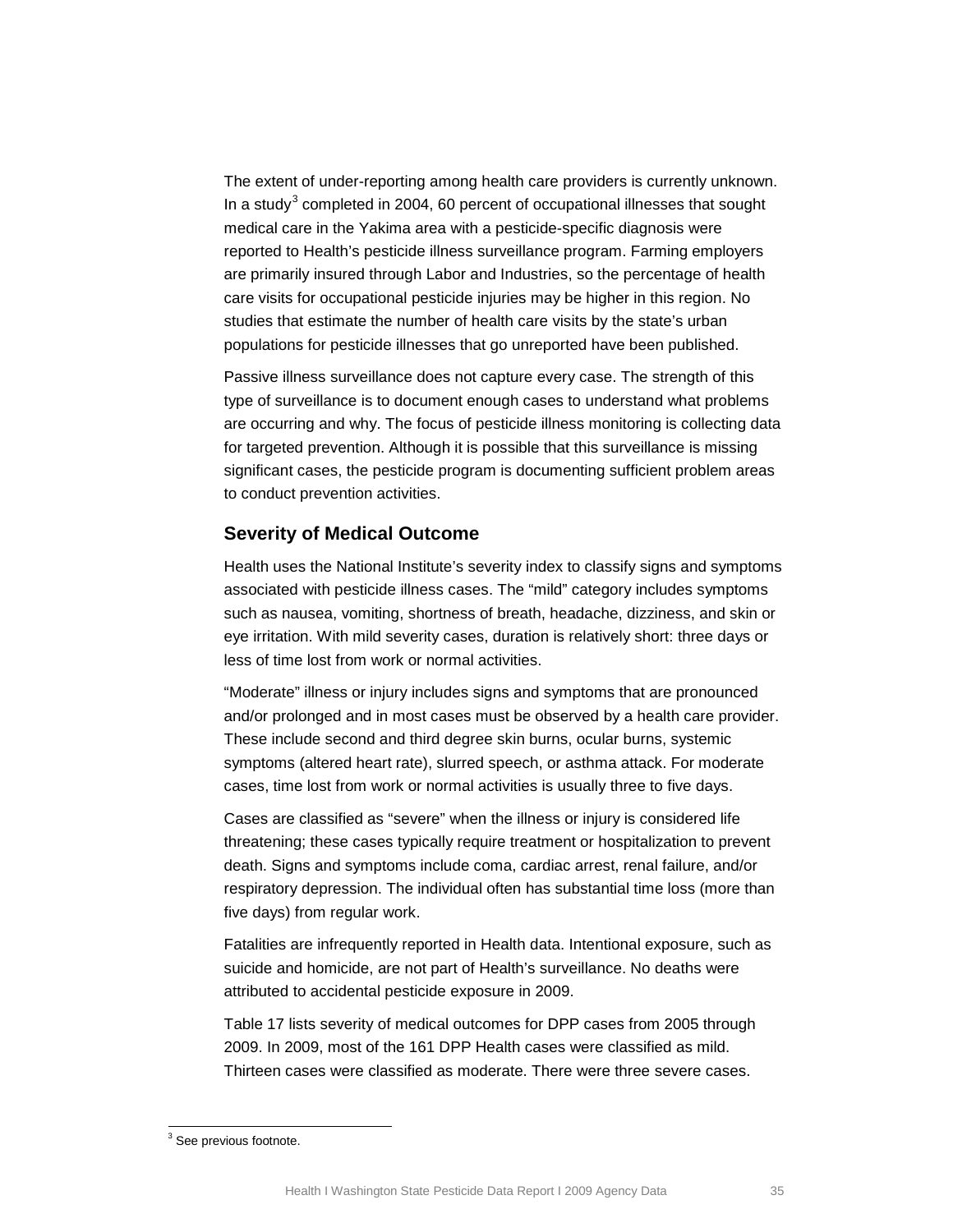<span id="page-33-0"></span>

| <b>Severity</b>        | 2005       | 2006      | 2007      | 2008      | 2009      |
|------------------------|------------|-----------|-----------|-----------|-----------|
| Low/Mild               | 161 (86%)  | 126 (85%) | 181 (87%) | 227 (90%) | 145 (90%) |
| Moderate               | 26 (14%)   | 20 (13%)  | 26 (13%)  | 23(9%)    | 13(8%)    |
| Severe                 | $1(0.5\%)$ | 2(1%)     | $0(0\%)$  | 2(1%)     | 3(2%)     |
| Death                  | $0(0\%)$   |           | $0(0\%)$  | $0(0\%)$  | $0(0\%)$  |
| <b>Total DPP Cases</b> | 188        | 149       | 207       | 252       | 161       |

**Table 17. Severity of Medical Outcome, 2005-2009**

#### <span id="page-33-1"></span>**Figure 7. Type of Medical Care Sought, 2009 DPP Cases**



[Figure 7](#page-33-1) shows the type of medical care sought for DPP cases. Of the 161 DPP cases in 2009, 86 percent received medical care for their symptoms. Most were seen in the emergency room or in a physician's office or clinic. Five cases received care from an emergency medical technician or other type of emergency health care professional. Three cases were hospitalized.

The Washington Poison Center referred three cases to a health care provider, but the individuals did not seek health care. An additional 19 cases sought no medical care. Health investigated these cases because multiple people became ill, significant illness symptoms were documented, or the cases were referred Health by another agency.

The proportion of mildly to moderately ill people who sought health care in the Health data set is skewed because the surveillance criterion selects cases that sought health care. In fact, the larger data set from the Washington Poison Center shows that most people with mild symptoms do not seek health care.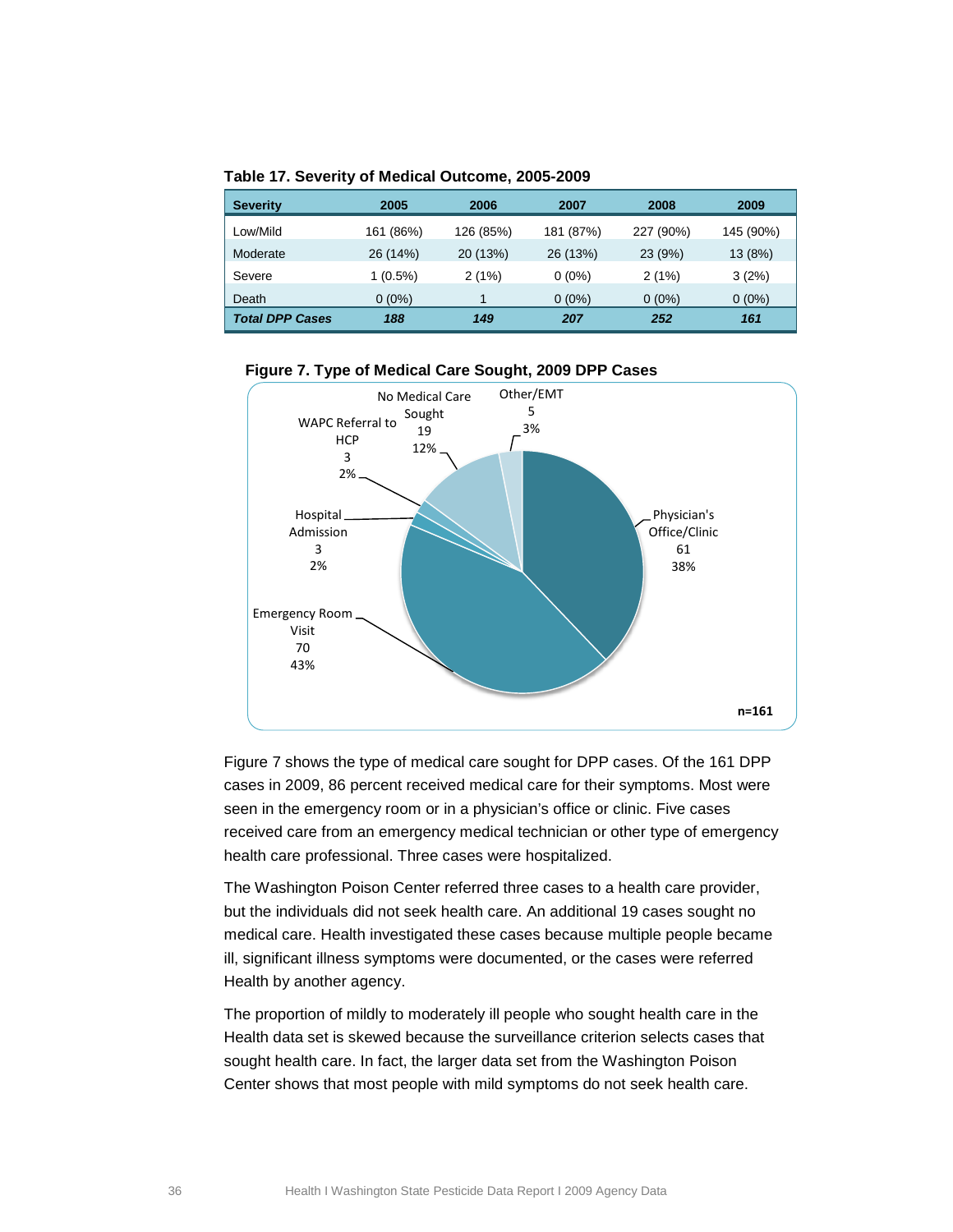## <span id="page-34-0"></span>**Agricultural vs. Non-Agricultural Cases**

[Table 18](#page-34-1) displays the distribution of cases defined as DPP by agricultural and non-agricultural setting from 2000 through 2009.

| Year | <b>Agricultural</b> | <b>Non-Agricultural</b> | <b>Total Cases</b> |
|------|---------------------|-------------------------|--------------------|
| 2000 | 113 (56%)           | 90 (44%)                | 203                |
| 2001 | 58 (48%)            | 62 (52%)                | 120                |
| 2002 | 75 (43%)            | 99 (57%)                | 174                |
| 2003 | 73 (40%)            | 111 (60%)               | 184                |
| 2004 | 64 (31%)            | 140 (69%)               | 204                |
| 2005 | 77 (41%)            | 111 (59%)               | 188                |
| 2006 | 44 (30%)            | 105 (70%)               | 149                |
| 2007 | 60 (29%)            | 147 (71%)               | 207                |
| 2008 | 123 (49%)           | 129 (51%)               | 252                |
| 2009 | 58 (36%)            | 101 (63%)               | $161*$             |

<span id="page-34-1"></span>**Table 18. Annual Agricultural and Non-Agricultural DPP Cases, 2000-2009**

\* The site of application was unknown in two of the total 161 cases.

Agricultural cases are pesticide applications intended for agricultural commodities such as fruit and field crops, nursery, livestock, and forest operations. Agricultural cases include exposure during pesticide handling, contact with drift or leaf residues from an agricultural application, and spills at agricultural storage facilities. There were 53 cases in 2009 involving farm applications, one case of a nursery worker, one case involving livestock production, and three at farm product warehouses.

Non-agricultural cases involve commercial and residential use of pesticides. These cases may include spills or splashes while opening and pouring pesticides, pesticide drift into unintended areas and consumer overuse and misuse of products such as bug bombs or foggers. The site of application was unknown in two cases in 2009. The first of these cases was an occupational exposure – a worker unloaded a container that had been fumigated, possibly in the Philippines. The second unknown application site concerns a licensed applicator with hives after applying pesticides first at home and then at work. Investigators were unable to determine if one or both exposures contributed to his symptoms.

### **Age and Sex**

Twenty DPP cases involved children younger than 18 years old. Nine of the children were younger than six, five were between ages six and 11, and six were between 12 and 18. [Table 19](#page-35-0) lists the age and gender of 2009 DPP cases.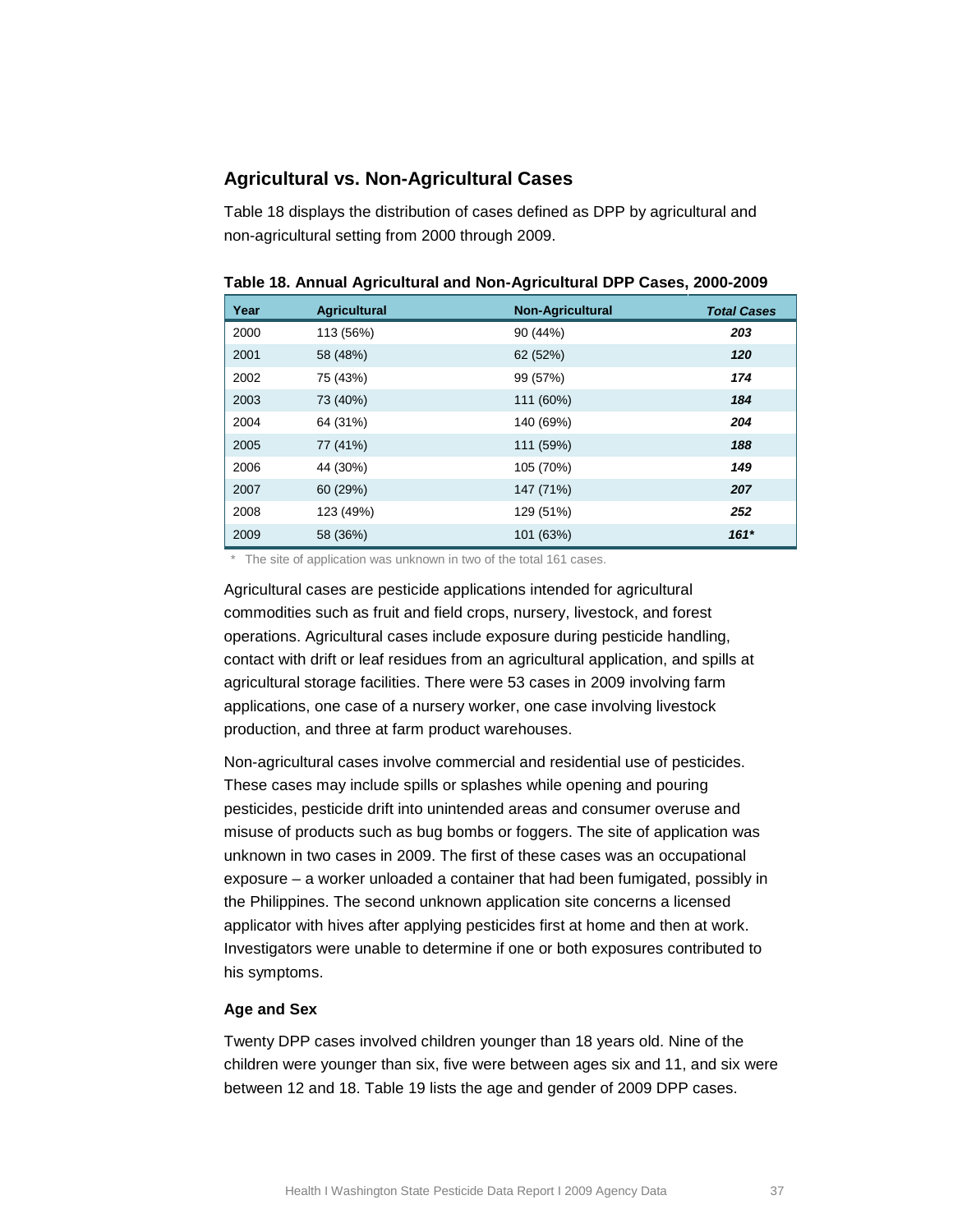<span id="page-35-0"></span>**Table 19. DPP Cases by Age and Sex, 2009**

| Age          | <b>Female</b>  | <b>Male</b>    | <b>Total</b> |
|--------------|----------------|----------------|--------------|
| $0-5$        | $\overline{2}$ | 7              | 9            |
| $6 - 11$     | $\overline{2}$ | 3              | 5            |
| $12 - 17$    | 2              | $\overline{4}$ | 6            |
| 18-29        | 13             | 28             | 41           |
| 30-49        | 29             | 39             | 68           |
| $50+$        | 14             | 18             | 32           |
| <b>Total</b> | 62             | 99             | 161          |

Case examples of children younger than 18 years old:

- Nineteen-month-old drank algaecide. (Severity = High/Severe)
- Three-year-old vomited after drinking a small amount of repellent given to him by another child. (Severity = Low/Mild)
- Fifteen-year-old walking a dog at night was sprayed by a community mosquito control. (Severity = Low/Mild)
- A mother and her 14-year-old daughter developed symptoms after aerial application to an orchard. (Severity = Low/Mild)
- A family of four (including children ages 12 and 10) reported symptoms from orchard drift on their residence. (Severity 12 year old = Low/Mild; Severity 10 year old = Low/Mild)
- Five-year-old was burned when he played with moss killer in a sand box. (Severity = Low/Mild)

[Table 20](#page-36-1) shows that more males (61) reported occupational exposures than females (10). Fifty-two females were represented in non-occupational cases compared to 38 males.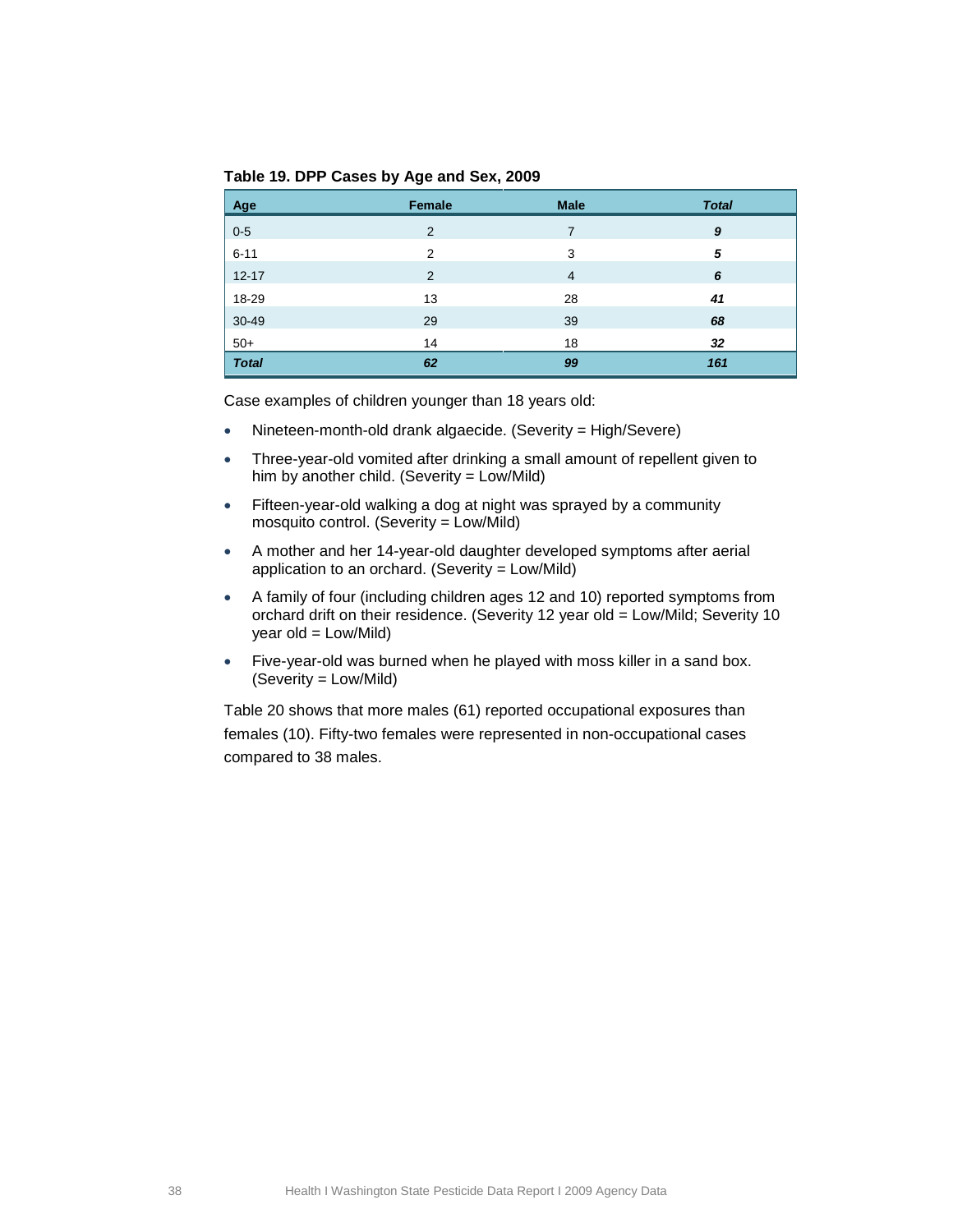|              | <b>Occupational</b>      |                          |                | <b>Non-Occupational</b> |              |  |  |
|--------------|--------------------------|--------------------------|----------------|-------------------------|--------------|--|--|
| Age          | Female                   | <b>Male</b>              | Female         | <b>Male</b>             | <b>Total</b> |  |  |
| $0 - 5$      | -                        | ۰                        | $\overline{2}$ | $\overline{7}$          | 9            |  |  |
| $6 - 11$     | $\overline{\phantom{0}}$ | $\overline{\phantom{a}}$ | $\mathfrak{p}$ | 3                       | 5            |  |  |
| $12 - 17$    | -                        | ۰                        | 2              | $\overline{4}$          | 6            |  |  |
| 18-29        | 3                        | 24                       | 10             | $\overline{4}$          | 41           |  |  |
| $30 - 49$    | 7                        | 31                       | 22             | 8                       | 68           |  |  |
| $50+$        | $\overline{\phantom{0}}$ | 6                        | 14             | 12                      | 32           |  |  |
| <b>Total</b> | 10                       | 61                       | 52             | 38                      | 161          |  |  |

<span id="page-36-1"></span>**Table 20. Occupational and Non-Occupational DPP Cases by Age and Sex, 2009**

## <span id="page-36-0"></span>**Occupational Cases of Pesticide-Related Illness**

There were 71 DPP cases of pesticide-illnesses from occupational exposures in 2009. This represents 44 percent of all DPP cases investigated. Forty-seven of these cases involved people working in agricultural occupations, and 24 cases involved people working in non-agricultural occupations. Nine of the nonagricultural occupational cases were licensed pest control operators or employees working under their supervision. Five workers were exposed to pesticides while working in office buildings or stores. One of the occupational cases classified as non-agricultural involved a worker who became ill while cleaning containers at a farm supply business where pesticides were formulated. The containers had held organophosphate pesticide and he was not wearing a respirator. The remaining five pesticide-related illnesses involved a firefighter, Coast Guard employee, railroad worker, dockworker, and a golf course employee.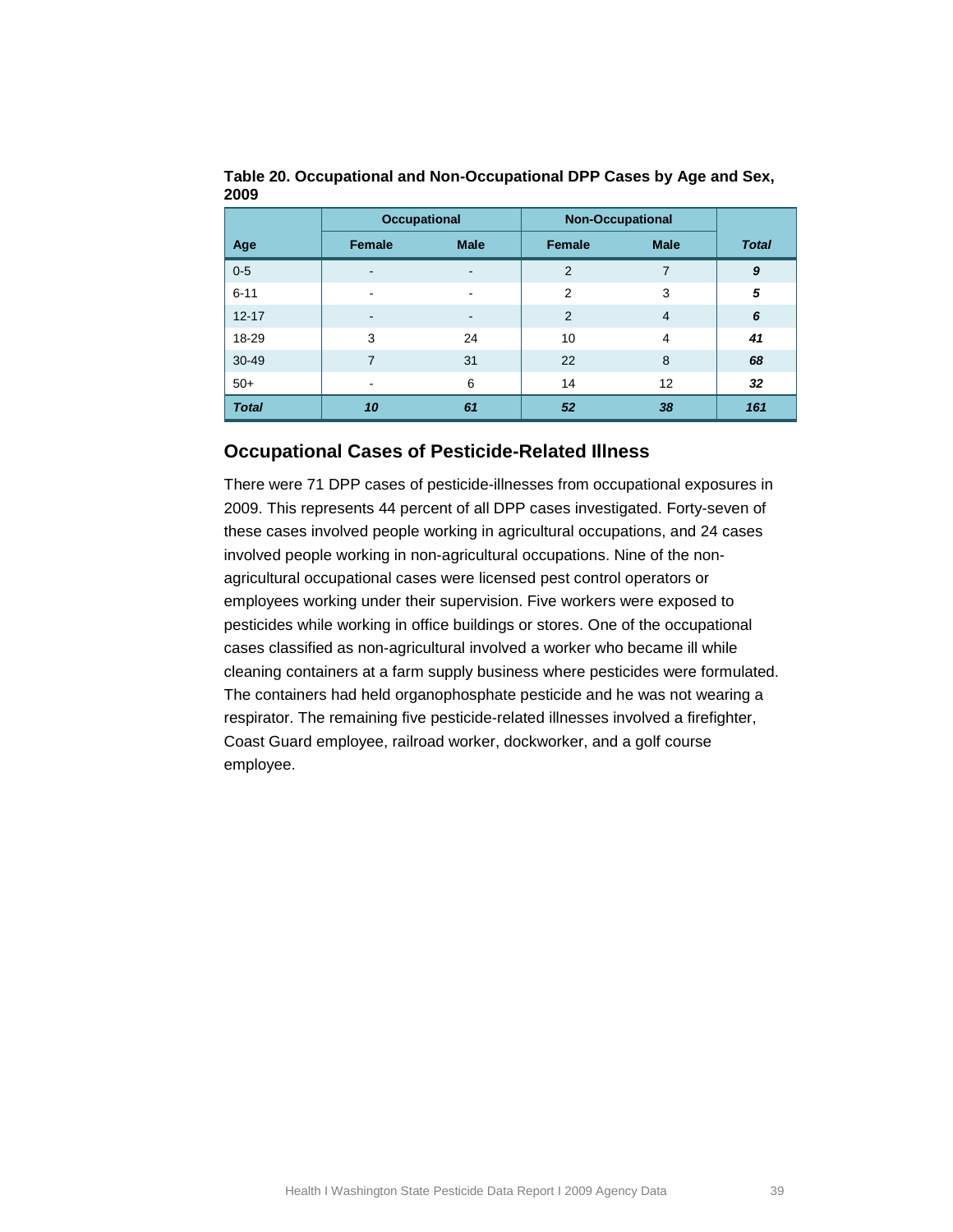

#### <span id="page-37-1"></span>**Figure 8. Agricultural and Non-Agricultural Occupational DPP Cases, 2004-2009**

## **Pesticide Drift Events**

[Table 21](#page-37-0) shows that pesticide drift accounts for about half the DPP cases attributed to agricultural pesticide use. Overall, drift exposures comprised 23 percent of the 765 total DPP illnesses from 2006-2009.

<span id="page-37-0"></span>

|                            | Table 21. Type of Exposure by Agricultural or Non-Agricultural Application |
|----------------------------|----------------------------------------------------------------------------|
| Site, DPP Cases, 2006-2009 |                                                                            |

| <b>Type of Pesticide</b><br><b>Exposure</b> |     | <b>Agricultural</b><br><b>Applications</b> |     | <b>Non-Agricultural</b><br><b>Applications</b> | <b>Total</b> |
|---------------------------------------------|-----|--------------------------------------------|-----|------------------------------------------------|--------------|
| Targeted                                    | 68  | 24%                                        | 187 | 39%                                            | 255<br>(33%) |
| <b>Drift</b>                                | 148 | 51%                                        | 29  | 6%                                             | 177<br>(23%) |
| Indoor Air                                  | 5   | 2%                                         | 118 | 25%                                            | 123<br>(16%) |
| Leak/Spill                                  | 21  | 7%                                         | 52  | 11%                                            | 73<br>(10%)  |
| Surface/Foliar Residues                     | 23  | 8%                                         | 40  | 8%                                             | 63<br>(8%)   |
| Other                                       | 10  | 3%                                         | 37  | 8%                                             | 47<br>(6%)   |
| Unknown                                     | 13  | 5%                                         | 14  | 3%                                             | 27<br>(4%)   |
| <b>Total DPP Cases</b>                      | 288 |                                            | 477 |                                                | 765          |

The number of drift cases tends to vary each year, as a single event can affect many people. Drift to workers usually, but not always, involves agricultural workers. Drift to non-workers generally involves people in their homes, driving on roads, visiting parks, or at schools.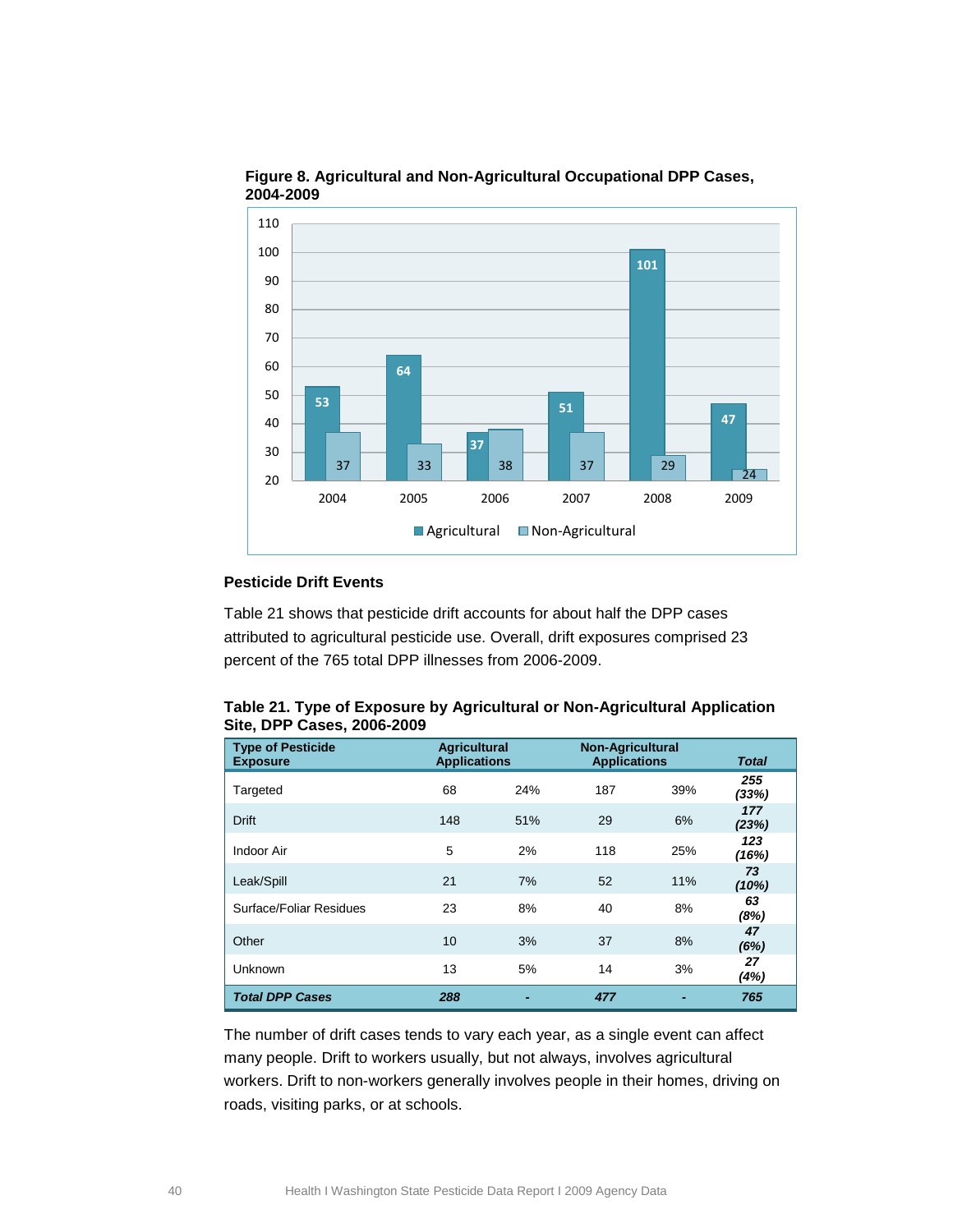Exposures classified as "targeted" comprise 39 % of non-agricultural cases and are the leading cause of all DPP cases (33 percent) for 2006-2009. Targeted pesticide exposure means that there is a direct exposure to the handler during mixing, loading, or applying pesticides. It can also include overspray to a bystander in the treatment site. The pesticide may be any formulation: granular dust, aerosol, liquid. The targeted definition was expanded in 2006 to include exposure types previously called "spray" and "contact."

[Table 22](#page-38-0) shows the number of drift events and people affected by agricultural applications for 2005 through 2009.

| Year                   | <b>Events</b> | <b>DPP Cases</b> | <b>Occupational</b> | Non-<br><b>Occupational</b> |
|------------------------|---------------|------------------|---------------------|-----------------------------|
| 2005                   | 13            | 30               | 20                  | 10                          |
| 2006                   | 12            | 16               | 9                   | 7                           |
| 2007                   | 13            | 21               | 12                  | 9                           |
| 2008                   | 13            | 83               | 62                  | 21                          |
| 2009                   | 16            | 28               | 16                  | 12                          |
| <b>Total DPP Cases</b> | 67            | 178              | 119                 | 59                          |

<span id="page-38-0"></span>**Table 22. DPP Cases of Agricultural Drift to Workers and Others, 2005-2009**

There were 28 DPP pesticide illness cases in 2009 involving drift from agricultural operations, more than any other source of agricultural pesticide exposure [\(Table 23\)](#page-39-0). Pesticide application intended for agricultural commodities such as fruit and field crops, nursery, livestock, and forest operations, moved offsite to other locations where people were present. Of the 47 work-related cases associated with agricultural pesticide application in 2009, drift contributed to 16 work-related cases. Drift events continue to be a troublesome source of pesticide exposure for farm workers and bystanders.

Because drift events often affect a large number of people, any reduction in drift events can result in large reductions in pesticide-related illnesses.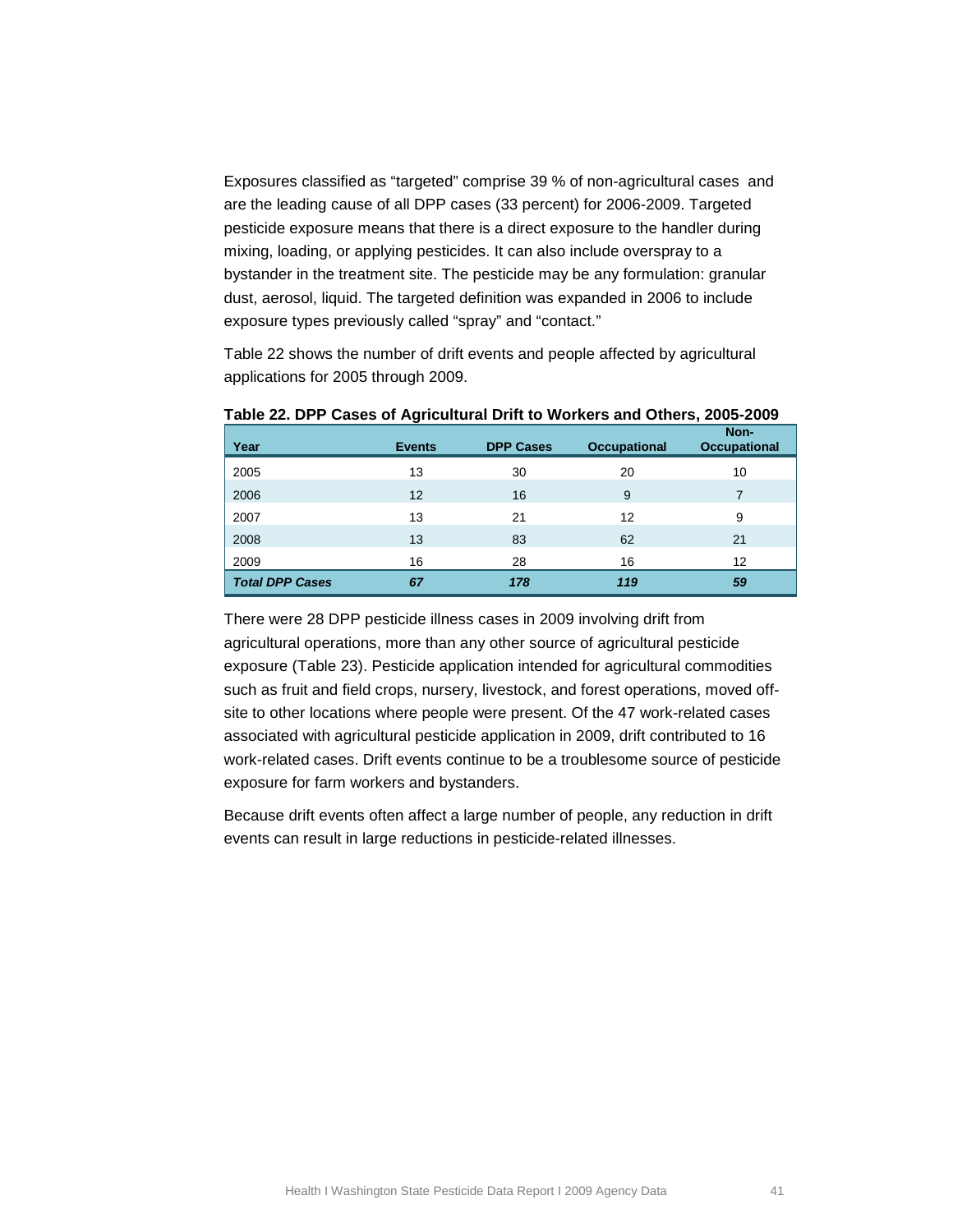| <b>Source of Pesticide Exposure</b> | <b>Occupational</b> | <b>Non-Occupational</b> | <b>Total</b> |
|-------------------------------------|---------------------|-------------------------|--------------|
| <b>Drift</b>                        | 16                  | 12                      | 28           |
| Targeted                            | 15                  |                         | 16           |
| Leak/Spill                          | 6                   | 0                       | 6            |
| Surface/foliar residues             | 5                   |                         | 6            |
| Indoor Air                          | 0                   | 0                       | Ο            |
| Other                               | 2                   | O                       | 2            |
| <b>Total DPP Cases</b>              | 44                  | 14                      | 58           |

<span id="page-39-0"></span>**Table 23. Agricultural Occupational and Non-Occupational DPP Cases by Source, 2009**

[Table 24](#page-40-0) shows the pesticide active ingredients for DPP cases involving agriculture pesticides. Since pesticides are commonly tank-mixed with other active ingredients, the number of total cases involving exposure to a specific chemical is often higher than indicated in the table.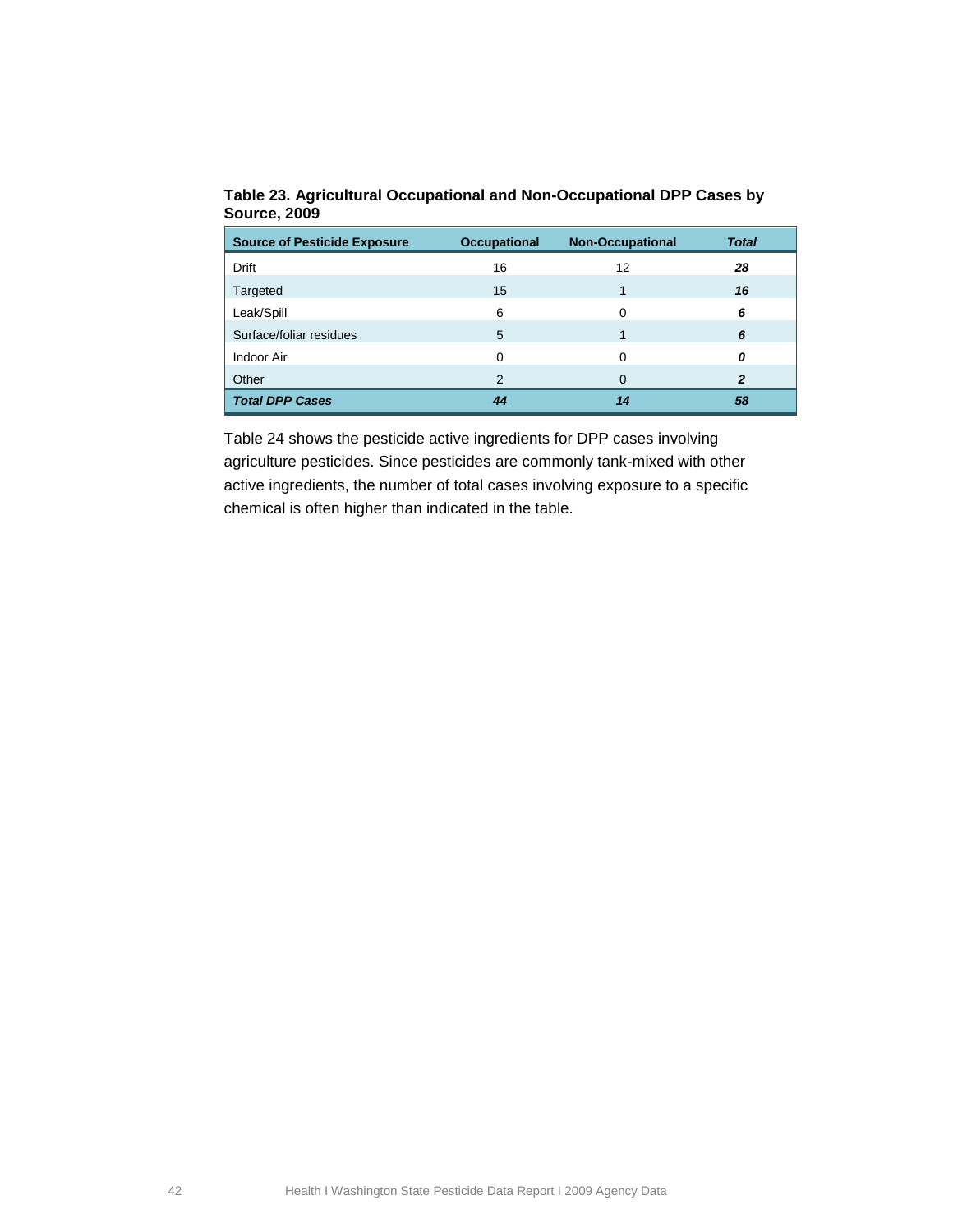| <b>Pesticide</b>                                        | Ag<br><b>Handlers</b> | <b>Other Ag</b><br><b>Workers</b> | <b>Bystanders, Including</b><br><b>Non-Ag Workers</b> | <b>Total</b> |
|---------------------------------------------------------|-----------------------|-----------------------------------|-------------------------------------------------------|--------------|
| <b>Cholinesterase Inhibitors</b>                        |                       |                                   |                                                       |              |
| Azinphos-methyl                                         | 2                     | $\mathbf{1}$                      |                                                       | 3            |
| Carbaryl                                                | $\mathbf{1}$          | 2                                 |                                                       | 3            |
| Chlorpyrifos                                            | 2                     | $\blacksquare$                    |                                                       | 2            |
| Dimethoate                                              |                       | 1                                 |                                                       | 1            |
| Malathion                                               |                       | 4                                 |                                                       | 4            |
| <b>Other Insecticide</b>                                |                       |                                   |                                                       |              |
| Acetamiprid                                             | ٠                     | 1                                 |                                                       | 1            |
| Imidacloprid                                            | $\mathbf{1}$          |                                   |                                                       | 1            |
| Kaolin                                                  |                       |                                   | 1                                                     | 1            |
| Endosulfan                                              | 2                     |                                   |                                                       | 2            |
| Propargite                                              | 1                     |                                   |                                                       | 1            |
| Pyrethroid (Lamda-cyhalothrin)                          |                       | 5                                 | 1                                                     | 6            |
| <b>Herbicides</b>                                       |                       |                                   |                                                       |              |
| Glyphosate, isopropylamine salt                         | $\overline{2}$        | 1                                 | 3                                                     | 6            |
| $2,4-D$                                                 | 1                     |                                   | 3                                                     | 4            |
| Dicamba                                                 |                       |                                   | 3                                                     | 3            |
| Imazamox, Ammonium Salt                                 | ٠                     |                                   | 1                                                     | 1            |
| Oxyfluorfen                                             | 1                     |                                   |                                                       | 1            |
| Paraquat dichloride                                     | 3                     |                                   |                                                       | 3            |
| Sethoxydim                                              | $\mathbf{1}$          |                                   |                                                       | 1            |
| <b>Fungicides</b>                                       |                       |                                   |                                                       |              |
| Fenarimol                                               | -                     | -                                 | 1                                                     | 1            |
| Mancozeb                                                | $\overline{a}$        | 1                                 |                                                       | 1            |
| Myclobutanil                                            | 2                     | 1                                 |                                                       | 3            |
| Sulfur and Lime-sulfur                                  | 5                     | 3                                 | 4                                                     | 12           |
| Tebuconazole                                            |                       | 1                                 |                                                       | 1            |
| Triflumizole                                            | 1                     | 3                                 |                                                       | 4            |
| Quinoxyfen                                              |                       | 1                                 |                                                       | 1            |
| Ziram                                                   | $\mathbf{1}$          | $\overline{2}$                    |                                                       | 3            |
| <b>Fumigants</b>                                        |                       |                                   |                                                       |              |
| Aluminum phosphide                                      | $\mathbf{1}$          | ä,                                |                                                       | 1            |
| Other                                                   |                       |                                   |                                                       |              |
| Insect Growth Regulator                                 | 1                     |                                   |                                                       | 1            |
| Potassium 1-naphthalene acetate                         |                       | 1                                 |                                                       | 1            |
| Petroleum distillate, oils, solvent, or<br>hydrocarbons | 5                     | 1                                 | 5                                                     | 11           |
| Biopesticides (Microbials)                              | 2                     | 2                                 | 1                                                     | 5            |
| <b>Disinfectant</b>                                     | 1                     |                                   |                                                       | 1            |
| Cytokinin (Kinetin)                                     | 1                     |                                   |                                                       |              |
| Fenpyroximate                                           |                       | 1                                 |                                                       | 1            |
| Classified as multiple classes<br>(Copper sulfate)      |                       | 1                                 |                                                       | 1            |

<span id="page-40-0"></span>**Table 24. DPP Agricultural Cases by Pesticide Ingredient, 2009**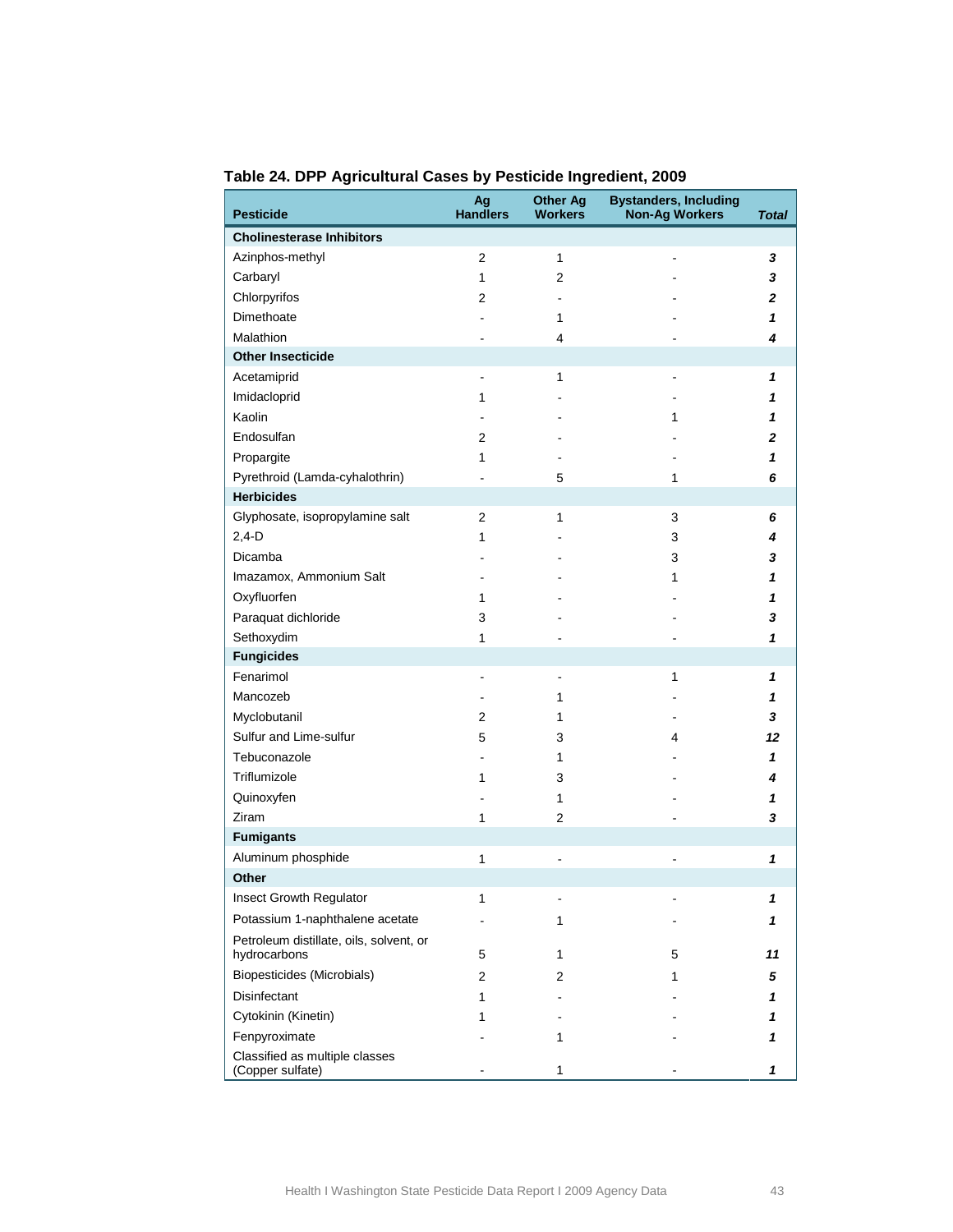## <span id="page-41-0"></span>**Non-Agricultural Pesticide Events**

<span id="page-41-1"></span>Ninety-one percent of the 76 non-occupational exposures were in the home. This represents single family homes, apartments, and mobile homes. Twenty-six of these home exposures were classified as "private residence, type not specified". Twenty-eight of the non-occupational exposures occurred in single family homes. Fifteen of the remaining non-occupational exposures occurred in multi-unit housing.

**Table 25. Exposure Site for Non-Agricultural, Occupational, and Non-Occupational DPP Cases, 2009**

| <b>Exposure Site</b>                              | <b>Occupational</b> | <b>Non-Occupational</b> | <b>Total</b> |
|---------------------------------------------------|---------------------|-------------------------|--------------|
| Manufacturing and other industrial facilities     | 6                   |                         | 6            |
| Office, retail, or service business               | 5                   |                         | 6            |
| Park, camp, golf course                           | 2                   |                         | 3            |
| Residential building or grounds (home, apartment) | 6                   | 69                      | 75           |
| Road, right of way or vehicle                     |                     | 2                       | 3            |
| School, prison, hospital/clinic, institutions     | 3                   | 2                       | 5            |
| Other                                             | 3                   |                         |              |
| Unknown                                           |                     | O                       |              |
| <b>Total Cases</b>                                | 27                  | 76                      | 103          |

Examples of non-occupational exposures in single family homes include:

- Homeowner was seriously injured when a fumigant mole bomb ex
- An insecticide application by a pest control operator drifted to neighbor.
- Homeowner sprayed insecticide and developed symptoms.
- Home lice treatment dripped in eye and caused corneal abrasion.

Examples of non-occupational exposures in multi-unit housing (apartments) include:

- Upstairs application of bifenthrin sickened neighbor below.
- Adult had breathing problems two hours after activating a fogger.
- Landscapers applied herbicides creating dust in townhouse and ventilation system.
- Resident reentered fogged space too early.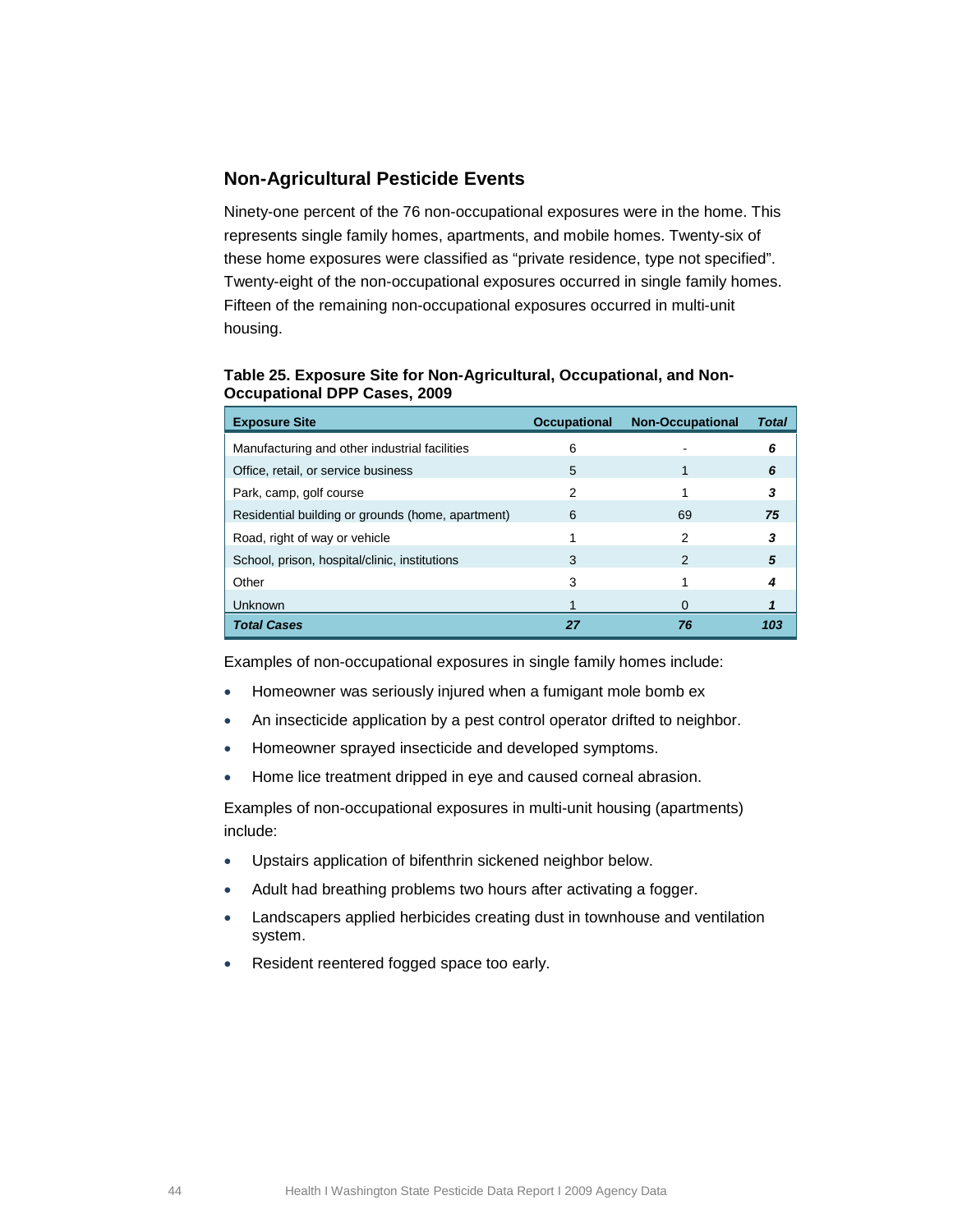## <span id="page-42-0"></span>**Highlights of 2009 Health's Pesticide Program Activities**

#### **Health Pesticide Program Investigation Uncovers Illegal Pesticide Sales**

In 2009, pesticide program staff referred a suspicious case for enforcement. A 30-year-old female had developed symptoms consistent with pesticide poisoning after using several pesticide products at her home. One of the products was a granule ant killer that she purchased online and sprinkled throughout her home. There was no ingredient listed on the label and the directions were in Chinese. . She sought medical care in an emergency room the same day.

Health notified Agriculture about the ant killing product since it was not registered with EPA. Agriculture referred the incident to EPA Region 10 who then purchased the product from the website and submitted samples for laboratory testing. The active ingredient in the ant granules was Mirex, an organochlorine insecticide that was banned iHealth contacted the woman and advised her about safely cleaning up the granules. EPA launched a criminal investigation and shut down sales of this product over the internet site. EPA also obtained the list of national customers who had purchased the product from the internet and sent them letters to warn about the hazards of this product and direct them how to safely clean-up the granules.

### **Health's Pesticide Illness Surveillance Identifies a Pesticide Product of Concern**

In 2007, pesticide program staff reviewed a case involving a 46-year-old male who was exposed to a product called 30-Seconds Outdoor Cleaner with active ingredients: sodium hypochlorite and trisodium phosphate. The exposure resulted in acute dermatitis. Subsequent conversations with EPA and Agriculture about the product revealed that it was being marketed by the company as a pesticide that "kills mold and mildew," rather than as just a cleaner. Under the Federal Insecticide, Fungicide, and Rodenticide Act (FIFRA), if advertised and sold as a pesticide, the product must be registered with the EPA. Currently the product is not registered in the United States as a pesticide.

This issue highlights the fact that although a product may not be considered a pesticide, it can still pose significant health hazards when used improperly. During the investigation, Health noted numerous pesticide product warning and labeling deficiencies. Health made specific recommendations for improvements, which if adopted, will hopefully reduce the number of injuries in the future.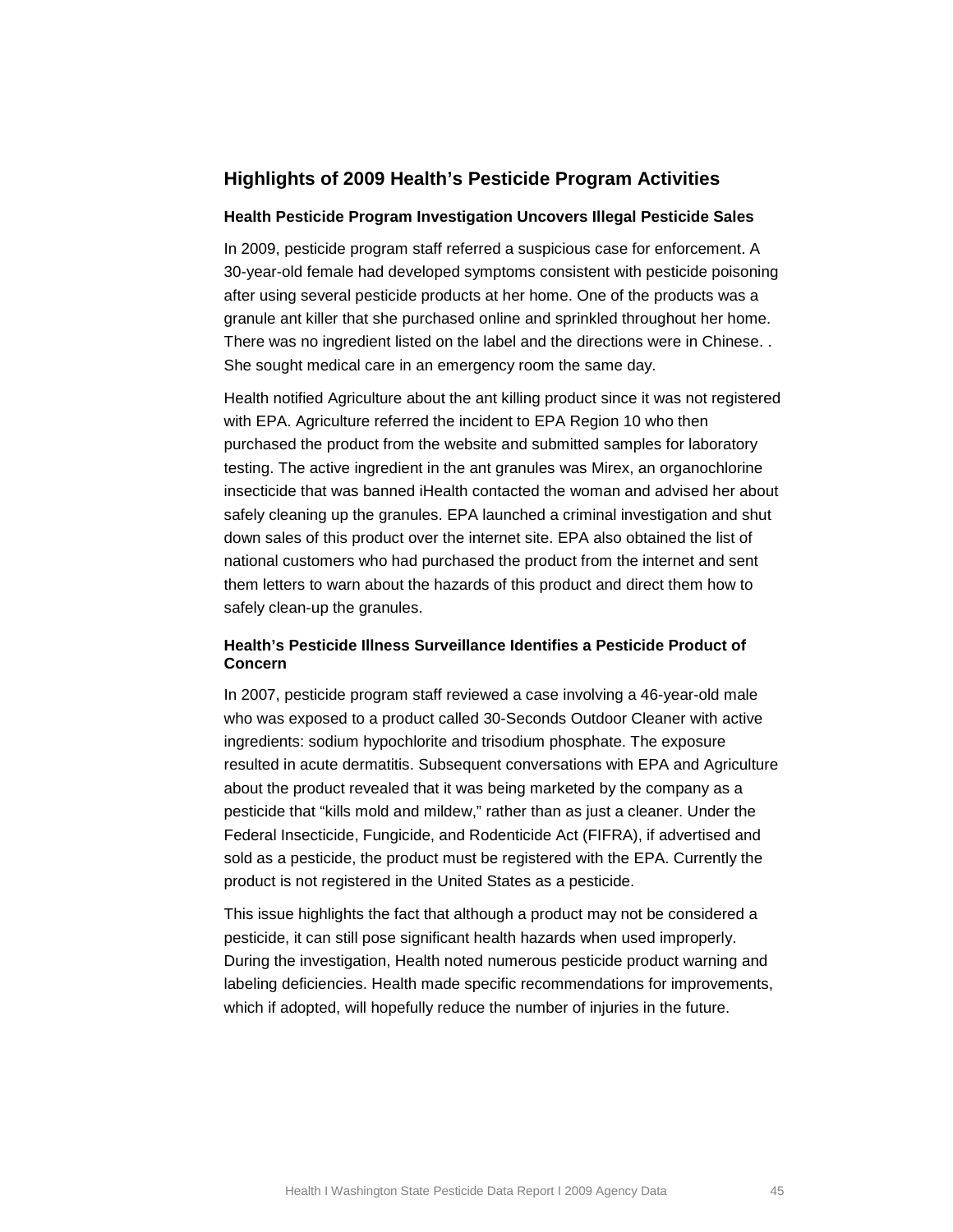These two activities highlight how the pesticide program works with community, state, and federal organizations to effectively use information gained from illness surveillance activities. In both of these incidents the Washington Poison Center and Agriculture contributed to the program's success. The pesticide program was able to identify specific issues of concern and work constructively with EPA to address the issues. Understanding the root causes of pesticide illness gained from illness surveillance activities helped reduce potential for similar exposures and prevent pesticide-related illnesses.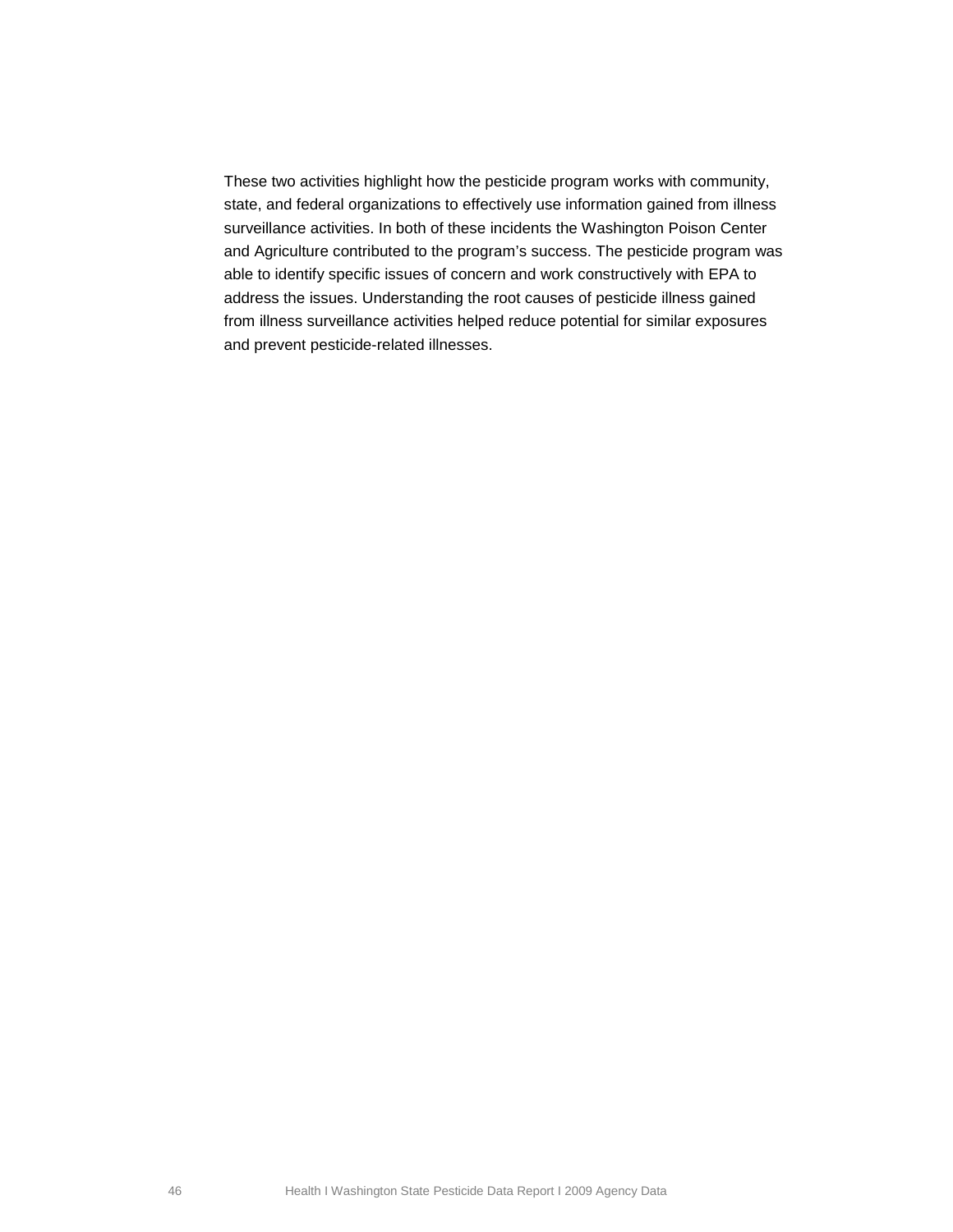# <span id="page-44-0"></span>**Labor and Industries**

*Washington State Department of Labor and Industries' summary of pesticide-related activity for 2009.*

The following data encompasses Labor and Industries' cholinesterase monitoring program, compliance inspection visits, and workers' compensation claims related to pesticide exposure. The cholinesterase monitoring program and compliance inspection visits are administered through the Division of Occupational Safety and Health (DOSH). The workers' compensation claim data is managed through Insurance Services.

## <span id="page-44-1"></span>**DOSH Cholinesterase Monitoring Program**

Cholinesterase is an enzyme that removes the chemical neurotransmitter acetylcholine from the junctions between nerves cells. Cholinesterase serves as the nervous system's "off switch" and is essential to the normal function of the nervous system. Exposure to organophosphate or N-methyl-carbamate pesticides may lower the level of available cholinesterase.

Agricultural employers are required to offer each employee who may handle covered pesticides for 30 or more hours in any consecutive 30-day period the opportunity to participate in the cholinesterase blood monitoring program. Monitoring of cholinesterase levels in both red blood cells and blood serum can detect cholinesterase levels before the onset of illness. Employees are provided an annual baseline test prior to use of targeted pesticides. Cholinesterase levels are determined periodically during the application season and are compared to baseline levels. A decrease from baseline by 20 percent or more indicates potential pesticide over-exposure. Cholinesterase level depression is an indicator of pesticide exposure that Labor and Industries uses to investigate pesticide handling practices.

#### **Cholinesterase Monitoring Results**

From January 21 to October 11, 2009, nearly 217 agricultural operations participated in cholinesterase monitoring. Samples from 2,060 handlers were collected. Baseline submissions increased slightly from 2008. This appears to be related to clinics encouraging baseline testing as a risk management strategy and employers incorporating baseline testing into hiring practices.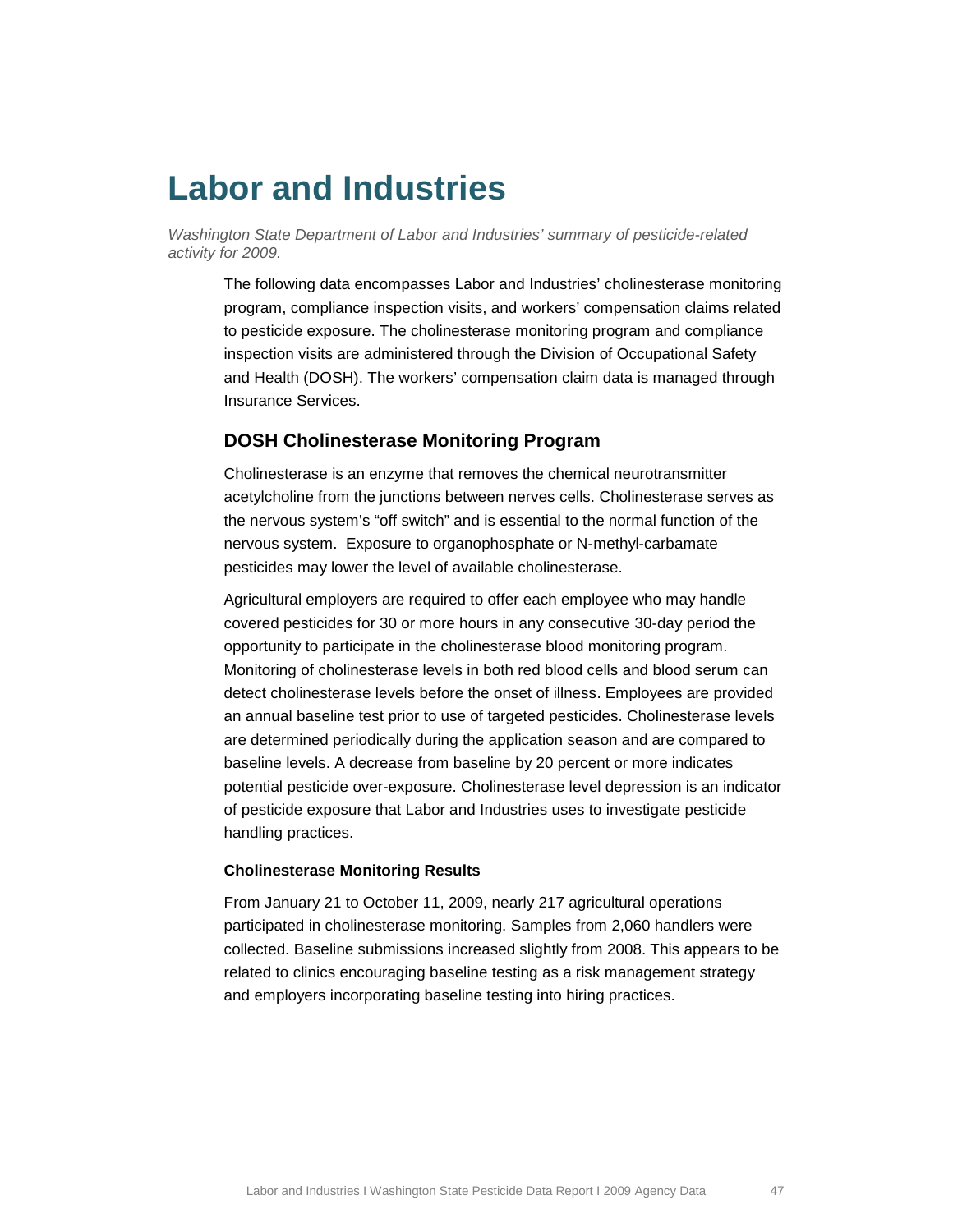<span id="page-45-0"></span>**Table 26. Comparison of Employer and Handler Cholinesterase Testing and Cholinesterase Depressions, 2004-2009**

| Years                                                                   | 2004           | 2005            | 2006                        | 2007              | 2008            | 2009                        |
|-------------------------------------------------------------------------|----------------|-----------------|-----------------------------|-------------------|-----------------|-----------------------------|
| Employers participating in<br>testing                                   | 380            | 316             | 244                         | 226               | 218             | 217                         |
| Handlers submitting baseline<br>tests                                   | 2.630          | 2,263           | 1,889                       | $1.857^{4}$       | 2.013           | 2,060                       |
| Handlers with at least one<br>periodic test                             | 580            | 611             | 471                         | 386               | 314             | 249                         |
| Periodic tests                                                          | 911            | 970             | 692                         | 532               | 495             | 286                         |
| Handlers with Cholinesterase<br>depression to work<br>evaluation level  | 97<br>(16.7%)  | 49<br>$(8.0\%)$ | 50<br>$(10.6\%)$            | 49<br>(12.6%)     | 21<br>$(6.7\%)$ | 15<br>$(6.1\%)$             |
| Handlers with Cholinesterase<br>depression to exposure<br>removal level | 22<br>(3.8%)   | 10<br>$(1.6\%)$ | $\overline{7}$<br>$(1.5\%)$ | 18<br>$(4.6\%)^5$ | 1<br>$(0.1\%)$  | $\overline{7}$<br>$(2.8\%)$ |
| <b>Total # handlers with</b><br><b>Cholinesterase depression</b>        | 119<br>(20.5%) | 59<br>$(9.6\%)$ | 57<br>$(12.1\%)$            | 67<br>(17.3%)     | 22<br>$(7.0\%)$ | 22<br>$(8.8\%)$             |

Of the 249 handlers who received at least one periodic test, 22 received at least one periodic test result with a greater than 20 percent cholinesterase depression from baseline (the action level for cholinesterase depression) requiring the employer to evaluate pesticide handling practices for possible deficiencies. Of these 22 pesticide handlers, seven were temporarily removed from handling covered pesticides. The 22 pesticide handlers with action level cholinesterase test results worked for 12 different employers. Two employers accounted for 12 of the action level cholinesterase depressions. One of the pesticide handlers also experienced an action level cholinesterase depression in 2008. No handlers were identified with pesticide illness related symptoms.

This summary is an excerpt from "Cholinesterase Monitoring of Pesticide Handlers in Agriculture: 2009 Report." The full report is available along with the cholinesterase monitoring data on the Labor and Industries DOSH cholinesterase monitoring website:

[www.lni.wa.gov/Safety/Topics/AtoZ/Cholinesterase/files/ChEMonitoringReport09.pdf.](http://www.lni.wa.gov/Safety/Topics/AtoZ/Cholinesterase/files/ChEMonitoringReport09.pdf)

Cholinesterase Program:

[www.lni.wa.gov/Safety/Topics/AtoZ/Cholinesterase/default.asp.](http://www.lni.wa.gov/Safety/Topics/AtoZ/Cholinesterase/default.asp)

See Pesticide Incident Review Tracking Panel reports for data on pesticide illness in Washington State on Health's website at:

[www.doh.wa.gov/DataandStatisticalReports/EnvironmentalHealth/Pesticides.aspx.](http://www.doh.wa.gov/DataandStatisticalReports/EnvironmentalHealth/Pesticides.aspx)

<span id="page-45-2"></span><span id="page-45-1"></span>

 $^4$  120 handlers submitted "working baselines" this is an increase from 48 in 2006.<br> $^5$  One handler experienced simultaneous cholinesterase depressions to both the evaluation and removal levels.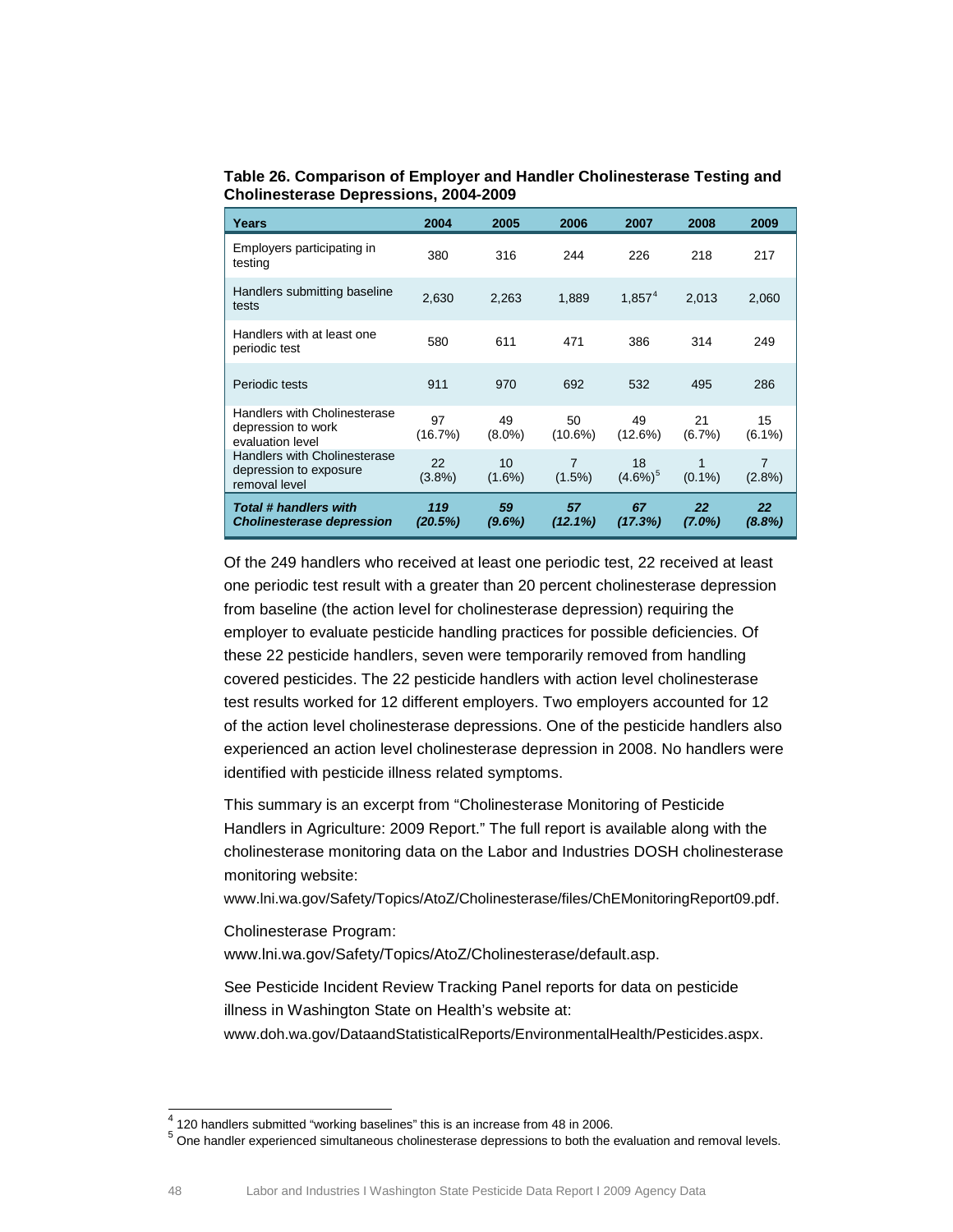## <span id="page-46-0"></span>**DOSH Enforcement and Consultation**

To enforce safety and health requirements in the workplace, Labor and Industries DOSH staff may issue citations requiring employers to make changes in their workplace programs. Washington Industrial Safety and Health Act (WISHA) violations are typically categorized as either "serious" or "general". All violations require employers to make changes in the workplace and confirm these corrections with DOSH. Inspections by DOSH can result in citing several different violations which may be classified as either serious or general.

This section summarizes the results of pesticide safety and health inspections conducted by Labor and Industries DOSH. The number of pesticide-related inspections increased in 2009.



<span id="page-46-1"></span>**Figure 9. DOSH Workplace Safety and Health Inspections, 2004-2009**

Of the 91 inspections conducted in 2009 related to pesticide issues, most (78 percent) were in eastern Washington and 22 percent were in western Washington. Of the 91 inspections, 37 were referrals from state agencies, health care providers, or the public. Two of the inspections were follow-ups; the remaining 52 inspections were unannounced and initiated by DOSH.

Eighty-two of the 2009 inspections occurred in agricultural environments. Nine inspections occurred in non-agricultural settings. [Figure 10](#page-47-0) shows the inspections by type of work place.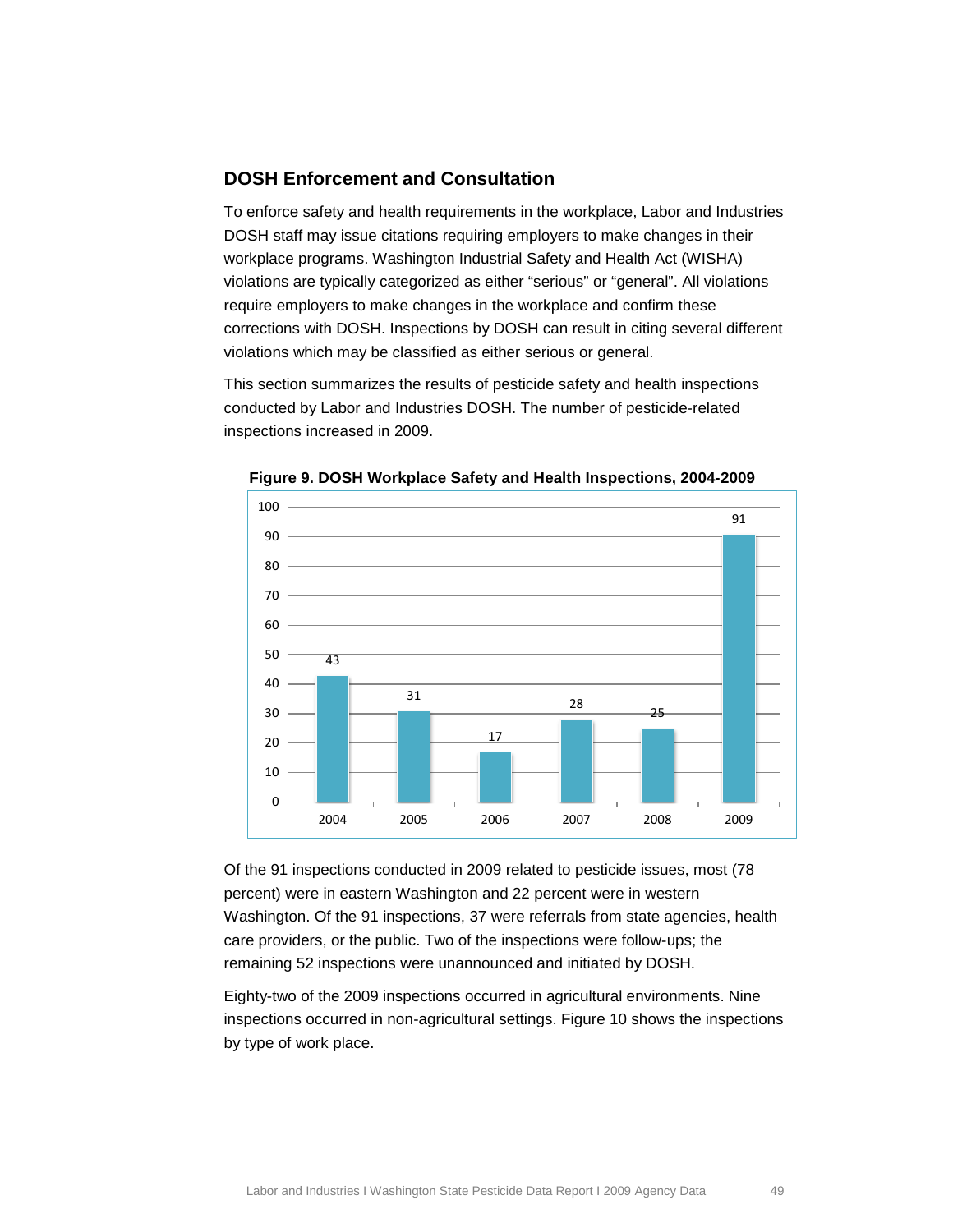<span id="page-47-0"></span>

**Figure 10. DOSH Inspections by Type of Workplace, 2009**

#### **DOSH Inspections Involving Violations**

In 2009, Labor and Industries DOSH conducted 91 inspections involving citations related to pesticides use. Penalties totaling \$13,020 were assessed for 43 serious pesticide violations from 20 of the 91 total inspections. There were 75 general pesticide violations with no assessed penalties; these were cited on 55 of the 91 inspections.

The 43 serious violations resulted in a total monetary penalty of \$13,020 with an average penalty of \$303.

There were 39 serious violations and 175 general violations in 2009. The most frequent types included:

- Respirator deficiencies, including no respirator program, improper storage or cleaning of respirators, no medical evaluations of worker's ability to wear a respirator, or no respirator fit-testing.
- Hazard communication deficiencies in safety programs, including: missing written programs, chemical inventories, or material safety data sheet; no employee training; or insufficient chemical labeling.
- Accident prevention program deficiencies.
- Employees not trained about pesticides, their hazards, or field sanitation.
- No emergency eyewash provided.
- Deficiencies in appropriate personal protective equipment.
- No hand-washing facilities or toilet.
- No required safety committee or safety meetings.
- Not posting safety, emergency, or pesticide spray information as required.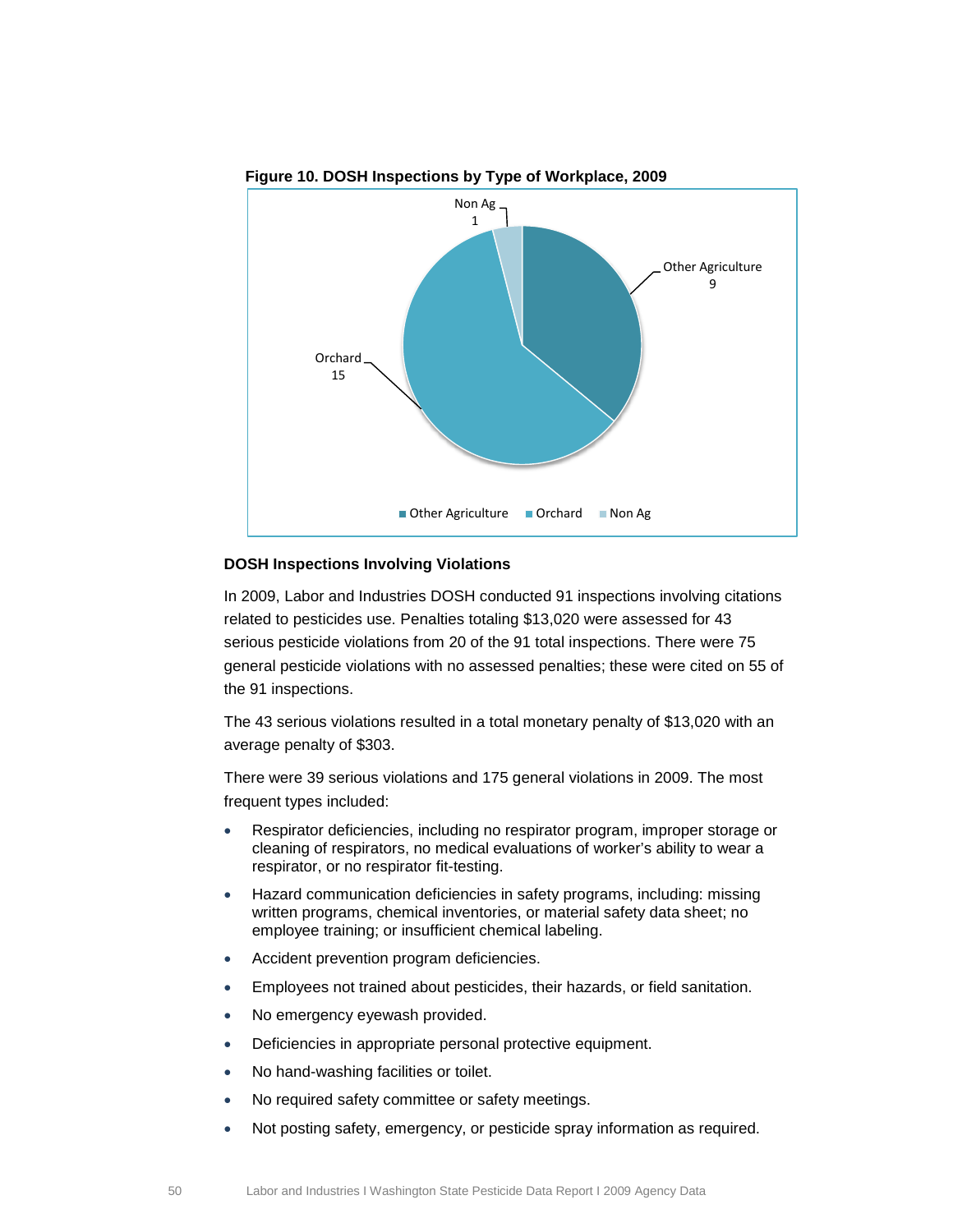- Incomplete pesticide inventory.
- No decontamination supplies.
- Inadequacies in the Cholinesterase Monitoring program.
- Improper use of product as directed by the label.

## <span id="page-48-0"></span>**Labor and Industries Claims Insurance Services Division, Claims Administration Program**

The Insurance Services Division, Claims Administration Program processes workers' compensation claims for on-the-job injuries and illnesses. In 2009, Labor and Industries received 77 claims where the injury or illness initially appeared to be related to pesticide exposure [\(Table 27\)](#page-49-0). The number of pesticide-related claims decreased in 2009 by about 27 percent from 2008.

Labor and Industries either accepts or rejects claims based on whether or not a work-related injury or illness is diagnosed. Compensation is decided based on the following definitions:

*Medical Only/Non-Compensable Claim*: A worker experiences symptoms believed to result from exposure on-the-job and seeks medical evaluation. The claim is allowed when a physician finds that symptoms are related to the exposure and there is objective evidence of injury. The medical evaluation and any follow-up medical care and treatment costs are paid. In this type of claim, the employee misses less than three days of work. Lost workdays are not reimbursed to the employee.

*Time Loss/Compensable Claim*: A worker has an allowable claim and misses more than three days of work immediately following an exposure on the job. The worker is paid a portion of salary while unable to work. All related medical costs are covered.

*Rejected Claims*: Initial diagnostic and medical evaluation costs are covered. However the claim is rejected because there is no objective evidence relating symptoms to the workplace exposure. Claims may be rejected because:

- symptoms have resolved by the time treatment is obtained,
- there is no objective evidence of injury,
- the worker may not yet have symptoms of illness from the exposure, or
- exposure cannot be confirmed or documented.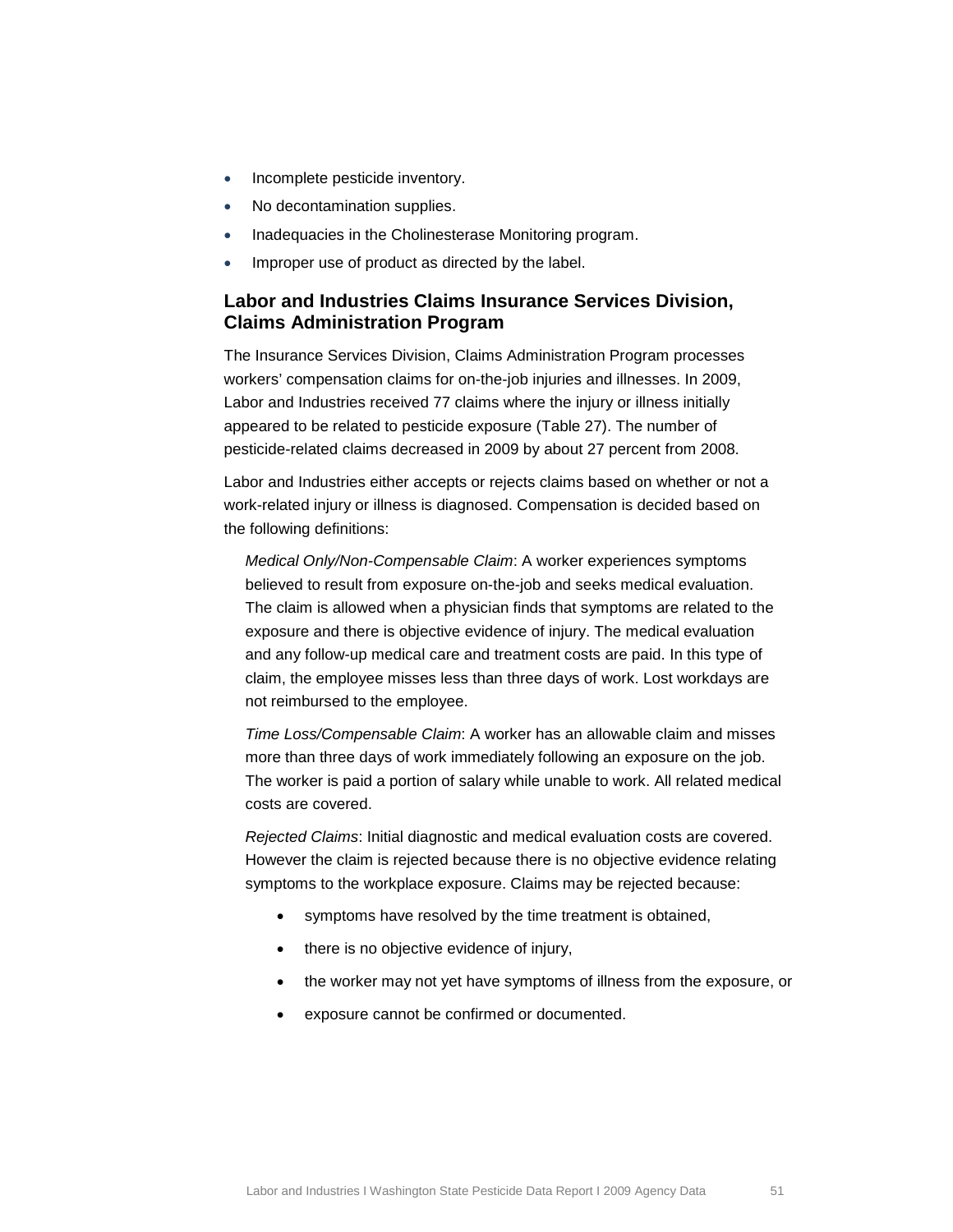A rejected status can be appealed and is often re-evaluated. Once final, though, the worker can no longer reopen a claim based on original symptoms. Illness claims may be either opened or re-opened up to two years after the onset of delayed symptoms. Costs of initial medical visits are usually paid.

*Pending*: Additional information is being collected on the claim before a determination can be made.

*Kept on Salary*: The employer elects to pay the claimant's salary instead of Labor and Industries paying time loss payments while the employee is recovering from an injury or illness.

| <b>Labor and Industries</b><br><b>Claims Status</b> | 2004 | 2005 | 2006 | 2007                     | 2008 | 2009         |
|-----------------------------------------------------|------|------|------|--------------------------|------|--------------|
| Medical Only Non-compensable                        | 70   | 62   | 68   | 82                       | 108  | 53           |
| Time Loss/ Compensable                              | 4    | 2    | 4    | 2                        | 5    | $\mathbf{1}$ |
| Rejected                                            | 26   | 29   | 36   | 20                       | 24   | 23           |
| Pending/Unknown                                     |      |      | 1    | $\overline{\phantom{0}}$ |      | -            |
| Kept on Salary                                      | $\,$ | $\,$ | 1    | 1                        |      | ۰            |
| <b>Total</b>                                        | 101  | 93   | 110  | 105                      | 138  |              |

### <span id="page-49-0"></span>**Table 27. Status of Labor and Industries Claims Initially Related to Pesticides, 2004-2009**

Claims categorized as *medical only* and *time toss* are compensated as workrelated injuries. Of the 77 claims in 2009, 54 were compensated by Labor and Industries as being work-related injuries. Labor and Industries paid either timeloss or medical benefits for a total of \$43,432 in 2009.

As noted above, most rejected claims were compensated for initial diagnostic and medical evaluations costs even if a determination could not be made to relate the symptoms to the work place.